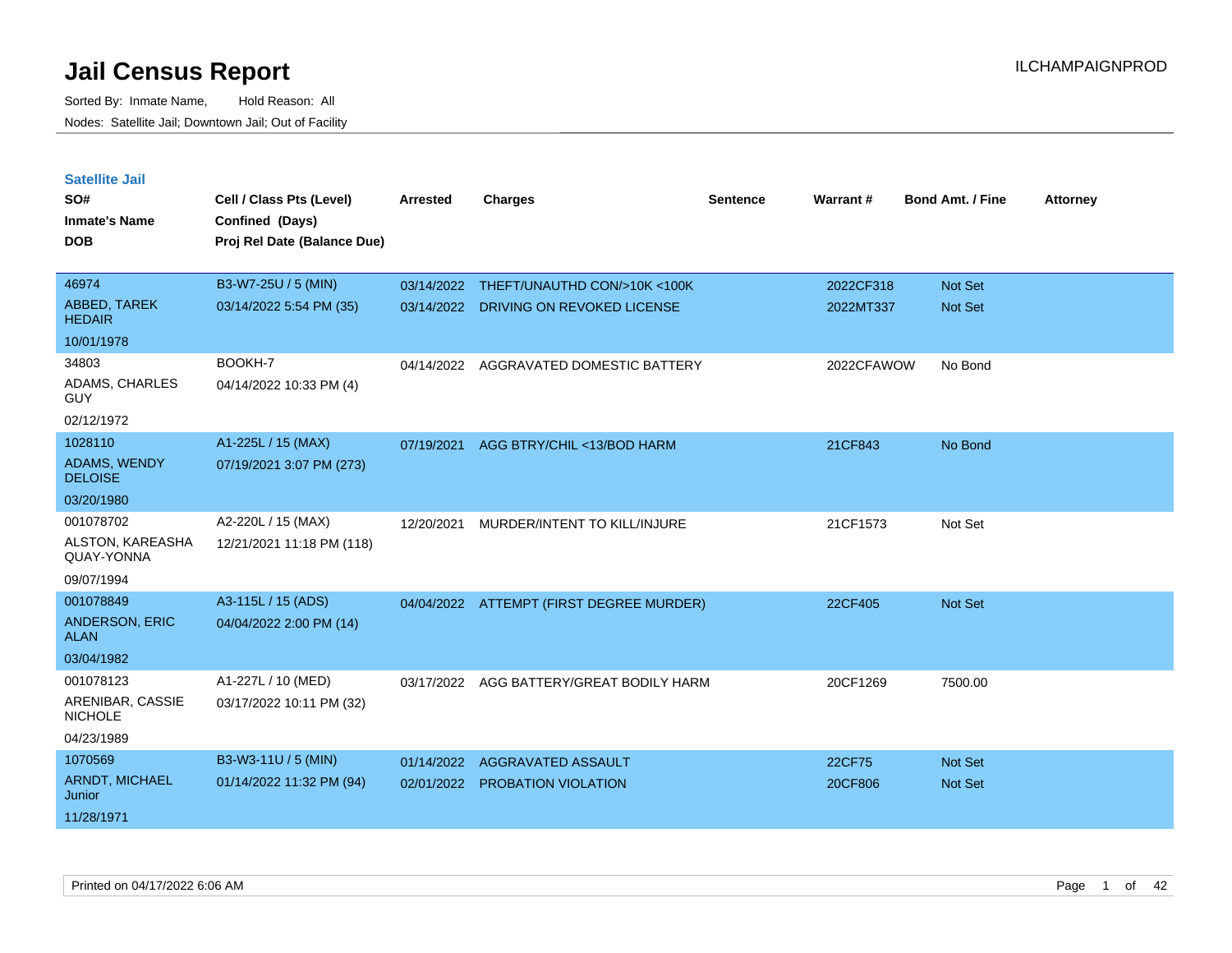| SO#<br><b>Inmate's Name</b><br><b>DOB</b>                    | Cell / Class Pts (Level)<br>Confined (Days)<br>Proj Rel Date (Balance Due) | <b>Arrested</b> | <b>Charges</b>                                | <b>Sentence</b> | Warrant#     | <b>Bond Amt. / Fine</b> | <b>Attorney</b> |
|--------------------------------------------------------------|----------------------------------------------------------------------------|-----------------|-----------------------------------------------|-----------------|--------------|-------------------------|-----------------|
| 001078292                                                    | A4-201U / 10 (MED)                                                         |                 | 03/27/2022 ARMED VIOLENCE/CATEGORY I          |                 | 22CF361      | No Bond                 |                 |
| <b>BAILEY, DIVONTAE</b><br><b>ANTONIO JEWELEON</b>           | 03/27/2022 7:43 PM (22)                                                    |                 |                                               |                 |              |                         |                 |
| 09/28/2001                                                   |                                                                            |                 |                                               |                 |              |                         |                 |
| 001079072                                                    | BOOKH-3                                                                    | 04/16/2022      | UNLAWFUL USE OF A WEAPON                      |                 | 2022-CF-AWOW | Not Set                 |                 |
| BAKER, DAVID C                                               | 04/16/2022 4:44 PM (2)                                                     | 04/16/2022      | POSSESSION OF STOLEN FIREARM                  |                 | 2022-CF-AWOW | Not Set                 |                 |
| 04/10/1996                                                   |                                                                            |                 | 04/16/2022 VIOLATE ORDER PROTECTION           |                 | 2022-CF-AWOW | Not Set                 |                 |
| 001079027                                                    | B1-105U / 10 (MED)                                                         |                 | 04/07/2022 AGG UNLAWFUL USE OF WEAPON         |                 | 2022CF425    | Not Set                 |                 |
| <b>BANKS, GRANZLEE</b>                                       | 04/07/2022 3:10 PM (11)                                                    |                 |                                               |                 |              |                         |                 |
| 01/13/1993                                                   |                                                                            |                 |                                               |                 |              |                         |                 |
| 001078565                                                    | B1-104U / 15 (MAX)                                                         | 11/05/2021      | POSSESSION OF STOLEN FIREARM                  |                 | 21CF1366     | Not Set                 |                 |
| <b>BARBER, MARK</b>                                          | 11/05/2021 7:40 AM (164)                                                   | 11/05/2021      | RECEIVE/POSS/SELL STOLEN VEH                  |                 | 2021CF1309   | 25000.00                |                 |
| ANTHONY, Junior                                              |                                                                            | 11/05/2021      | <b>BURGLARY</b>                               |                 | 21CF1369     | Not Set                 |                 |
| 09/24/2003                                                   |                                                                            |                 |                                               |                 |              |                         |                 |
| 518851                                                       | A4-104L / 10 (MED)                                                         | 01/11/2022      | DRIVING ON REVOKED LICENSE                    |                 | 2020TR16539  | 1500.00                 |                 |
| <b>MASSIE</b>                                                | BARKER, ALEXANDER  01/11/2022 2:37 PM (97)                                 | 01/11/2022      | OBSTRUCTING IDENTIFICATION                    |                 | 2020CM222    | 1500.00                 |                 |
| 09/24/1986                                                   |                                                                            | 01/11/2022      | FELON POSS/USE WEAPON/FIREARM                 |                 | 20CF361      | 15000.00                |                 |
|                                                              |                                                                            | 01/11/2022      | POSS AMT CON SUB EXCEPT(A)/(D)                |                 | 2020CF863    | 15000.00                |                 |
|                                                              |                                                                            | 01/11/2022      | <b>BAD CHK/OBTAIN CON PROP/&gt;150</b>        |                 | 20CF192      | 15000.00                |                 |
|                                                              |                                                                            | 01/11/2022      | BAD CHK/OBTAIN CON PROP/>150                  |                 | 19CF1686     | 15000.00                |                 |
|                                                              |                                                                            | 01/11/2022      | METH DELIVERY/15<100 GRAMS                    | 20y (DOC)       | 20CF1383     | No Bond                 |                 |
| 969121                                                       | A4-206L / 15 (MAX)                                                         | 11/25/2021      | <b>CRIM TRESPASS TO RESIDENCE</b>             |                 | 21CF1444     | Not Set                 |                 |
| <b>BECKLEY, ANTHONY</b><br><b>PATRICK</b>                    | 11/25/2021 7:16 PM (144)                                                   | 11/25/2021      | HOME INVASION/GREAT BOD HARM                  | 4y (DOC)        | 2021CF840    | No Bond                 |                 |
| 06/30/1989                                                   |                                                                            |                 |                                               |                 |              |                         |                 |
| 001077327                                                    | B1-207L / 10 (MED)                                                         | 04/10/2022      | <b>DOMESTIC BATTERY</b>                       |                 | 21CM826      | 1000.00                 |                 |
| BENJAMIN, CLARENCE 04/10/2022 5:16 AM (8)<br><b>HAFIZ EL</b> |                                                                            |                 | 04/10/2022 RESIST/OBSTRUCTING A PEACE OFFICEF |                 | 22CM102      | 100.00                  |                 |
| 11/07/1985                                                   |                                                                            |                 |                                               |                 |              |                         |                 |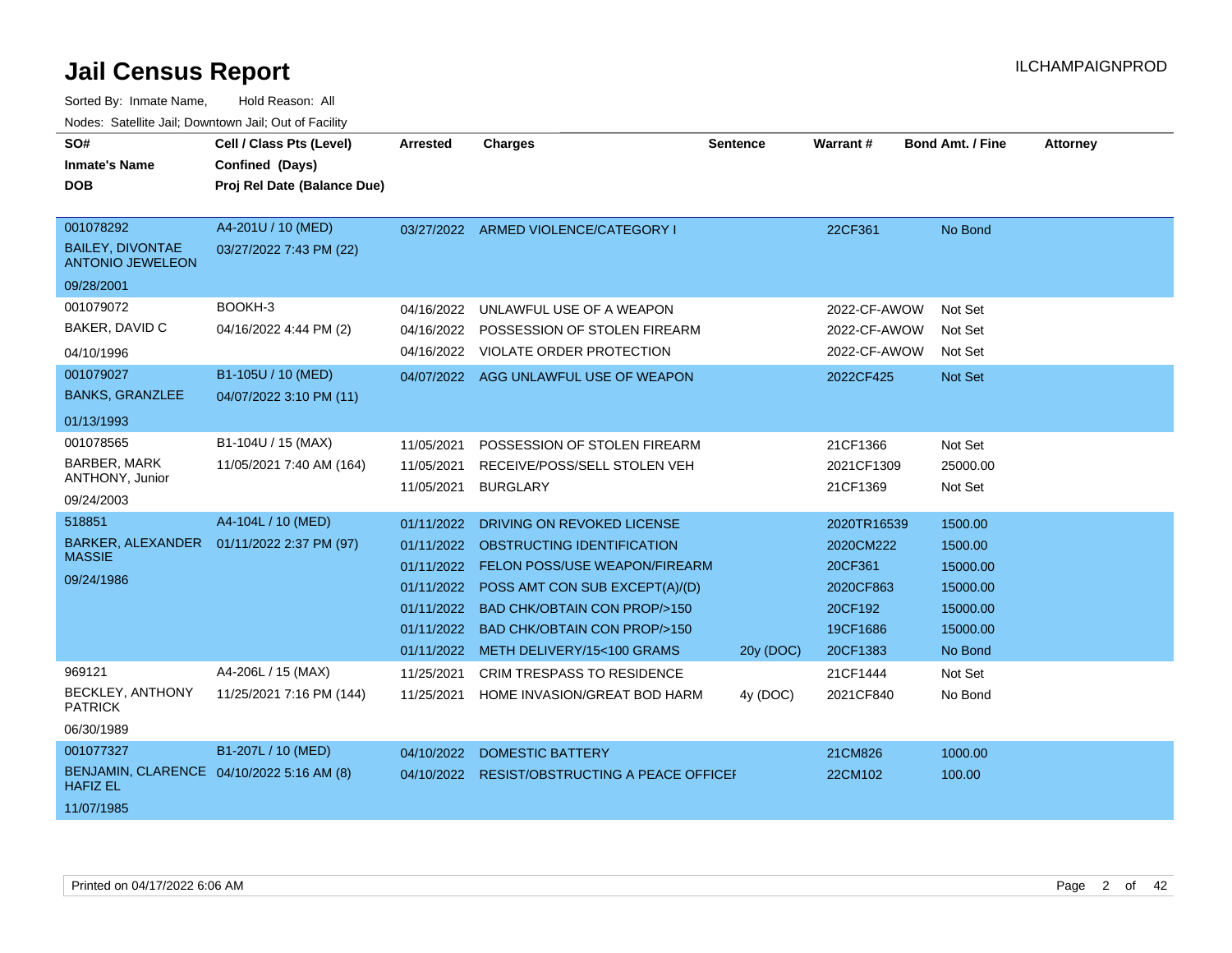| roaco. Calcinio dan, Downtown dan, Oal or Fability |                                            |                 |                                           |                 |            |                         |                 |
|----------------------------------------------------|--------------------------------------------|-----------------|-------------------------------------------|-----------------|------------|-------------------------|-----------------|
| SO#                                                | Cell / Class Pts (Level)                   | <b>Arrested</b> | <b>Charges</b>                            | <b>Sentence</b> | Warrant#   | <b>Bond Amt. / Fine</b> | <b>Attorney</b> |
| Inmate's Name                                      | Confined (Days)                            |                 |                                           |                 |            |                         |                 |
| DOB                                                | Proj Rel Date (Balance Due)                |                 |                                           |                 |            |                         |                 |
|                                                    |                                            |                 |                                           |                 |            |                         |                 |
| 001078969                                          | B1-104L / 10 (MED)                         |                 | 03/22/2022 AGG UNLAWFUL USE WEAPON/PERSON |                 | 22CF345    | Not Set                 |                 |
| <b>BEVERLY, SAYVION</b><br>LAMONTE                 | 03/22/2022 10:20 PM (27)                   |                 |                                           |                 |            |                         |                 |
| 11/20/2002                                         |                                            |                 |                                           |                 |            |                         |                 |
| 993169                                             | A1-226L / 10 (MED)                         | 03/04/2022      | RESIDENTIAL BURGLARY                      | 6y (DOC)        | 21CF1059   | No Bond                 |                 |
| BRAATEN, KAYLAN<br>AMBER                           | 03/04/2022 9:40 AM (45)                    |                 |                                           |                 |            |                         |                 |
| 10/29/1990                                         |                                            |                 |                                           |                 |            |                         |                 |
| 923208                                             | B3-W3-12L / 10 (MED)                       |                 | 01/22/2022 CRIM TRES TO RES/PERS PRESENT  |                 | 22CF92     | <b>Not Set</b>          |                 |
| <b>BREADY, ANDREW</b><br><b>NICHOLAS</b>           | 01/22/2022 7:43 PM (86)                    |                 |                                           |                 |            |                         |                 |
| 06/08/1988                                         |                                            |                 |                                           |                 |            |                         |                 |
| 001079000                                          | A4-201L / 15 (MAX)                         | 04/01/2022      | MURDER/STRONG PROB KILL/INJURE            |                 | 22CF102    | 2000000.00              |                 |
| BROCK, TONY LAMAR                                  | 04/01/2022 9:02 AM (17)                    |                 |                                           |                 |            |                         |                 |
|                                                    |                                            |                 |                                           |                 |            |                         |                 |
| 04/01/2004                                         |                                            |                 |                                           |                 |            |                         |                 |
| 61675                                              | B1-202L / 10 (MED)                         | 02/10/2022      | AGG DISCHARGE FIREARM/OCC BLDG            |                 | 20CF374    | 100000.00               |                 |
| <b>BROWN, ANTONIO</b><br><b>BURNETT</b>            | 02/10/2022 3:28 PM (67)                    |                 |                                           |                 |            |                         |                 |
| 03/04/1983                                         |                                            |                 |                                           |                 |            |                         |                 |
| 51247                                              | B1-202U / 10 (MED)                         | 04/15/2021      | FELON POSS/USE WEAPON/FIREARM             |                 | 21CF411    | Not Set                 |                 |
| <b>BROWN, DANTE</b><br>MAURICE                     | 04/15/2021 6:24 PM (368)                   |                 |                                           |                 |            |                         |                 |
| 04/19/1979                                         |                                            |                 |                                           |                 |            |                         |                 |
| 1015739                                            | BOOKH-6                                    | 04/14/2022      | <b>CRIMINAL TRESPASS BUILDING</b>         |                 | 2022CMAWOW | 100.00                  |                 |
|                                                    | BROWN, JERI CHANCY 04/14/2022 10:11 PM (4) |                 |                                           |                 |            |                         |                 |
| 03/07/1989                                         |                                            |                 |                                           |                 |            |                         |                 |
| 1028357                                            | A4-107L / 15 (MAX)                         | 03/23/2022      | DOMESTIC BATTERY/OTHER PRIOR              |                 | 22CF348    | Not Set                 |                 |
| BROWN, MARCUS                                      | 03/23/2022 7:13 PM (26)                    | 03/23/2022      | FELON POSS/USE WEAPON/FIREARM             |                 | 22CF349    | No Bond                 |                 |
| <b>RICKELL</b>                                     |                                            |                 |                                           |                 |            |                         |                 |
| 01/06/1995                                         |                                            |                 |                                           |                 |            |                         |                 |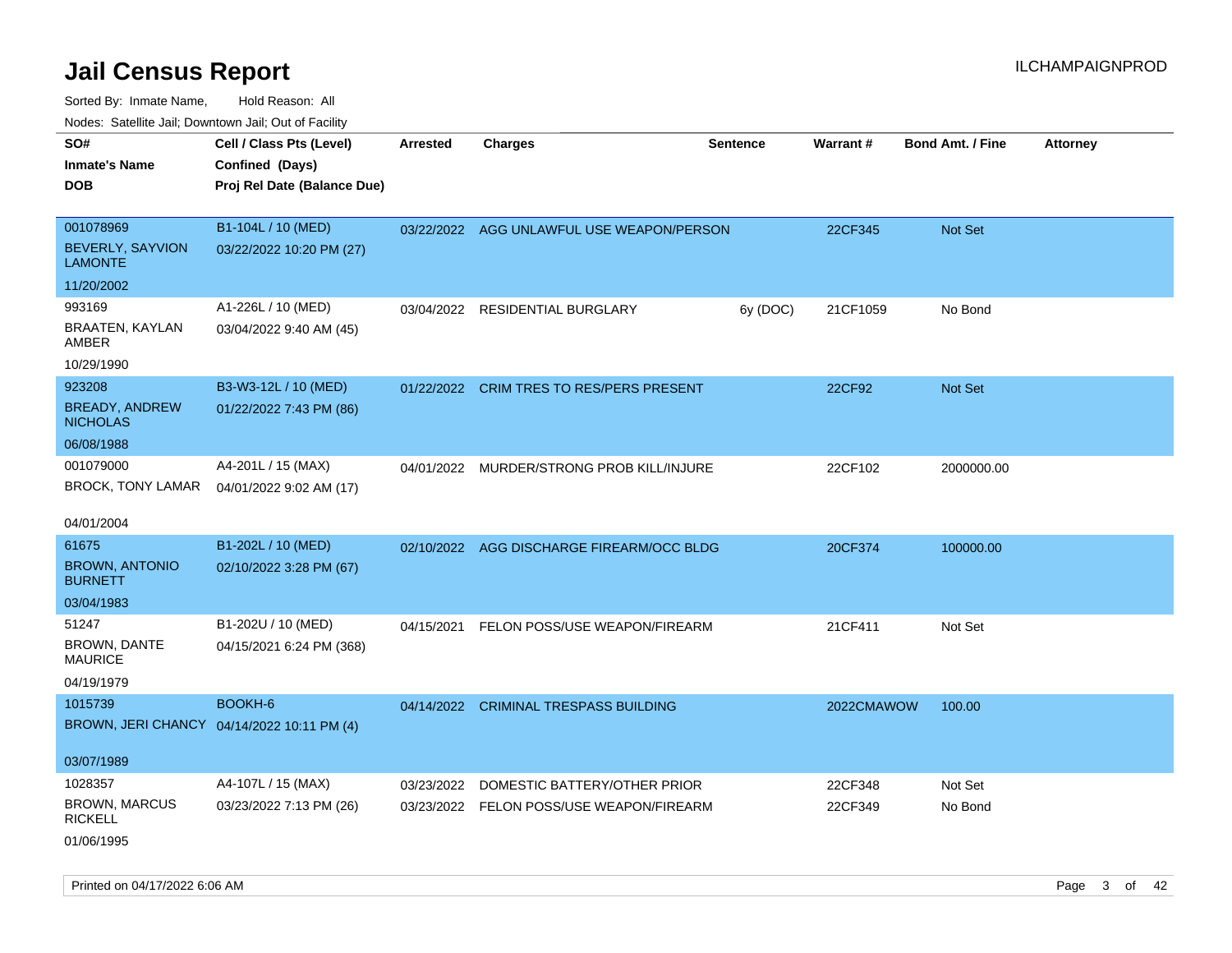| SO#                                            | Cell / Class Pts (Level)    | <b>Arrested</b>   | <b>Charges</b>                            | <b>Sentence</b> | <b>Warrant#</b> | <b>Bond Amt. / Fine</b> | <b>Attorney</b> |
|------------------------------------------------|-----------------------------|-------------------|-------------------------------------------|-----------------|-----------------|-------------------------|-----------------|
| <b>Inmate's Name</b>                           | Confined (Days)             |                   |                                           |                 |                 |                         |                 |
| <b>DOB</b>                                     | Proj Rel Date (Balance Due) |                   |                                           |                 |                 |                         |                 |
|                                                |                             |                   |                                           |                 |                 |                         |                 |
| 990921                                         | B4-121L / 15 (MAX)          | 01/20/2022        | MFG/DEL 1<15 GR COCAINE/ANLG              |                 | 19CF369         | 25000.00                |                 |
| <b>BROWN, QUINTIN</b><br><b>MARSHAUN</b>       | 01/20/2022 7:19 PM (88)     |                   | 01/20/2022 ARMED HABITUAL CRIMINAL        |                 | 21CF935         | 750000.00               |                 |
| 09/26/1991                                     |                             |                   |                                           |                 |                 |                         |                 |
| 29957                                          | B4-222L / 15 (MAX)          | 11/13/2021        | FELON POSS/USE WEAPON/FIREARM             |                 | 21CF1390        | Not Set                 |                 |
| BROWN, RODNEY<br>LOUIS                         | 11/13/2021 8:57 PM (156)    |                   | 11/13/2021 AGG CRIM SX AB/>5 YR OLDER VIC |                 | 2019CF0718      | 250000.00               |                 |
| 01/07/1968                                     |                             |                   |                                           |                 |                 |                         |                 |
| 981645                                         | B4-225L / 15 (MAX)          | 01/27/2022 MURDER |                                           |                 | 22CF114         | 1000000.00              |                 |
| <b>BRUMFIELD,</b><br><b>JONATHAN EZEKEIL</b>   | 01/27/2022 8:15 PM (81)     |                   |                                           |                 |                 |                         |                 |
| 08/03/1989                                     |                             |                   |                                           |                 |                 |                         |                 |
| 1047579                                        | A1-124L / 10 (MED)          |                   | 02/24/2022 ARMED ROBBERY/NO FIREARM       |                 | 22CF232         | Not Set                 |                 |
| BUTLER, TAMYRA<br><b>COSHAWN</b>               | 02/24/2022 5:40 AM (53)     |                   |                                           |                 |                 |                         |                 |
| 07/06/1988                                     |                             |                   |                                           |                 |                 |                         |                 |
| 39474                                          | B1-101U / 10 (ADS)          | 07/06/2021        | MFG/DEL 15<100 GR HEROIN/ANLG             |                 | 21CF792         | Not Set                 |                 |
| CAMPBELL, AARON<br><b>JACOB</b>                | 07/06/2021 11:56 PM (286)   |                   |                                           |                 |                 |                         |                 |
| 07/18/1974                                     |                             |                   |                                           |                 |                 |                         |                 |
| 001078953                                      | A4-202L / 10 (MED)          |                   | 03/15/2022 POSSESSION OF STOLEN FIREARM   |                 | 2022CF319       | Not Set                 |                 |
| CAMPBELL,<br>MOHAMMED BURNELL                  | 03/15/2022 10:50 PM (34)    |                   |                                           |                 |                 |                         |                 |
| 09/25/1991                                     |                             |                   |                                           |                 |                 |                         |                 |
| 1045467                                        | A4-104U / 10 (ADS)          | 04/01/2022        | MFG/DEL CANNABIS/30-500 GRAMS             |                 | 20CF87          | 100000.00 / 34.00       |                 |
| CARPENTER-MOORE,<br><b>JOSEPH CARL, Junior</b> | 04/02/2022 5:22 PM (16)     |                   | 04/01/2022 MFG/DEL CANNABIS/30-500 GRAMS  |                 | 19CF1770        | 100000.00 / 34.00       |                 |
| 04/18/1992                                     |                             |                   |                                           |                 |                 |                         |                 |
| 1060436                                        | B1-106U / 10 (MED)          | 01/06/2022        | AGGRAVATED UNLAWFUL RESTRAINT             |                 | 22CF29          | Not Set                 |                 |
| CARTER, DERESHEO<br><b>DEWAYNE</b>             | 01/06/2022 8:43 PM (102)    |                   | 01/06/2022 FELON ESCAPE/PEACE OFFICER     |                 | 22CF28          | Not Set                 |                 |
| 09/10/1991                                     |                             |                   |                                           |                 |                 |                         |                 |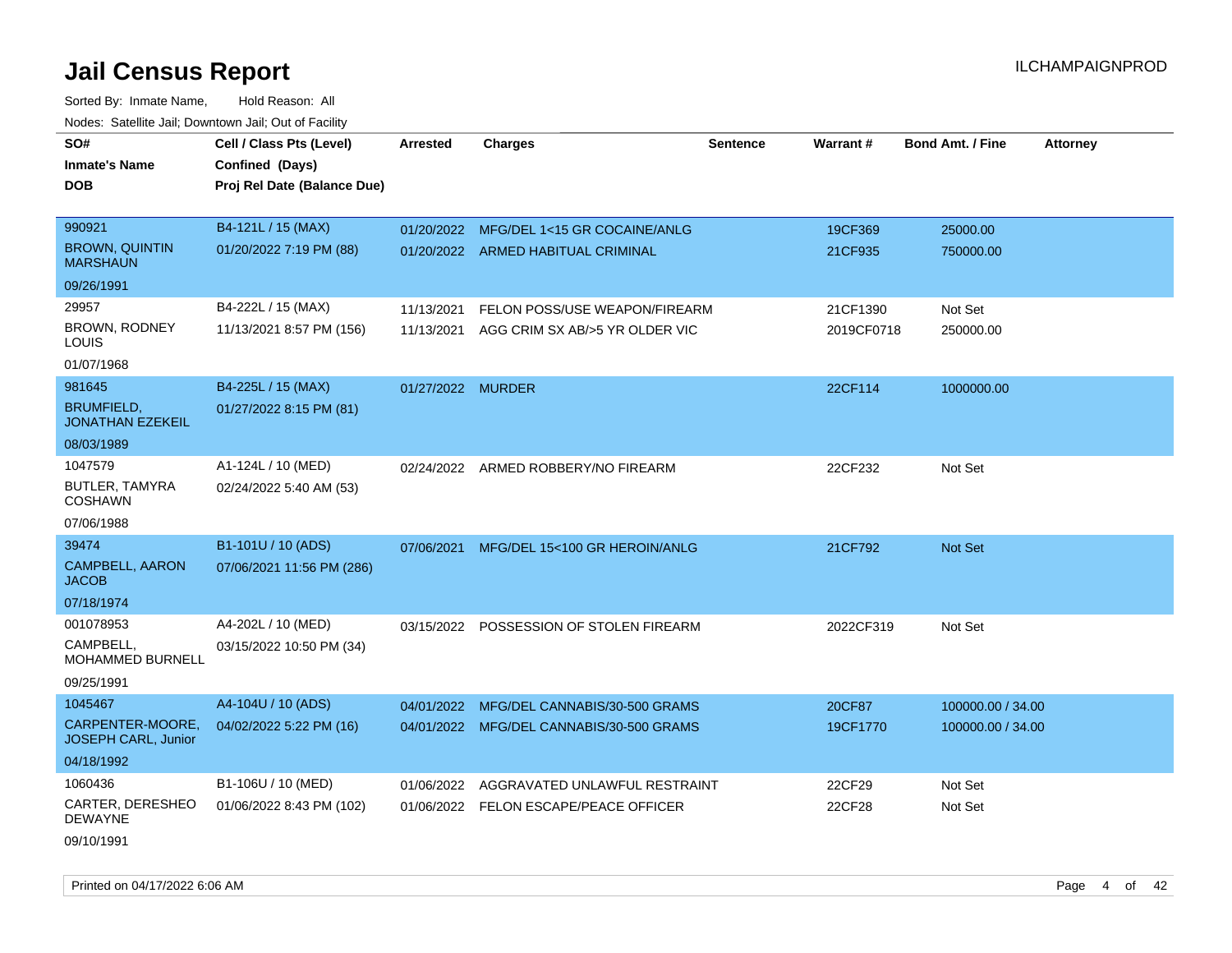| SO#<br><b>Inmate's Name</b>      | Cell / Class Pts (Level)<br>Confined (Days) | Arrested   | <b>Charges</b>                            | <b>Sentence</b> | <b>Warrant#</b> | <b>Bond Amt. / Fine</b> | <b>Attorney</b> |
|----------------------------------|---------------------------------------------|------------|-------------------------------------------|-----------------|-----------------|-------------------------|-----------------|
| <b>DOB</b>                       | Proj Rel Date (Balance Due)                 |            |                                           |                 |                 |                         |                 |
| 1064838                          | <b>BOOKH-7 / 10 (ADS)</b>                   |            | 04/13/2022 VIOLATE OP/OTHER PRIOR         |                 | 2022CM68        | 5000.00                 |                 |
| CARTER, JAMAL<br><b>ANTONIO</b>  | 04/13/2022 6:34 PM (5)                      | 04/13/2022 | DRIVING DURING SUSPENSION                 |                 | 2022MT403       | 5000.00                 |                 |
| 09/25/1997                       |                                             | 04/13/2022 | FELON POSS/USE WEAPON/FIREARM             |                 | 2022CFAWOW      | <b>Not Set</b>          |                 |
| 001077353                        | B1-106L / 15 (MAX)                          | 02/12/2022 | FELON POSS/USE WEAPON/FIREARM             |                 | 22CF173         | No Bond                 |                 |
| CARTER, JAMES<br><b>IVORY</b>    | 02/13/2022 1:19 AM (64)                     |            | 02/12/2022 ALCOHOL SALES - MINOR 19-20    |                 | 2020OV127       | 1000.00                 |                 |
| 08/12/2000                       |                                             |            |                                           |                 |                 |                         |                 |
| 979443                           | B1-205U / 10 (MED)                          | 04/05/2022 | <b>BURGLARY</b>                           |                 | 22CF410         | No Bond                 |                 |
| CASTELO, SHANE<br><b>ROBERT</b>  | 04/05/2022 1:35 PM (13)                     |            |                                           |                 |                 |                         |                 |
| 03/17/1994                       |                                             |            |                                           |                 |                 |                         |                 |
| 001077451                        | A3-215L / 10 (ADS)                          | 04/10/2022 | DOMESTIC BATTERY                          |                 | 22DV57          | Not Set                 |                 |
| CATHEY, THOMAS<br>EARL           | 04/11/2022 12:18 AM (7)                     | 04/11/2022 | DRIVING ON REVOKED LICENSE                |                 | 2020TR3943      | No Bond                 |                 |
| 04/02/1966                       | 4/20/2022 (0.00)                            |            |                                           |                 |                 |                         |                 |
| 957936                           | A4-103U / 15 (MAX)                          | 03/10/2022 | DELIVERY OF OR POSSESSION OF W/INT        |                 | 22CF295         | Not Set                 |                 |
| CAVETTE, JUSTIN<br><b>EUGENE</b> | 03/10/2022 12:10 PM (39)                    |            |                                           |                 |                 |                         |                 |
| 08/02/1988                       |                                             |            |                                           |                 |                 |                         |                 |
| 1029088                          | B1-107L / 10 (MED)                          | 12/21/2021 | FELON POSS/USE FIREARM PRIOR              |                 | 21CF1338        | 250000.00               |                 |
| CHAPPLE, MALIK<br><b>BIANCO</b>  | 12/22/2021 10:02 AM (117)                   |            |                                           |                 |                 |                         |                 |
| 10/25/1994                       |                                             |            |                                           |                 |                 |                         |                 |
| 1072407                          | BOOKH-5                                     | 04/17/2022 | FORGERY/ISSUE/DELIVER DOCUMENT            |                 | 2021CF1159      | 250000.00               |                 |
| <b>CLARK, AMY KANANI</b>         | 04/17/2022 1:20 AM (1)                      | 04/17/2022 | AGG BATTERY/PEACE OFFICER                 |                 | 2022CFAWOW      | No Bond                 |                 |
| 11/29/1988                       |                                             | 04/17/2022 | <b>RESIST/OBSTRUCTING A PEACE OFFICEF</b> |                 | 2022CFAWOW      | No Bond                 |                 |
|                                  |                                             |            | 04/17/2022 POSSESS DRUG PARAPHERNALIA     |                 | 2022CFAWOW      | No Bond                 |                 |
| 001078812                        | B1-207U / 15 (MAX)                          |            | 02/01/2022 ARMED ROBBERY/ARMED W/FIREARM  |                 | 22CF145         | Not Set                 |                 |
| COBB, SINTRAE<br>SANCHEZ         | 02/01/2022 8:33 PM (76)                     |            |                                           |                 |                 |                         |                 |
| 07/05/2002                       |                                             |            |                                           |                 |                 |                         |                 |
|                                  |                                             |            |                                           |                 |                 |                         |                 |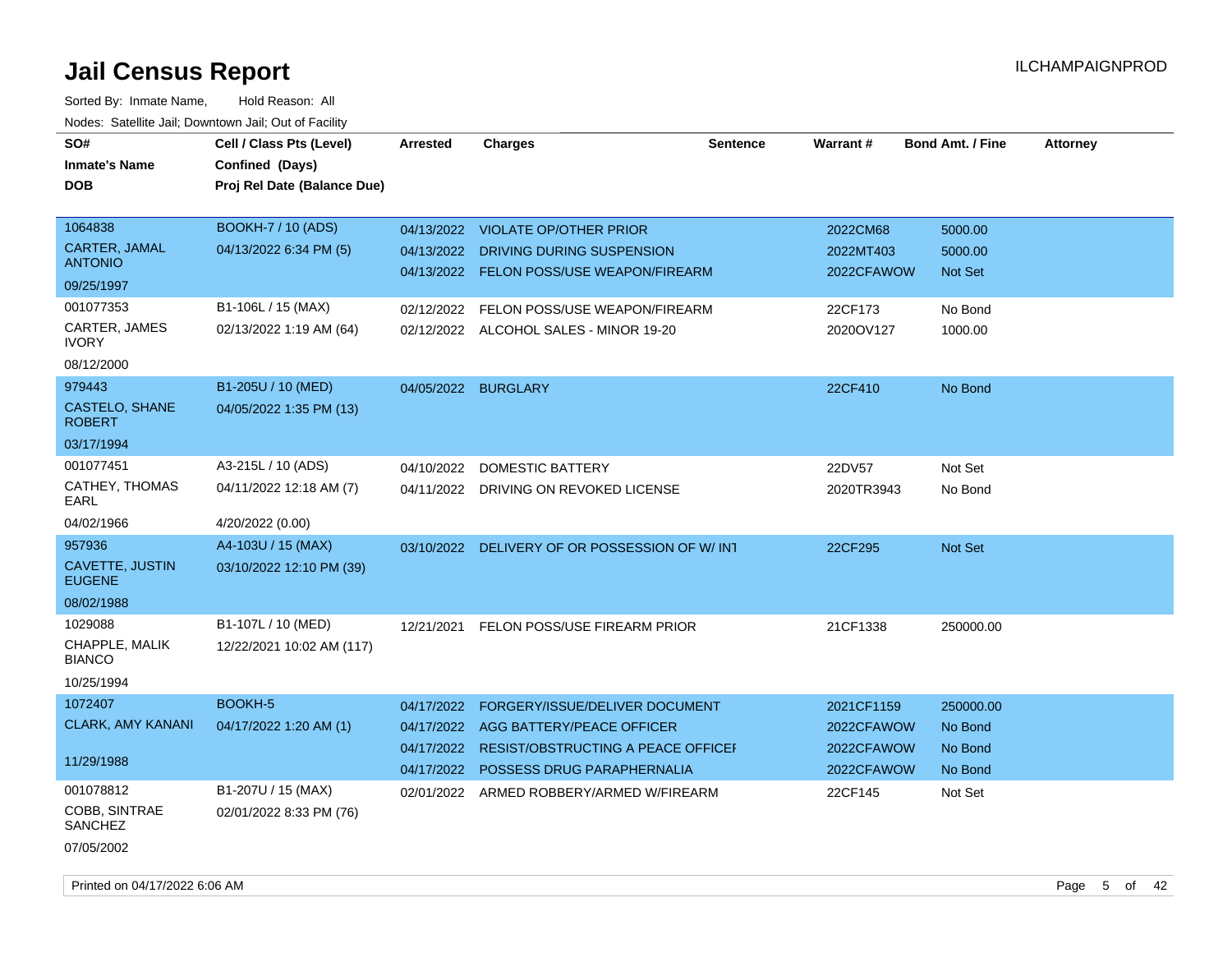Sorted By: Inmate Name, Hold Reason: All Nodes: Satellite Jail; Downtown Jail; Out of Facility

| SO#                                   | Cell / Class Pts (Level)                     | <b>Arrested</b> | <b>Charges</b>                          | <b>Sentence</b> | Warrant#   | <b>Bond Amt. / Fine</b> | <b>Attorney</b> |
|---------------------------------------|----------------------------------------------|-----------------|-----------------------------------------|-----------------|------------|-------------------------|-----------------|
| <b>Inmate's Name</b>                  | Confined (Days)                              |                 |                                         |                 |            |                         |                 |
| <b>DOB</b>                            | Proj Rel Date (Balance Due)                  |                 |                                         |                 |            |                         |                 |
|                                       |                                              |                 |                                         |                 |            |                         |                 |
| 001077485                             | A1-227U / 15 (MAX)                           | 12/21/2021      | MURDER/INTENT TO KILL/INJURE            |                 | 2021CF1282 | 1000000.00              |                 |
| COLBERT, ARIEANA<br><b>FELICIA</b>    | 12/21/2021 2:08 PM (118)                     |                 |                                         |                 |            |                         |                 |
| 12/13/2000                            |                                              |                 |                                         |                 |            |                         |                 |
| 34805                                 | B4-227U / 15 (MAX)                           | 10/01/2021      | <b>DOMESTIC BATTERY</b>                 |                 | 21CF1183   | Not Set                 |                 |
|                                       | CONERLY, KIN JOSEPH 10/01/2021 1:53 AM (199) | 10/01/2021      | ARMED HABITUAL CRIMINAL                 |                 | 21CF1184   | Not Set                 |                 |
|                                       |                                              | 10/06/2021      | POSS STOLEN VEHICLE > \$25,000          |                 | 19CF1786   | Not Set                 |                 |
| 11/16/1971                            |                                              |                 |                                         |                 |            |                         |                 |
| 1072673                               | BOOKH-7                                      |                 | 04/14/2022 VIOLATE ORDER PROTECTION     |                 | 2022CMAWOW | No Bond                 |                 |
| <b>COWART, WILL</b><br><b>SIMEON</b>  | 04/14/2022 1:19 PM (4)                       |                 |                                         |                 |            |                         |                 |
| 02/18/1999                            |                                              |                 |                                         |                 |            |                         |                 |
| 1074319                               | B2-DR / 15 (SPH)                             | 10/12/2021      | AGGRAVATED CRUELTY TO ANIMALS           |                 | 21CF1238   | Not Set                 |                 |
| CRAIG, DAVUCCI<br><b>DAVION</b>       | 10/12/2021 11:36 AM (188)                    | 10/14/2021      | MURDER                                  |                 | 21CF1239   | Not Set                 |                 |
| 08/02/2001                            |                                              |                 |                                         |                 |            |                         |                 |
| 001077549                             | B2-T3-10L / 10 (SPH)                         | 12/22/2020      | <b>PRED CRIM SEX ASLT/VICTIM &lt;13</b> |                 | 2020CF1469 | Not Set                 |                 |
| CRISTOBAL-MATEO,<br><b>CRISTOBAL</b>  | 12/22/2020 1:17 PM (482)                     |                 |                                         |                 |            |                         |                 |
| 12/02/1988                            |                                              |                 |                                         |                 |            |                         |                 |
| 988538                                | B3-W7-26L / 10 (MED)                         | 12/21/2021      | AGGRAVATED DOMESTIC BATTERY             |                 | 21CF1564   | Not Set                 |                 |
| DAVIDSON, HARLEY<br><b>KYLE SCOTT</b> | 12/21/2021 5:45 AM (118)                     |                 |                                         |                 |            |                         |                 |
| 08/05/1990                            | 4/18/2022 (0.00)                             |                 |                                         |                 |            |                         |                 |
| 998245                                | A3-214U / 5 (MIN)                            |                 | 04/14/2022 VIOLATE SEX OFFENDER REGIS   | 3y (DOC)        | 21CF1317   | No Bond                 |                 |
| DAVIS, JEREMY<br><b>EDWARD</b>        | 04/14/2022 1:15 PM (4)                       |                 |                                         |                 |            |                         |                 |
| 12/20/1990                            |                                              |                 |                                         |                 |            |                         |                 |
| 1023587                               | A4-102L / 15 (MAX)                           | 09/24/2021      | MFG/DEL CANNABIS/2.5-10 GRAMS           |                 | 21CF1155   | Not Set                 |                 |
| DAVIS, MARTIN<br><b>DENNIS</b>        | 09/24/2021 9:38 PM (206)                     | 09/24/2021      | ARMED HABITUAL CRIMINAL                 |                 | 2021-CF681 | 500000.00               |                 |
| 12/02/1994                            |                                              |                 |                                         |                 |            |                         |                 |

Printed on 04/17/2022 6:06 AM Page 6 of 42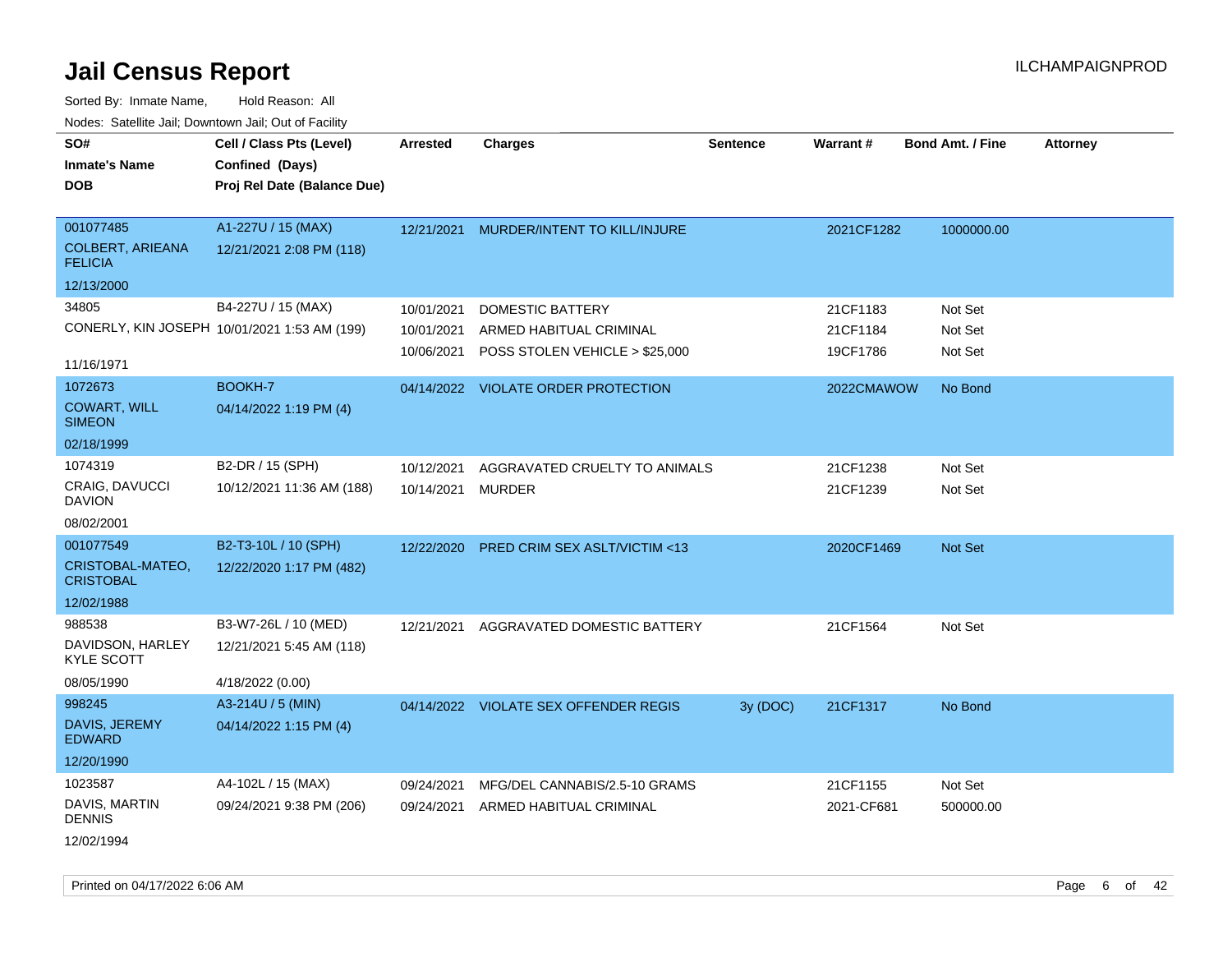| rougs. Calcinic Jan, Downtown Jan, Out of Facility |                             |                      |                                       |                 |          |                         |                 |
|----------------------------------------------------|-----------------------------|----------------------|---------------------------------------|-----------------|----------|-------------------------|-----------------|
| SO#                                                | Cell / Class Pts (Level)    | Arrested             | <b>Charges</b>                        | <b>Sentence</b> | Warrant# | <b>Bond Amt. / Fine</b> | <b>Attorney</b> |
| <b>Inmate's Name</b>                               | Confined (Days)             |                      |                                       |                 |          |                         |                 |
| <b>DOB</b>                                         | Proj Rel Date (Balance Due) |                      |                                       |                 |          |                         |                 |
|                                                    |                             |                      |                                       |                 |          |                         |                 |
| 56972                                              | B3-W8-32L / 10 (MED)        | 08/30/2021           | POSS STOLEN VEHICLE > \$25,000        |                 | 21CF1044 | Not Set                 |                 |
| DAY, DANIEL JOSEPH                                 | 08/30/2021 3:07 PM (231)    | 09/04/2021           | <b>BURGLARY</b>                       |                 | 21CF1054 | Not Set                 |                 |
|                                                    |                             |                      |                                       |                 |          |                         |                 |
| 10/16/1982                                         |                             |                      |                                       |                 |          |                         |                 |
| 64070                                              | A4-203U / 10 (MED)          | 02/18/2022           | <b>BURGLARY</b>                       |                 | 21CF1176 | 20000.00                |                 |
| DECKER, ANTHONY V                                  | 02/18/2022 6:52 PM (59)     |                      |                                       |                 |          |                         |                 |
|                                                    |                             |                      |                                       |                 |          |                         |                 |
| 11/27/1982                                         |                             |                      |                                       |                 |          |                         |                 |
| 62982                                              | A3-217L / 5 (ADS)           | 04/07/2022           | DRIVING ON REVOKED LICENSE            | 60d (CJ)        |          | No Bond                 |                 |
| <b>DEGARMO, ARTHUR</b><br><b>JOSEPH</b>            | 04/07/2022 12:36 PM (11)    |                      | 04/07/2022 DRIVING ON REVOKED LICENSE |                 |          | No Bond                 |                 |
| 03/27/1978                                         | 5/6/2022 (0.00)             |                      |                                       |                 |          |                         |                 |
| 001079047                                          | B1-206U / 10 (MED)          | 04/10/2022           | HOME INVASION/CAUSE INJURY            |                 | 22CF432  | Not Set                 |                 |
| DILLARD, WILDON<br><b>JEROME</b>                   | 04/11/2022 1:54 AM (7)      |                      |                                       |                 |          |                         |                 |
| 03/27/1971                                         |                             |                      |                                       |                 |          |                         |                 |
| 36298                                              | BOOKH-2 / 5 (SPH)           | 03/11/2022 AGG DUI/3 |                                       |                 | 21CF380  | Not Set                 |                 |
| <b>DUCEY, SCOTT</b><br><b>ROBERT</b>               | 03/11/2022 12:49 PM (38)    |                      |                                       |                 |          |                         |                 |
| 04/02/1969                                         |                             |                      |                                       |                 |          |                         |                 |
| 1024895                                            | B1-103L / 10 (MED)          | 12/15/2021           | MFG/DEL 100<400 GR COCA/ANLG          |                 | 21CF1535 | Not Set                 |                 |
| EDWARDS, GEORGE<br><b>CORTEZ</b>                   | 12/15/2021 12:26 PM (124)   | 12/15/2021           | AGGRAVATED BATTERY                    |                 | 21CF1536 | Not Set                 |                 |
| 06/19/1994                                         |                             |                      |                                       |                 |          |                         |                 |
| 1074720                                            | B2-T4-13U / 15 (SPH)        | 01/19/2022           | PRED CRIM SEX ASLT/VICTIM <13         |                 | 21CF1414 | 500000.00               |                 |
| ELVIR-REYES, JORGE<br><b>LEONARDO</b>              | 01/19/2022 1:43 PM (89)     |                      |                                       |                 |          |                         |                 |
| 06/03/1988                                         |                             |                      |                                       |                 |          |                         |                 |
| 43977                                              | B2-T1-02L / 5 (SPH)         | 12/20/2021           | AGG FLEEING POLICE/21 MPH OVER        |                 | 21CF1566 | Not Set                 |                 |
| <b>EMKES, DOUGLAS</b><br>ALAN                      | 12/20/2021 9:59 AM (119)    | 12/20/2021           | PAROLE REVOCATION                     |                 |          | No Bond                 |                 |
| 06/08/1959                                         |                             |                      |                                       |                 |          |                         |                 |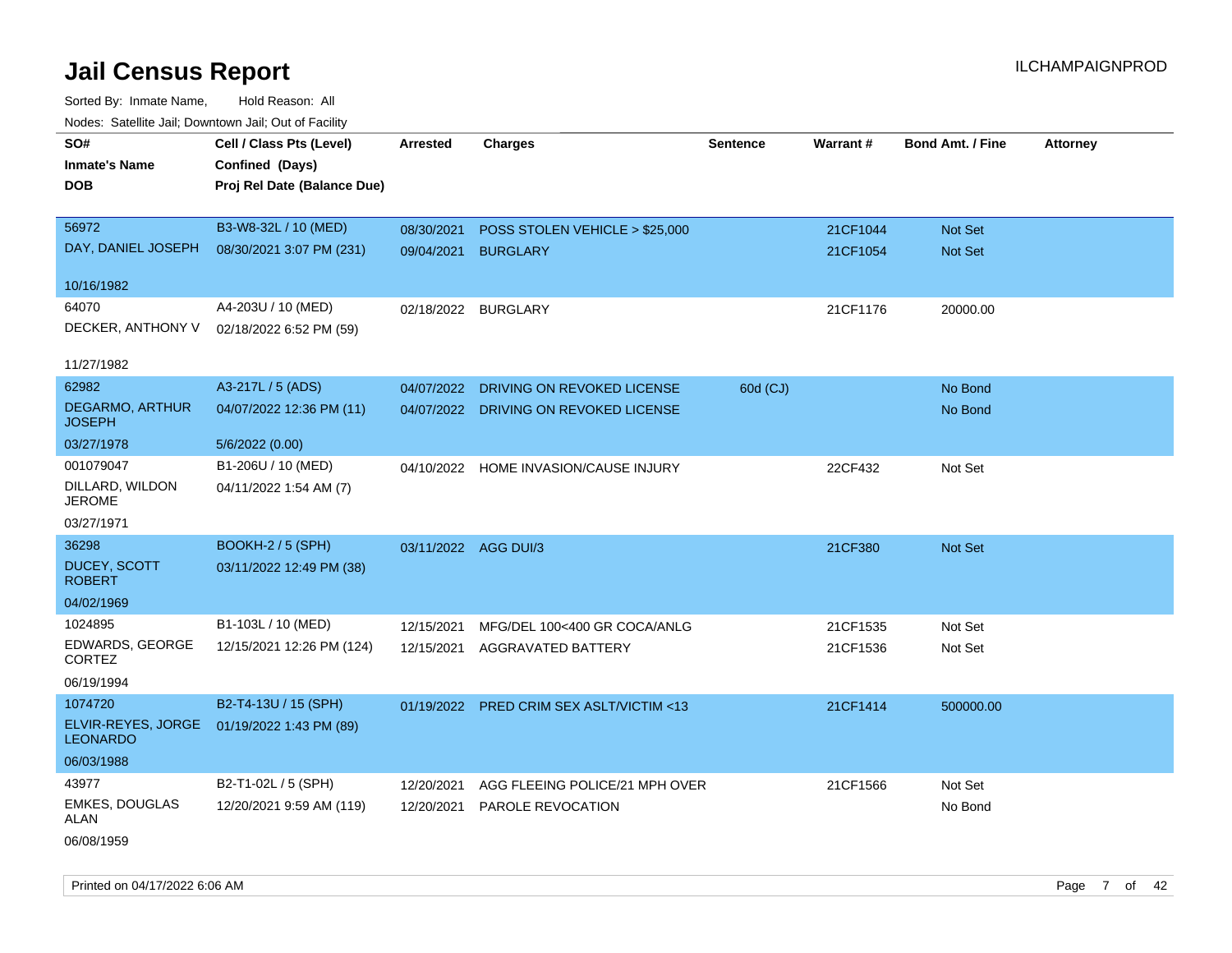| SO#<br><b>Inmate's Name</b><br><b>DOB</b>                         | Cell / Class Pts (Level)<br>Confined (Days)<br>Proj Rel Date (Balance Due) | <b>Arrested</b>          | <b>Charges</b>                                                                                         | <b>Sentence</b> | Warrant#                             | <b>Bond Amt. / Fine</b>       | <b>Attorney</b> |
|-------------------------------------------------------------------|----------------------------------------------------------------------------|--------------------------|--------------------------------------------------------------------------------------------------------|-----------------|--------------------------------------|-------------------------------|-----------------|
| 987328<br>ERVIN, DEIDRA ANN<br><b>RUTH</b><br>04/15/1991          | A2-123L / 10 (MED)<br>12/11/2021 8:48 PM (128)                             | 12/11/2021               | AGG ASLT PEACE OFF/FIRE/ER WRK                                                                         |                 | 21CF1515                             | Not Set                       |                 |
| 1026175<br>FALCONER, AVERY<br><b>FOX</b>                          | B3-W4-14L / 10 (MED)<br>02/06/2022 4:49 AM (71)                            | 02/06/2022               | FELON FAIL/RETURN FRM FURLOUGH<br>02/06/2022 CITY OV ARREST<br>02/07/2022 MFG/DEL 1<15 GR COCAINE/ANLG | 6y (DOC)        | 21CF1554<br>2021-OV-65<br>2019CF1617 | No Bond<br>1000.00<br>No Bond |                 |
| 04/07/1989<br>66468<br>FERRELL, BRIAN<br><b>JAMAL</b>             | A4-106L / 15 (MAX)<br>03/06/2022 9:04 PM (43)                              | 03/06/2022 MURDER        |                                                                                                        |                 | 22CF273                              | 1000000.00                    |                 |
| 11/15/1985<br>962759<br>12/28/1988                                | B2-DR / 15 (SPH)<br>FINLEY, KEVIN DANTE 07/16/2021 9:44 PM (276)           | 07/16/2021<br>07/29/2021 | METH DELIVERY<5 GRAMS<br>AGG CRIM SEX ASSAULT/FELONY                                                   |                 | 21CF833<br>21CF891                   | Not Set<br>No Bond            |                 |
| 001078961<br><b>FISCHER, KYRE</b><br><b>ORLANDO</b><br>04/14/2002 | B1-201L / 10 (MED)<br>03/21/2022 1:21 PM (28)                              |                          | 03/21/2022 AGG BATTERY/DISCHARGE FIREARM                                                               |                 | 22CF39                               | 750000.00                     |                 |
| 1039744<br>FONVILLE, TREVOY<br><b>JERMAINE</b><br>01/13/1996      | B4-225U / 15 (MAX)<br>12/06/2021 10:52 AM (133)                            | 12/06/2021 MURDER        |                                                                                                        |                 | 20CF959                              | 1000000.00                    |                 |
| 001077819<br>FORTUNE, DOMINIC<br><b>AUGUSTUS</b><br>02/16/1999    | A3-113U / 15 (ADS)<br>04/06/2022 7:15 AM (12)                              |                          | 04/06/2022 MURDER/INTENT TO KILL/INJURE                                                                |                 | 22CF416                              | Not Set                       |                 |
| 001078863<br>FOSTER, JOHN<br>CARELL<br>03/13/1981                 | B4-122L / 15 (MAX)<br>02/19/2022 6:01 AM (58)                              |                          | 02/19/2022 POSSESSION OF STOLEN FIREARM                                                                |                 | 22CF203                              | Not Set                       |                 |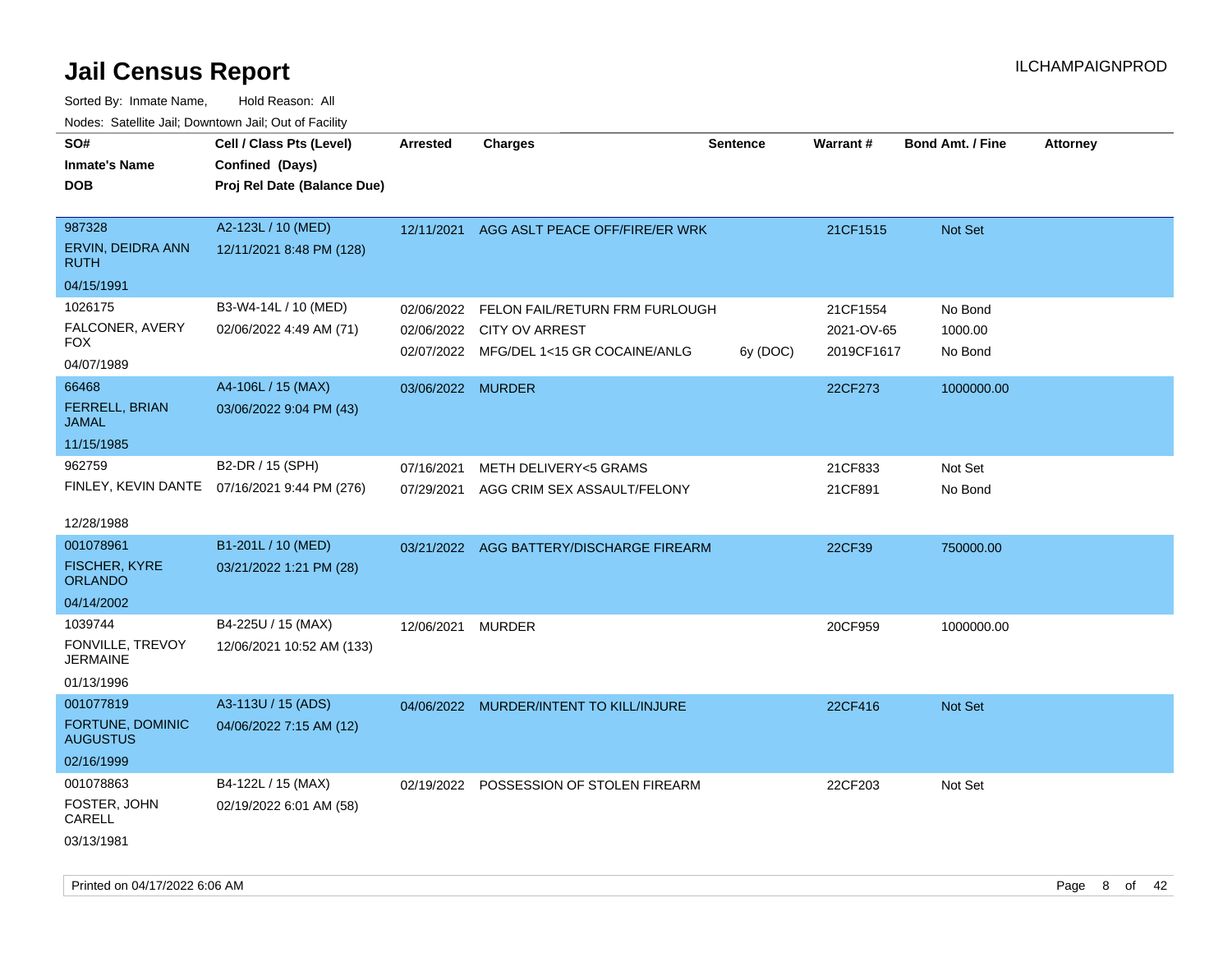| inodes. Satellite Jali, Downtown Jali, Out of Facility |                                             |                 |                                         |                 |              |                         |                 |
|--------------------------------------------------------|---------------------------------------------|-----------------|-----------------------------------------|-----------------|--------------|-------------------------|-----------------|
| SO#                                                    | Cell / Class Pts (Level)                    | <b>Arrested</b> | <b>Charges</b>                          | <b>Sentence</b> | Warrant#     | <b>Bond Amt. / Fine</b> | <b>Attorney</b> |
| <b>Inmate's Name</b>                                   | Confined (Days)                             |                 |                                         |                 |              |                         |                 |
| <b>DOB</b>                                             | Proj Rel Date (Balance Due)                 |                 |                                         |                 |              |                         |                 |
|                                                        |                                             |                 |                                         |                 |              |                         |                 |
| 518395                                                 | B2-T3-12L / 15 (SPH)                        | 07/07/2020      | <b>CRIMINAL SEXUAL ASSAULT</b>          |                 | 2020-CF735   | 250000.00               |                 |
|                                                        | FRANDLE, MARK RYAN 07/07/2020 3:42 PM (650) |                 |                                         |                 |              |                         |                 |
|                                                        |                                             |                 |                                         |                 |              |                         |                 |
| 09/10/1985                                             |                                             |                 |                                         |                 |              |                         |                 |
| 001079034                                              | A3-213U / 10 (ADS)                          | 04/08/2022      | POSS FIR FOID EXPIRED/NOT ELIG          |                 | 22CF434      | No Bond                 |                 |
| FRANKLIN, MICHAEL<br>ANDRAE                            | 04/08/2022 1:53 PM (10)                     |                 |                                         |                 |              |                         |                 |
| 12/18/1997                                             |                                             |                 |                                         |                 |              |                         |                 |
| 001077934                                              | A1-125L / 10 (MED)                          | 08/22/2021      | <b>AGG DUI/ACCIDENT/DEATH</b>           |                 | 21CF1024     | <b>Not Set</b>          |                 |
| FREED, LOGAN<br><b>SUZANNE</b>                         | 08/22/2021 11:45 PM (239)                   | 08/22/2021      | <b>DOMESTIC BATTERY</b>                 |                 | 21 CM 172    | 10000.00                |                 |
| 08/18/1996                                             |                                             |                 |                                         |                 |              |                         |                 |
| 001078290                                              | A1-224L / 10 (ADS)                          | 08/19/2021      | MACHINE GUN/AUTO WEAPON/VEH             |                 | 21CF1012     | Not Set                 |                 |
| FREEMAN, ANGEL<br>JANILA KAY                           | 08/19/2021 1:26 AM (242)                    |                 |                                         |                 |              |                         |                 |
| 12/25/1995                                             |                                             |                 |                                         |                 |              |                         |                 |
| 591514                                                 | B2-T2-07U / 10 (SPH)                        |                 | 02/25/2022 AGG CRIM SEX ABUSE/VIC 13-17 |                 | 22CF230      | 100000.00               |                 |
|                                                        | GAMBLE, SCOTT PAUL 02/25/2022 6:08 PM (52)  |                 |                                         |                 |              |                         |                 |
|                                                        |                                             |                 |                                         |                 |              |                         |                 |
| 09/06/1968                                             |                                             |                 |                                         |                 |              |                         |                 |
| 1075614                                                | A4-105L / 15 (MAX)                          | 03/19/2022      | AGGRAVATED DOMESTIC BATTERY             |                 | 22CF333      | Not Set                 |                 |
| <b>GANT, TEVIN</b>                                     | 03/19/2022 5:29 PM (30)                     | 03/19/2022      | PAROLE REVOCATION                       |                 | CM2201590    | No Bond                 |                 |
| <b>ODELROW</b>                                         |                                             |                 |                                         |                 |              |                         |                 |
| 03/03/1991                                             |                                             |                 |                                         |                 |              |                         |                 |
| 001078154                                              | B4-226U / 10 (MED)                          | 01/09/2022      | DRVG UNDER INFLU OF ALCOHOL             |                 | 2021 DT 182  | 5000.00                 |                 |
| <b>GENTRY, DAMON</b><br><b>LIONEL</b>                  | 01/09/2022 4:41 PM (99)                     | 01/09/2022      | AGG DOMESTIC BATTERY/STRANGLE           |                 | 2021 CF 1396 | 50000.00                |                 |
| 12/25/1971                                             |                                             |                 |                                         |                 |              |                         |                 |
| 1075681                                                | B4-222U / 10 (MED)                          | 04/09/2022      | DOMESTIC BATTERY                        |                 | 22DV58       | No Bond                 |                 |
| GONZALEZ, CARLOS<br>GERARDO                            | 04/09/2022 2:55 PM (9)                      |                 |                                         |                 |              |                         |                 |
| 11/14/1996                                             |                                             |                 |                                         |                 |              |                         |                 |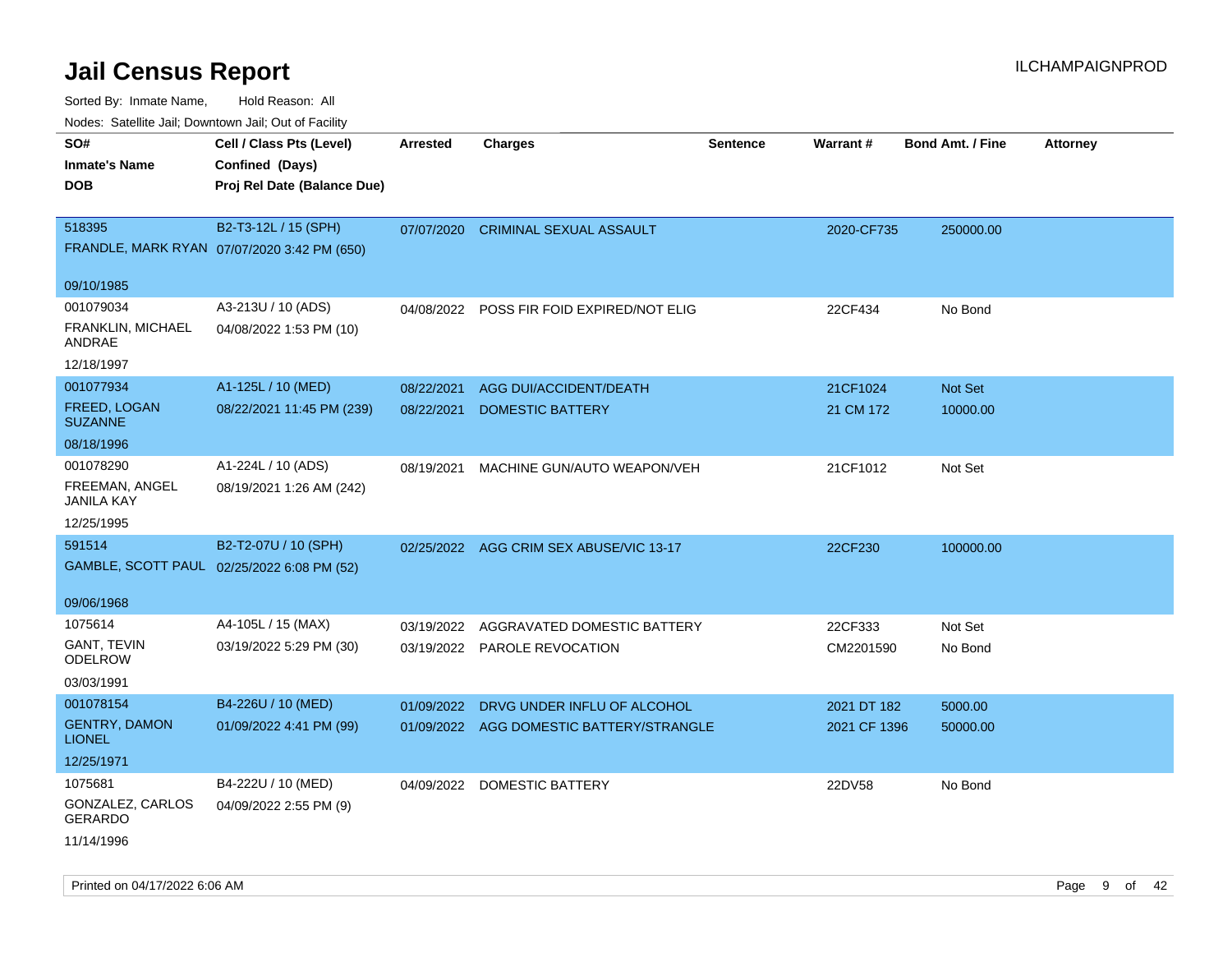| SO#<br><b>Inmate's Name</b><br><b>DOB</b>                              | Cell / Class Pts (Level)<br>Confined (Days)<br>Proj Rel Date (Balance Due) | Arrested                                                           | <b>Charges</b>                                                                                                                    | <b>Sentence</b> | Warrant #                                                | <b>Bond Amt. / Fine</b>                                | <b>Attorney</b> |
|------------------------------------------------------------------------|----------------------------------------------------------------------------|--------------------------------------------------------------------|-----------------------------------------------------------------------------------------------------------------------------------|-----------------|----------------------------------------------------------|--------------------------------------------------------|-----------------|
| 001078633<br>GONZALEZ-GUILLEN,<br><b>EDWARD</b><br>08/25/2002          | B2-T4-15U / 25 (SPH)<br>12/01/2021 12:08 PM (138)                          |                                                                    | 12/01/2021 PRED CRIM SEX ASLT/VICTIM <13                                                                                          |                 | 21CF1416                                                 | 250000.00                                              |                 |
| 001078215<br><b>GRAY, PHARON</b><br><b>SKYLER</b><br>11/11/1998        | BOOKH-3<br>04/17/2022 2:35 AM (1)                                          | 04/17/2022                                                         | <b>BURGLARY</b><br>04/17/2022 DUI ANY AMOUNT OF DRUG                                                                              |                 | 20CF25<br>20DT7                                          | 24000.00<br>7500.00                                    |                 |
| 001078607<br><b>GRAY, WILLIAM</b><br><b>DA'VON</b><br>04/18/1984       | B4-221L / 15 (MAX)<br>11/22/2021 2:57 PM (147)                             | 11/22/2021<br>11/22/2021                                           | FELON POSS/USE FIREARM/PAROLE<br>ATTEMPT (FIRST DEGREE MURDER)                                                                    |                 | 21CF1437<br>21CF1435                                     | <b>Not Set</b><br>Not Set                              |                 |
| 56342<br><b>GRIFFIN, NATHAN</b><br><b>EUGENE</b><br>02/24/1969         | B1-206L / 10 (MED)<br>10/21/2021 4:20 PM (179)                             | 10/21/2021<br>10/21/2021<br>10/21/2021                             | THEFT CONTROL INTENT <\$500<br>DRIVING ON REVOKED LICENSE<br>ARMED HABITUAL CRIMINAL                                              |                 | 17CF1451<br>20TR1979<br>21CF1279                         | 10000.00<br>3000.00<br>Not Set                         |                 |
| 001079062<br><b>GUERRERO.</b><br><b>SILVESTRE GERMAN</b><br>11/12/2000 | BOOKH-3<br>04/15/2022 11:59 AM (3)                                         | 04/15/2022<br>04/15/2022<br>04/15/2022<br>04/15/2022               | POSSESSING A CONTROLLED SUBSTANC<br>POSSESS LOOK-ALIKE SUB/SUBQ<br>POSS ADULT USE CANN IN MOTOR VEHIC<br>ELECTRONIC COMMU DEVICE  |                 | 2022CFAWOW<br>2022CMAWOW<br>2022TRAWOW<br>2022TRAWOW     | Not Set<br><b>Not Set</b><br><b>Not Set</b><br>Not Set |                 |
| 975293<br>HILL, JACOB MILES<br>02/06/1988                              | B2-T4-14L / 15 (SPH)<br>07/21/2021 8:43 PM (271)                           | 07/21/2021<br>07/21/2021<br>07/25/2021<br>08/18/2021<br>09/09/2021 | <b>STALKING</b><br>VIO ORDER/PRIOR VIO OF ORDER<br>PAROLE REVOCATION<br>HARASS WITNESS/FAMILY MBR/REP<br>AGG STALKING/BODILY HARM |                 | 2021CF863<br>21CF914<br>CH2104646<br>21CF992<br>21CF1073 | Not Set<br>No Bond<br>Not Set<br>Not Set<br>Not Set    |                 |
| 980939<br>HILL, XAVIER<br><b>LENSHAUN</b><br>06/18/1988                | B3-W6-23U / 10 (MED)<br>03/25/2022 11:15 AM (24)                           |                                                                    | 03/25/2022 RECEIVE/POSS/SELL STOLEN VEH                                                                                           |                 | 22CF357                                                  | Not Set                                                |                 |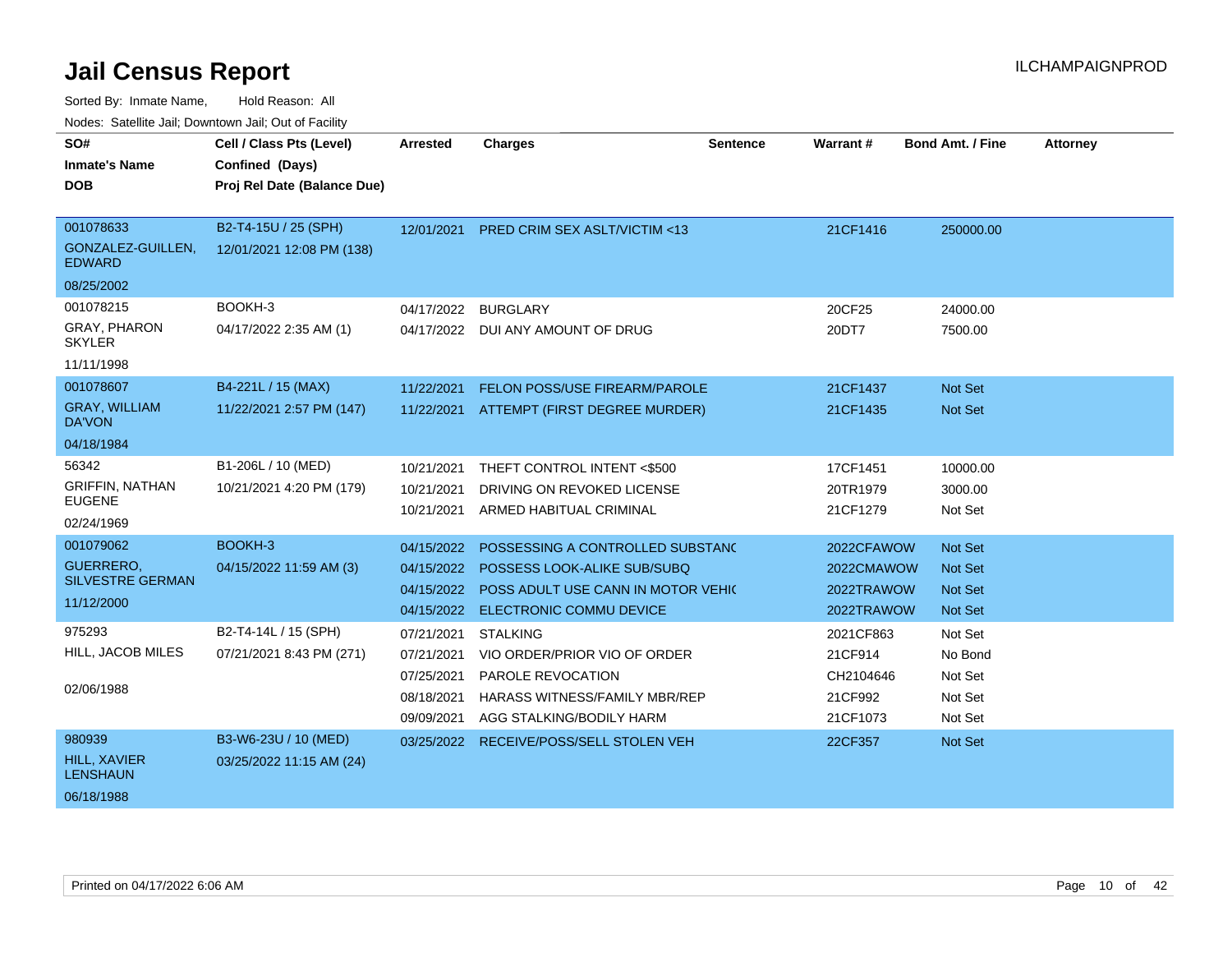Sorted By: Inmate Name, Hold Reason: All

Nodes: Satellite Jail; Downtown Jail; Out of Facility

| SO#<br><b>Inmate's Name</b><br><b>DOB</b>                                   | Cell / Class Pts (Level)<br>Confined (Days)<br>Proj Rel Date (Balance Due) | <b>Arrested</b> | <b>Charges</b>                                               | <b>Sentence</b> | Warrant#              | <b>Bond Amt. / Fine</b> | <b>Attorney</b> |
|-----------------------------------------------------------------------------|----------------------------------------------------------------------------|-----------------|--------------------------------------------------------------|-----------------|-----------------------|-------------------------|-----------------|
| 001079060<br>HOPE, HEAVEN MARIA 04/13/2022 7:46 PM (5)<br><b>ANTOINETTE</b> | <b>BOOKF-2 / 15 (ADS)</b>                                                  |                 | 04/13/2022 AGG UNLAWFUL USE WEAPON/PERSON                    |                 | 2022CFAWOW            | Not Set                 |                 |
| 08/20/2003                                                                  |                                                                            |                 |                                                              |                 |                       |                         |                 |
| 1072876<br>HOUTCHINS, SAVANNA 02/10/2022 5:10 PM (67)<br>BELL               | A1-226U / 5 (MIN)                                                          |                 | 02/10/2022 METH DELIVERY/5<15 GRAMS                          | 4y (DOC)        | 21CF143               | No Bond                 |                 |
| 07/10/1996                                                                  | 2/17/2022 (0.00)                                                           |                 |                                                              |                 |                       |                         |                 |
| 975483<br>HUDDLE, ANDREW<br><b>DAVID</b>                                    | A3-217U / 15 (MAX)<br>04/14/2022 12:15 PM (4)                              | 04/14/2022      | PRED CRIM SEX ASLT/VICTIM <13                                | 13y (DOC)       | 20CF1330              | No Bond                 |                 |
| 12/08/1985                                                                  |                                                                            |                 |                                                              |                 |                       |                         |                 |
| 51028<br>HUFFMAN, MICHAEL<br>LEONARD                                        | B3-W5-17U / 10 (MED)<br>02/23/2022 3:14 AM (54)                            | 02/23/2022      | AGG FLEEING/2+ CON DEVICES<br>02/23/2022 POSS STOLEN VEHICLE |                 | 19CF1839<br>20-CF-377 | 50000.00<br>No Bond     |                 |
| 07/24/1980                                                                  |                                                                            |                 |                                                              |                 |                       |                         |                 |
| 1061186<br><b>INGRAM, CHERELL</b><br><b>LETRISE</b><br>10/01/1986           | A1-224U / 15 (MAX)<br>03/16/2022 10:17 PM (33)                             |                 | 03/16/2022 MURDER/STRONG PROB KILL/INJURE                    |                 | 22CF329               | No Bond                 |                 |
| 1046773<br>JACKSON, GERALD<br>BERNARD, Junior<br>11/26/1995                 | BOOKH-3<br>04/16/2022 1:32 PM (2)                                          |                 | 04/16/2022 DOMESTIC BATTERY                                  |                 | 22CMAWOW              | Not Set                 |                 |
| 38993<br>JACKSON, LAMONT<br><b>JEREMIE</b><br>07/31/1973                    | A4-101L / 15 (MAX)<br>02/13/2021 7:45 AM (429)                             | 02/13/2021      | ATTEMPT (FIRST DEGREE MURDER)                                |                 | 21CF181               | Not Set                 |                 |
| 001078703<br>JOHNS, SHANIQUH<br><b>THERESA</b><br>04/03/1992                | A1-225U / 15 (ADS)<br>12/22/2021 6:41 AM (117)                             | 12/20/2021      | MURDER/INTENT TO KILL/INJURE                                 |                 | 21CF1574              | Not Set                 |                 |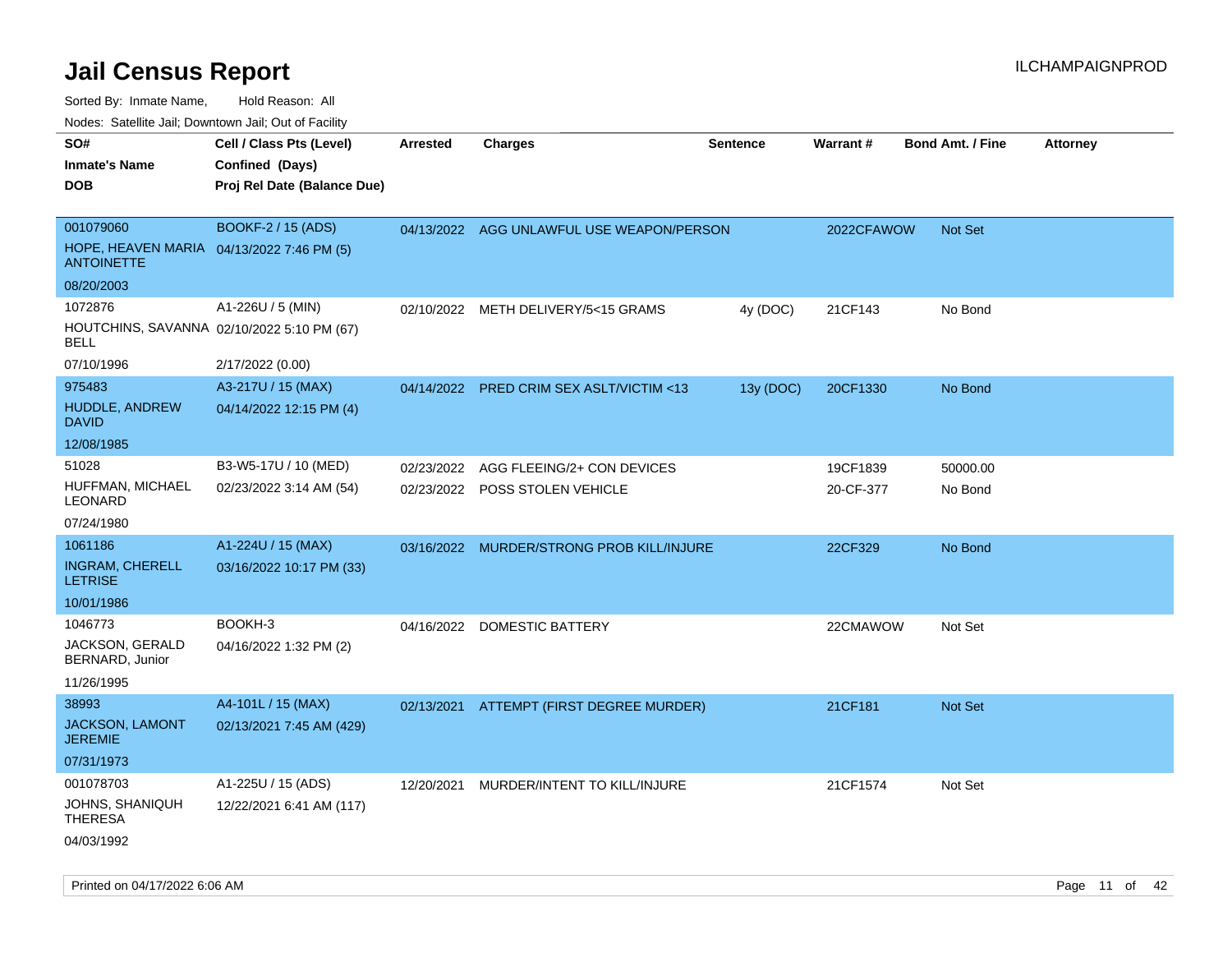Sorted By: Inmate Name, Hold Reason: All Nodes: Satellite Jail; Downtown Jail; Out of Facility

| SO#                                        | Cell / Class Pts (Level)    | <b>Arrested</b> | <b>Charges</b>                          | <b>Sentence</b> | Warrant#     | <b>Bond Amt. / Fine</b> | <b>Attorney</b> |
|--------------------------------------------|-----------------------------|-----------------|-----------------------------------------|-----------------|--------------|-------------------------|-----------------|
| <b>Inmate's Name</b>                       | Confined (Days)             |                 |                                         |                 |              |                         |                 |
| <b>DOB</b>                                 | Proj Rel Date (Balance Due) |                 |                                         |                 |              |                         |                 |
|                                            |                             |                 |                                         |                 |              |                         |                 |
| 1071966                                    | BOOKF-2                     | 04/16/2022      | DRIVING ON SUSPENDED LICENSE            |                 | 2021-TR-1702 | Not Set                 |                 |
| JOHNSON, JOI<br><b>ANTOINETTE</b>          | 04/16/2022 8:30 PM (2)      |                 | 04/16/2022 DRVG UNDER INFLU OF ALCOHOL  |                 | 20-DT-238    | 500.00                  |                 |
| 09/28/1997                                 |                             |                 |                                         |                 |              |                         |                 |
| 1042582                                    | B1-107U / 15 (MAX)          | 03/10/2022      | VIOLATE ORDER PROTECTION                |                 | 22CM61       | Not Set                 |                 |
| JONES, DEONTA<br><b>DANTRAL</b>            | 03/10/2022 4:50 AM (39)     |                 |                                         |                 |              |                         |                 |
| 02/01/1993                                 |                             |                 |                                         |                 |              |                         |                 |
| 001078645                                  | B3-W1-01U / 10 (MED)        | 12/02/2021      | <b>AGG DISCHARGE FIREARM</b>            |                 | 21CF1478     | No Bond                 |                 |
| <b>JONES, KELVIN</b><br><b>KHYRIC</b>      | 12/02/2021 6:56 PM (137)    |                 |                                         |                 |              |                         |                 |
| 02/27/2001                                 |                             |                 |                                         |                 |              |                         |                 |
| 001079073                                  | BOOKH-3                     |                 | 04/16/2022 WARRANT OUT OF COUNTY        |                 | 19TR4622     | 10000.00                |                 |
| JONES, KIERY ALONZO 04/16/2022 7:40 PM (2) |                             |                 |                                         |                 |              |                         |                 |
|                                            |                             |                 |                                         |                 |              |                         |                 |
| 06/18/1993                                 |                             |                 |                                         |                 |              |                         |                 |
| 956822                                     | A4-101U / 15 (MAX)          | 11/25/2021      | AGGRAVATED DOMESTIC BATTERY             |                 | 21CF1442     | <b>Not Set</b>          |                 |
| <b>JONES, MARIO</b><br><b>NATHANIEL</b>    | 11/25/2021 10:37 AM (144)   | 11/25/2021      | <b>PAROLE REVOCATION</b>                |                 | CH2106361    | No Bond                 |                 |
| 10/27/1987                                 |                             | 11/25/2021      | <b>UNLAWFUL RESTRAINT</b>               |                 | 21CF1443     | <b>Not Set</b>          |                 |
| 59668                                      | B2-T1-04L / 10 (SPH)        | 02/11/2022      | FAIL TO RPT CHNG ADDRESS/EMPL           |                 | 20 CF 1241   | 75000.00                |                 |
| <b>JONES, MARTELL</b>                      | 02/11/2022 3:19 PM (66)     |                 | 02/11/2022 AGGRAVATED ARSON/BODILY HARM |                 | 22 CF 169    | 75000.00                |                 |
| <b>DEANGELO</b>                            |                             |                 |                                         |                 |              |                         |                 |
| 07/11/1983                                 |                             |                 |                                         |                 |              |                         |                 |
| 1008468                                    | B4-125L / 10 (MED)          | 12/01/2021      | FELON POSS/USE WEAPON/FIREARM           |                 | 21CF1472     | Not Set                 |                 |
| JONES, MARTEZ<br><b>LAMONTE</b>            | 12/01/2021 1:28 PM (138)    | 12/02/2021      | PROBATION VIOLATION                     |                 | 20CF1151     | Not Set                 |                 |
| 06/22/1993                                 |                             |                 |                                         |                 |              |                         |                 |
| 1068786                                    | B3-W2-06L / 10 (MED)        | 03/04/2022      | DOMESTIC BATTERY/OTHER PRIOR            |                 | 22CF270      | Not Set                 |                 |
| LACY, MALIK SHAKUR                         | 03/04/2022 7:25 PM (45)     | 03/04/2022      | DOMESTIC BATTERY/HARM/VIO O/P           |                 | 18CM478      | 2500.00                 |                 |
|                                            |                             |                 | 03/04/2022 WARRANT OUT OF COUNTY        |                 | 20TR4604     | 3000.00                 |                 |
| 12/01/1996                                 |                             |                 |                                         |                 |              |                         |                 |

Printed on 04/17/2022 6:06 AM Page 12 of 42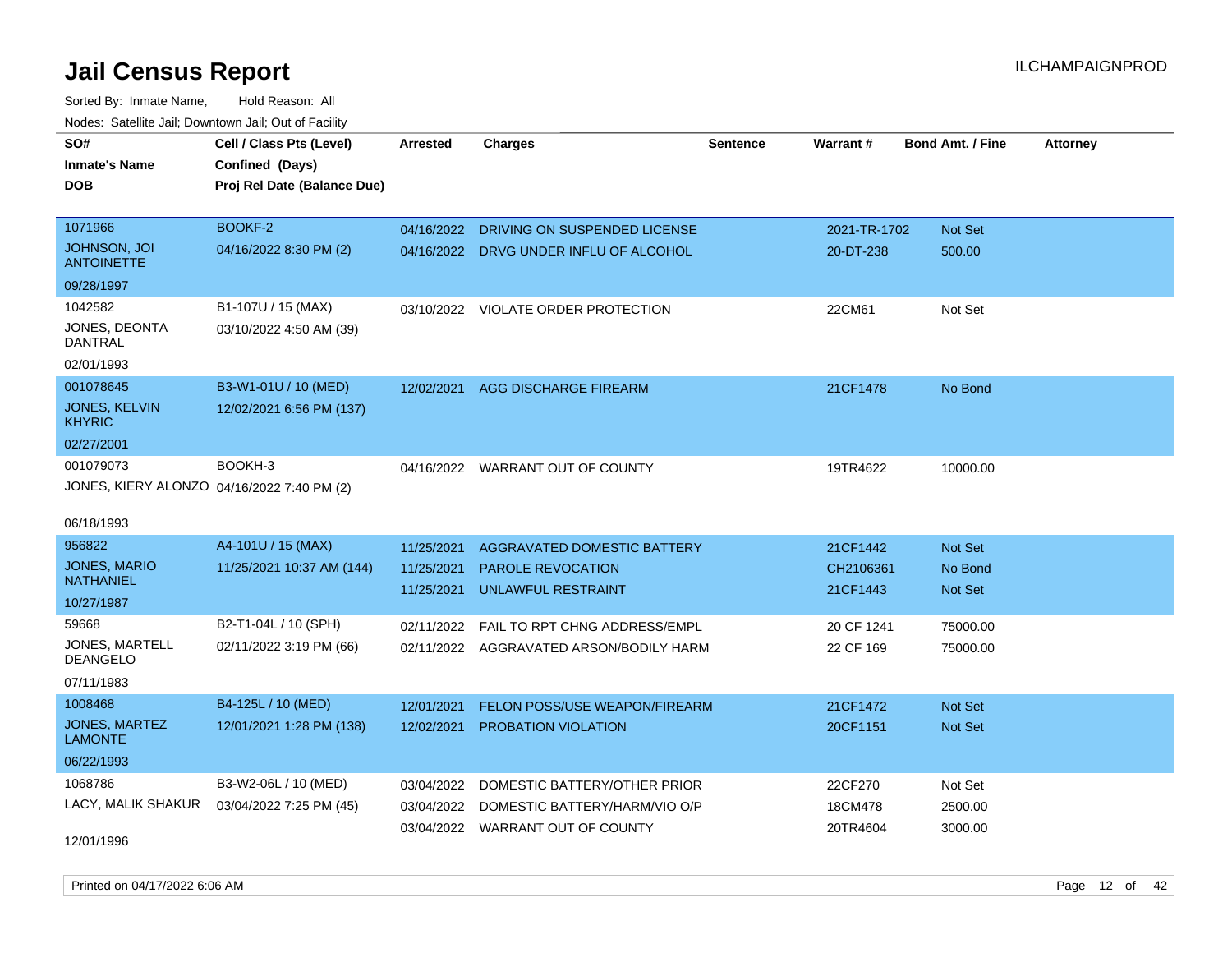| rougs. Calcing Jan, Downtown Jan, Out of Facility |                                                                            |                 |                                       |           |             |                         |                 |
|---------------------------------------------------|----------------------------------------------------------------------------|-----------------|---------------------------------------|-----------|-------------|-------------------------|-----------------|
| SO#<br><b>Inmate's Name</b><br><b>DOB</b>         | Cell / Class Pts (Level)<br>Confined (Days)<br>Proj Rel Date (Balance Due) | <b>Arrested</b> | <b>Charges</b>                        | Sentence  | Warrant#    | <b>Bond Amt. / Fine</b> | <b>Attorney</b> |
|                                                   |                                                                            |                 |                                       |           |             |                         |                 |
| 1041648                                           | A4-103L / 15 (MAX)                                                         |                 | 01/11/2022 ARMED HABITUAL CRIMINAL    | 6y (DOC)  | 22CF41      | Not Set                 |                 |
| LANE, DEMETRIUS<br>LAQUAN                         | 01/11/2022 5:27 AM (97)                                                    |                 | 01/11/2022 PAROLE REVOCATION          |           | CH2200221   | Not Set                 |                 |
| 07/04/1996                                        |                                                                            |                 |                                       |           |             |                         |                 |
| 1070011                                           | B4-124U / 10 (MED)                                                         | 08/03/2021      | AGG DISCH FIREARM/1ST AID PERS        | 10y (DOC) | 21CF929     | Not Set                 |                 |
| LAWS, WILLIAM<br>ZARAK, Third                     | 08/03/2021 3:53 PM (258)                                                   |                 |                                       |           |             |                         |                 |
| 07/06/1999                                        |                                                                            |                 |                                       |           |             |                         |                 |
| 548089                                            | B1-204U / 15 (MAX)                                                         | 12/04/2020      | ATTEMPT (FIRST DEGREE MURDER)         |           | 20CF1378    | <b>Not Set</b>          |                 |
| LEWIS, LAWRENCE<br>PAUL, Third                    | 12/04/2020 4:42 AM (500)                                                   |                 |                                       |           |             |                         |                 |
| 02/08/1993                                        |                                                                            |                 |                                       |           |             |                         |                 |
| 001078924                                         | A4-205L / 10 (MED)                                                         | 03/09/2022      | DOMESTIC BATTERY/OTHER PRIOR          |           | 22CF289     | Not Set                 |                 |
| LIVINGSTON, MASON<br><b>RICHARD</b>               | 03/09/2022 4:13 AM (40)                                                    |                 | 03/09/2022 WARRANT OUT OF COUNTY      |           | 2019 CM 230 | 5000.00                 |                 |
| 08/23/1988                                        |                                                                            |                 |                                       |           |             |                         |                 |
| 31560                                             | BOOKH-8                                                                    |                 | 04/15/2022 VIOLATE SEX OFFENDER REGIS |           | 21CF922     | No Bond                 |                 |
| <b>MARION, DERRICK</b><br><b>SHAWN</b>            | 04/15/2022 8:54 AM (3)                                                     |                 |                                       |           |             |                         |                 |
| 10/21/1969                                        | 4/17/2022 (0.00)                                                           |                 |                                       |           |             |                         |                 |
| 001078782                                         | BOOKF-2                                                                    | 04/14/2022      | AGG ASLT/USE DDLY WEAPON              |           | 22CM15      | 2500.00                 |                 |
| <b>MARTIN, CYNTHIA</b><br>JEAN                    | 04/14/2022 9:33 PM (4)                                                     |                 | 04/14/2022 GIVE FALSE FIRE ALARM      |           | 22CF83      | 5000.00                 |                 |
| 03/10/1962                                        |                                                                            |                 |                                       |           |             |                         |                 |
| 1038892                                           | B2-DR / 10 (MED)                                                           | 02/16/2022      | PRED CRIM SEX ASLT/BODILY HARM        |           | 22CF199     | No Bond                 |                 |
| MCCAULEY, TIMOTHY<br>WILLIAM                      | 02/16/2022 8:49 PM (61)                                                    |                 |                                       |           |             |                         |                 |
| 03/05/1989                                        |                                                                            |                 |                                       |           |             |                         |                 |
| 48792                                             | B4-126L / 10 (MED)                                                         | 11/19/2021      | AGG BATTERY/DISCHARGE FIREARM         |           | 21CF1425    | Not Set                 |                 |
| MCCLAIN, HURCHEL<br>JOSEPH                        | 11/20/2021 4:11 AM (149)                                                   |                 |                                       |           |             |                         |                 |
| 05/01/1979                                        |                                                                            |                 |                                       |           |             |                         |                 |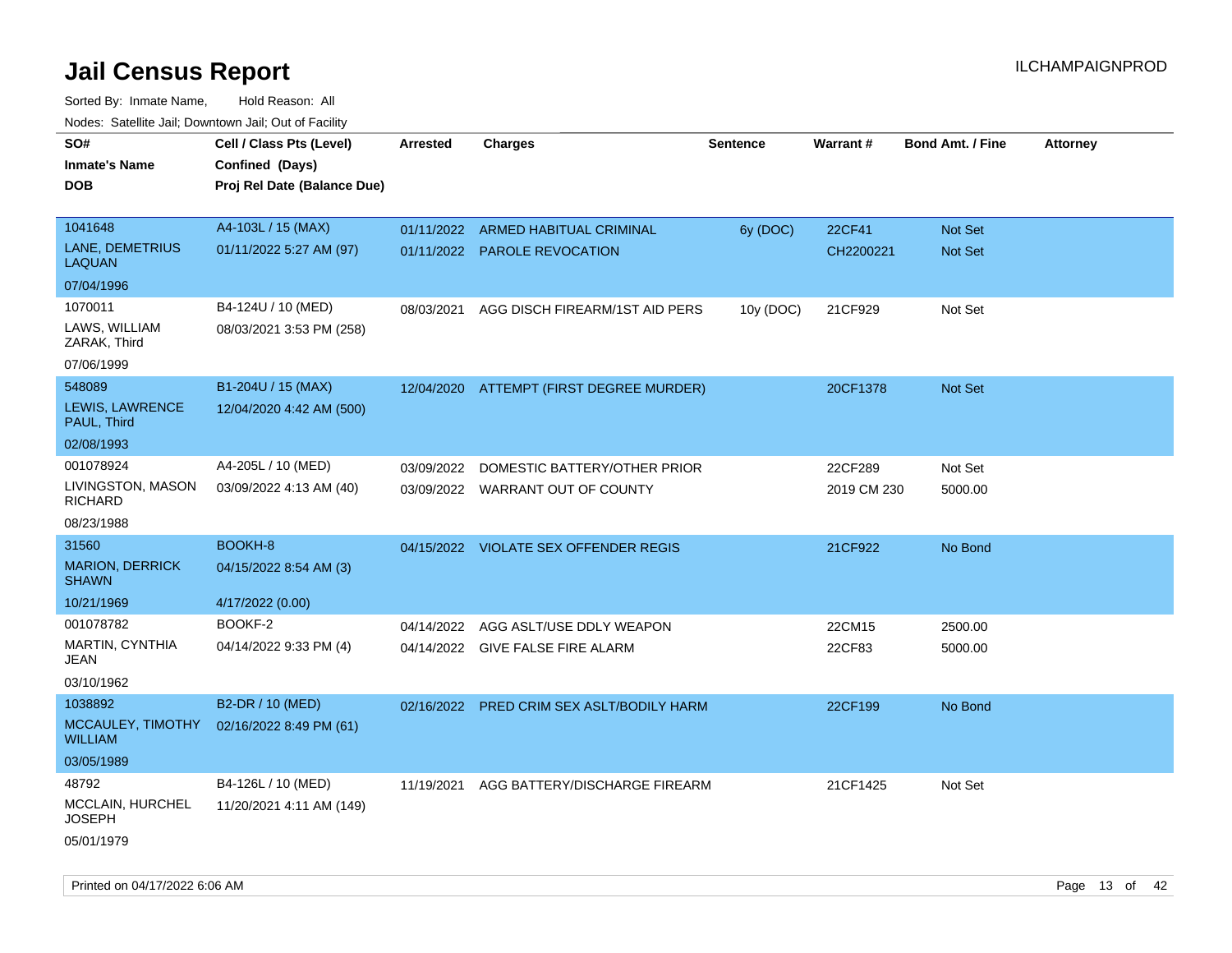| SO#<br><b>Inmate's Name</b><br><b>DOB</b> | Cell / Class Pts (Level)<br>Confined (Days)<br>Proj Rel Date (Balance Due) | <b>Arrested</b> | <b>Charges</b>                           | <b>Sentence</b> | Warrant#    | <b>Bond Amt. / Fine</b> | <b>Attorney</b> |
|-------------------------------------------|----------------------------------------------------------------------------|-----------------|------------------------------------------|-----------------|-------------|-------------------------|-----------------|
| 001077938                                 | <b>BOOKH-4 / 15 (ADS)</b>                                                  | 05/10/2021      | AGG KIDNAPING DISCH FIR/HARM             |                 | 21CF532     | Not Set                 |                 |
| MCGAHA.<br><b>CHRISTOPHER D</b>           | 05/10/2021 7:02 PM (343)                                                   | 05/11/2021      | <b>MURDER</b>                            |                 | 2021-CF-215 | No Bond                 |                 |
| 07/27/1991                                |                                                                            | 05/27/2021      | ESCAPE FROM DEPT OF CORRECTION           |                 | 21CF600     | Not Set                 |                 |
| 66710                                     | A4-207U / 15 (ADS)                                                         |                 | 01/19/2022 ARMED VIOLENCE/CATEGORY I     |                 | 22CF88      | Not Set                 |                 |
| MEEKS, CASSARIOUS<br><b>MONTE</b>         | 01/20/2022 11:40 AM (88)                                                   |                 |                                          |                 |             |                         |                 |
| 06/22/1984                                |                                                                            |                 |                                          |                 |             |                         |                 |
| 1043071                                   | A2-120L / 10 (MED)                                                         | 11/08/2021      | CRIM DMG/GOVT PROP/<\$500                |                 | 21CF1378    | Not Set                 |                 |
| <b>MERRELL-</b><br>SUTHERLAND, ALICIA     | 11/08/2021 2:22 AM (161)                                                   |                 |                                          |                 |             |                         |                 |
| 11/26/1972                                |                                                                            |                 |                                          |                 |             |                         |                 |
| 968679                                    | B1-203U / 15 (MAX)                                                         |                 | 04/10/2022 ARMED VIOLENCE/CATEGORY I     |                 | 21CF911     | 750000.00               |                 |
| MILES, ANTHONY<br>MARCUS JERALE           | 04/10/2022 9:29 PM (8)                                                     |                 |                                          |                 |             |                         |                 |
| 10/21/1985                                |                                                                            |                 |                                          |                 |             |                         |                 |
| 41584                                     | B4-227L / 15 (MAX)                                                         | 12/01/2021      | <b>ARMED HABITUAL CRIMINAL</b>           |                 | 21CF1467    | Not Set                 |                 |
|                                           | MILLER, JOSE LOVELL 12/02/2021 1:04 AM (137)                               |                 |                                          |                 |             |                         |                 |
| 10/07/1975                                |                                                                            |                 |                                          |                 |             |                         |                 |
| 1052889                                   | B3-W2-05U / 10 (MED)                                                       |                 | 03/31/2022 AGGRAVATED DOMESTIC BATTERY   |                 | 22CF375     | No Bond                 |                 |
| MOORE, JEREMIAH<br><b>THOMAS</b>          | 03/31/2022 2:39 AM (18)                                                    |                 |                                          |                 |             |                         |                 |
| 07/21/1996                                |                                                                            |                 |                                          |                 |             |                         |                 |
| 539294                                    | B1-205L / 10 (MED)                                                         | 01/11/2022      | AGG DUI/NO VALID DL                      |                 | 22CF49      | Not Set                 |                 |
| MOSLEY, JAMES<br><b>CALVIN</b>            | 01/11/2022 9:43 PM (97)                                                    |                 | 01/11/2022 PAROLE REVOCATION             |                 | CH2200227   | No Bond                 |                 |
| 12/11/1985                                |                                                                            |                 |                                          |                 |             |                         |                 |
| 1012617                                   | A4-207L / 10 (MED)                                                         |                 | 04/01/2022 FELON POSS/USE WEAPON/FIREARM | $2y$ (CJ)       | 21CF889     | No Bond                 |                 |
| NEAL, ANDRE<br><b>LORENZO</b>             | 04/01/2022 11:56 AM (17)                                                   |                 |                                          |                 |             |                         |                 |
| 10/11/1993                                |                                                                            |                 |                                          |                 |             |                         |                 |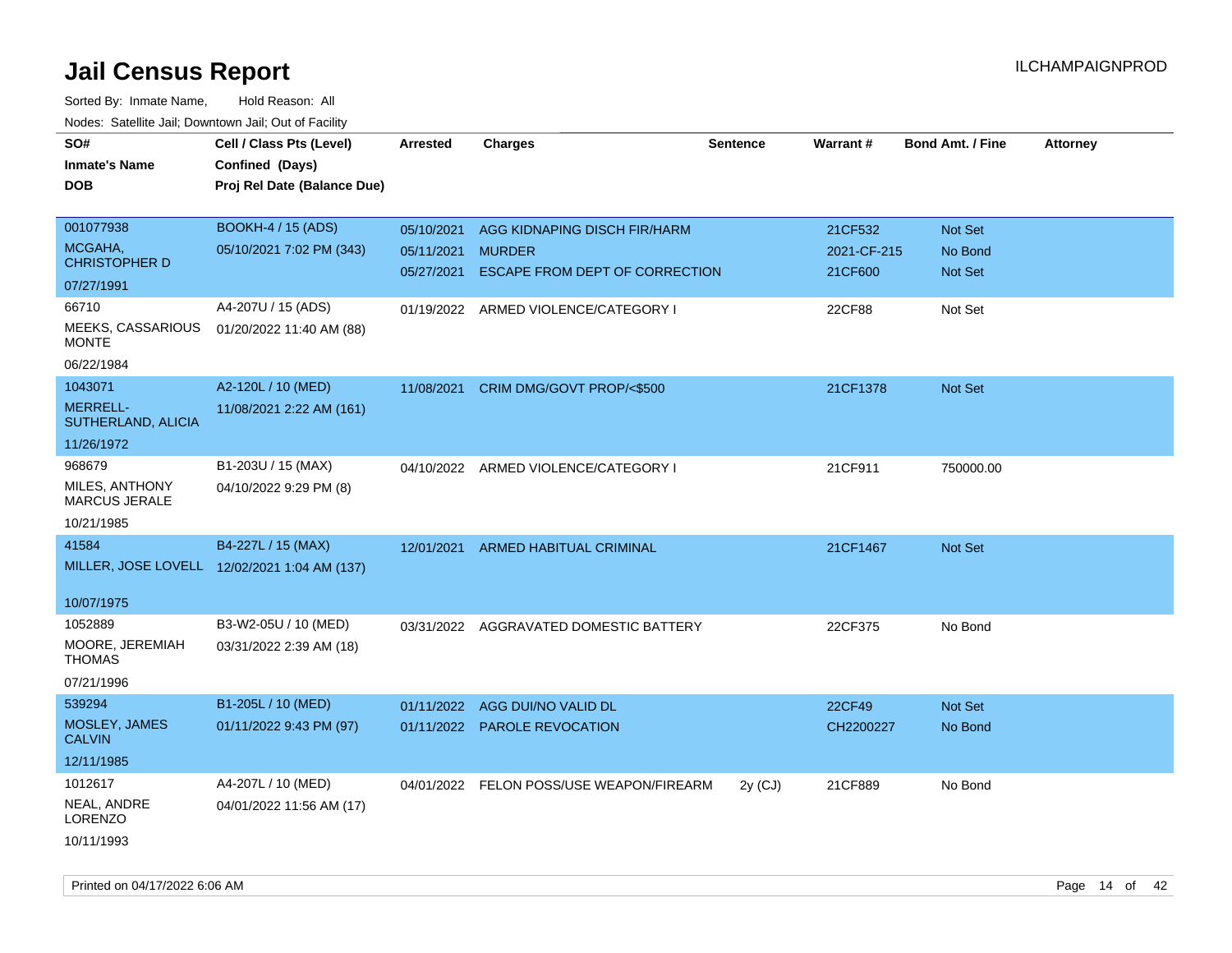Sorted By: Inmate Name, Hold Reason: All

| Nodes: Satellite Jail; Downtown Jail; Out of Facility |                             |                 |                                          |                 |                 |                         |                 |
|-------------------------------------------------------|-----------------------------|-----------------|------------------------------------------|-----------------|-----------------|-------------------------|-----------------|
| SO#                                                   | Cell / Class Pts (Level)    | <b>Arrested</b> | <b>Charges</b>                           | <b>Sentence</b> | <b>Warrant#</b> | <b>Bond Amt. / Fine</b> | <b>Attorney</b> |
| <b>Inmate's Name</b>                                  | Confined (Days)             |                 |                                          |                 |                 |                         |                 |
| <b>DOB</b>                                            | Proj Rel Date (Balance Due) |                 |                                          |                 |                 |                         |                 |
|                                                       |                             |                 |                                          |                 |                 |                         |                 |
| 001078517                                             | B1-102L / 15 (MAX)          |                 | 10/19/2021 ATTEMPT (FIRST DEGREE MURDER) |                 | 21CF1267        | Not Set                 |                 |
| <b>NELSON, RORY</b><br><b>DEMOND</b>                  | 10/19/2021 3:55 AM (181)    |                 |                                          |                 |                 |                         |                 |
| 08/14/1984                                            |                             |                 |                                          |                 |                 |                         |                 |
| 001078854                                             | B2-T2-05U / 15 (MAX)        | 02/15/2022      | ARMED VIOLENCE/CATEGORY I                |                 | 22CF190         | Not Set                 |                 |
| PATNAUDE, MARTY<br><b>WW</b>                          | 02/15/2022 5:12 PM (62)     |                 | 02/15/2022 AGG BATTERY/DISCHARGE FIREARM |                 | 2019JD22        | No Bond                 |                 |
| 08/26/2003                                            |                             |                 |                                          |                 |                 |                         |                 |
| 969532                                                | A3-116L / 10 (ADS)          | 04/12/2022      | BATTERY/MAKES PHYSICAL CONTACT           |                 | 22CM103         | Not Set                 |                 |
| PAYNE, LUTHER                                         | 04/12/2022 2:56 AM (6)      |                 |                                          |                 |                 |                         |                 |
| 01/30/1989                                            |                             |                 |                                          |                 |                 |                         |                 |
| 61251                                                 | BOOKF-1 / 15 (ADS)          | 12/27/2021      | PRED CRIM SEX ASLT/VICTIM <13            |                 | 21CF651         | No Bond                 |                 |
| PETMECKY, JOHN<br><b>ROBERT</b>                       | 12/27/2021 1:52 PM (112)    |                 |                                          |                 |                 |                         |                 |
| 03/09/1983                                            |                             |                 |                                          |                 |                 |                         |                 |
| 1030954                                               | B3-W4-16L / 10 (MED)        | 01/14/2022      | ARMED VIOLENCE/CATEGORY I                |                 | 22CF76          | Not Set                 |                 |
| PETTIGREW,<br><b>MALCOME JAMIESON</b>                 | 01/15/2022 4:35 AM (93)     |                 | 01/14/2022 MFG/DEL CANNABIS/10-30 GRAMS  |                 | 2020CF9         | 15000.00                |                 |
| 02/20/1995                                            |                             |                 |                                          |                 |                 |                         |                 |
| 1059394                                               | B3-W1-04L / 5 (MIN)         | 02/16/2022      | AGG DUI/NO VALID DL                      |                 | 2020CF1396      | No Bond                 |                 |
| PHILLIPS, ISAAC<br><b>TERRELL</b>                     | 02/16/2022 9:00 AM (61)     |                 |                                          |                 |                 |                         |                 |
| 12/27/1996                                            | 5/15/2022 (0.00)            |                 |                                          |                 |                 |                         |                 |
| 1059512                                               | A3-214L / 10 (ADS)          | 04/12/2022      | <b>DOMESTIC BATTERY</b>                  | 2y (DOC)        | 2019-CF-589     | <b>Not Set</b>          |                 |
| PHILLIPS, LAMAR<br><b>DESHAWN</b>                     | 04/12/2022 5:15 PM (6)      |                 | 04/12/2022 RESIST/OBSTRUCT WITH INJURY   |                 | 22CF451         | Not Set                 |                 |
| 04/02/1996                                            |                             |                 |                                          |                 |                 |                         |                 |
| 1069766                                               | A2-220U / 5 (ADS)           | 04/05/2022      | POSS HYPO/SYRINGE/NEEDLES/2ND+           |                 | 20CF460         | 940.00                  |                 |
| PHILLIPS, REBEKAH<br><b>LOUISE</b>                    | 04/05/2022 2:44 PM (13)     | 04/05/2022      | DUI ANY AMOUNT OF DRUG                   |                 | 17-DT-00267-1   | No Bond                 |                 |

09/06/1985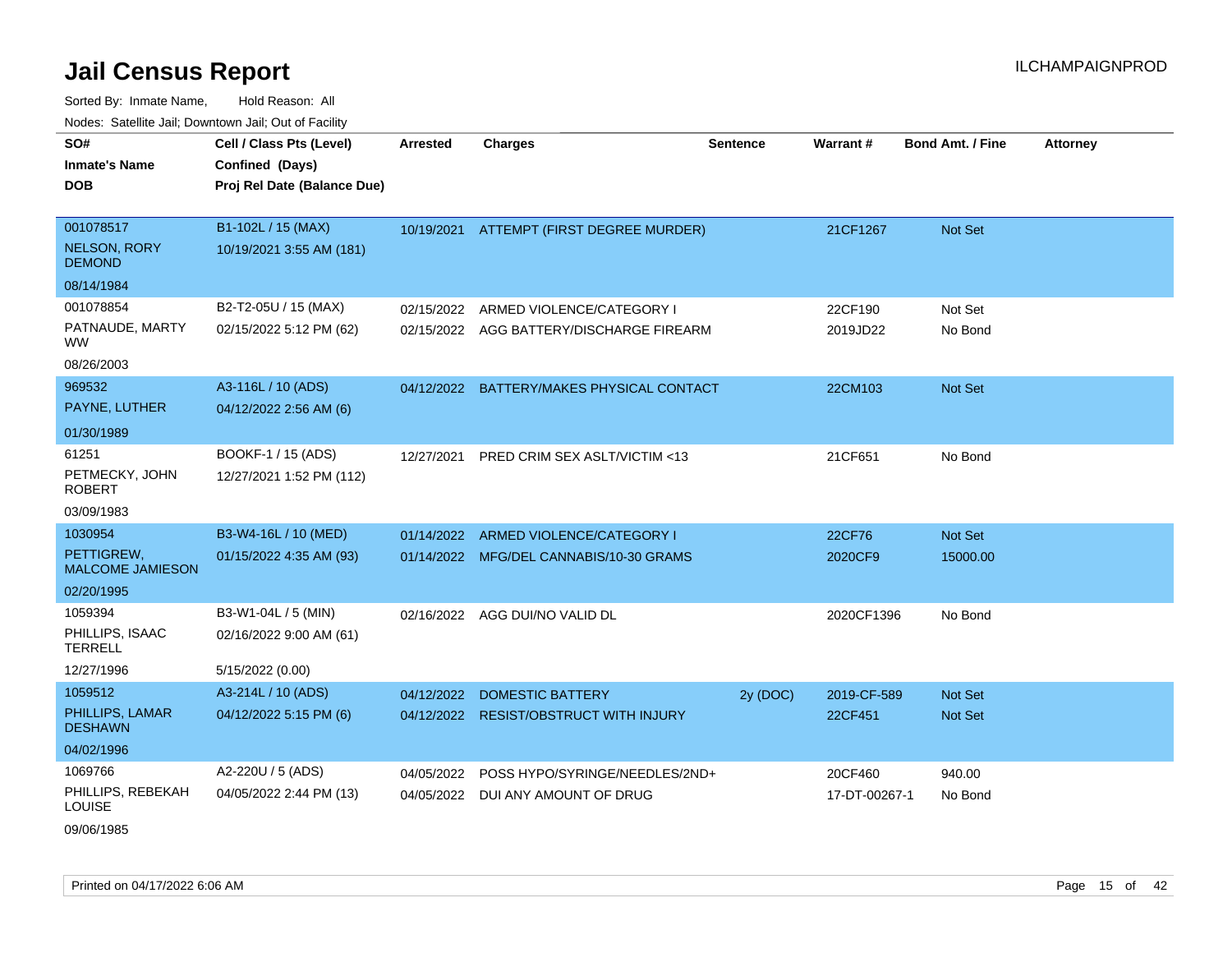| SO#<br><b>Inmate's Name</b><br><b>DOB</b>                            | Cell / Class Pts (Level)<br>Confined (Days)<br>Proj Rel Date (Balance Due) | <b>Arrested</b>                                      | <b>Charges</b>                                                                                         | <b>Sentence</b> | Warrant#                                           | <b>Bond Amt. / Fine</b>                            | <b>Attorney</b> |
|----------------------------------------------------------------------|----------------------------------------------------------------------------|------------------------------------------------------|--------------------------------------------------------------------------------------------------------|-----------------|----------------------------------------------------|----------------------------------------------------|-----------------|
| 1015033<br>PICKENS, DANTE<br><b>DEVON</b>                            | A3-112L / 10 (MED)<br>03/05/2022 4:01 AM (44)                              | 03/05/2022                                           | POSSESSION OF STOLEN FIREARM<br>03/05/2022 POSS AMT CON SUB EXCEPT(A)/(D)                              |                 | 21CF1172<br>20CF109                                | 500000.00<br>20000.00                              |                 |
| 01/05/1993                                                           |                                                                            |                                                      |                                                                                                        |                 |                                                    |                                                    |                 |
| 1022441<br>PICKENS, DONTRELL<br><b>DEMAR</b>                         | B2-T1-03U / 10 (SPH)<br>10/27/2021 1:39 PM (173)                           | 10/27/2021<br>10/27/2021                             | AGG BATTERY/PEACE OFFICER<br>AGG BATTERY/PEACE OFFICER                                                 |                 | 2021 CF 12<br>2020 CF 1488                         | No Bond<br>No Bond                                 |                 |
| 12/10/1993                                                           |                                                                            |                                                      |                                                                                                        |                 |                                                    |                                                    |                 |
| 1069524<br>RAY-DAVIS, KAMARI<br><b>DAYVON</b><br>03/30/2000          | B3-W5-18L / 10 (MED)<br>08/09/2021 2:44 AM (252)                           | 08/08/2021                                           | MFG/DEL CANNABIS/30-500 GRAMS                                                                          | 5y (DOC)        | 21CF953                                            | Not Set                                            |                 |
| 001078482<br><b>REED, MONTRES</b><br><b>ANTRON</b><br>02/26/2004     | B1-204L / 10 (MED)<br>03/14/2022 12:06 PM (35)                             |                                                      | 03/14/2022 AGG DISCHARGE FIREARM/VEH/SCH                                                               |                 |                                                    | 250000.00                                          |                 |
| 45473<br>REXROAD, CALVIN<br><b>ALLEN</b><br>10/04/1970               | BOOKH-3<br>04/14/2022 5:04 PM (4)                                          |                                                      | 04/14/2022 CHILD SEX OFFEN/EMP DAY CARE                                                                |                 | 21CF1275                                           | No Bond                                            |                 |
| 982660<br>REYNOLDS, DAVID<br>ALLEN<br>03/27/2002                     | A4-202U / 10 (MED)<br>03/22/2022 4:11 AM (27)                              | 03/22/2022 BURGLARY                                  |                                                                                                        |                 | 22CF339                                            | No Bond                                            |                 |
| 001079048<br>ROBINSON, AMARI<br><b>MICHELLE TAMIRA</b><br>04/10/2004 | A2-222U / 15 (ADS)<br>04/10/2022 9:44 AM (8)                               | 04/10/2022<br>04/10/2022<br>04/10/2022<br>04/10/2022 | <b>MURDER</b><br><b>AGGRAVATED BATTERY</b><br><b>CRIMINAL DAMAGE</b><br>AGG UNLAWFUL USE WEAPON/PERSON |                 | 21CF649<br>2022-JD-014<br>2022-JD-014<br>21-JD-079 | 1000000.00<br><b>Not Set</b><br>Not Set<br>Not Set |                 |
| 979485<br>RODRIGUEZ, JOSHUA<br>ANTHONY<br>04/06/1990                 | B2-T4-16L / 15 (SPH)<br>03/12/2021 1:57 PM (402)                           | 03/12/2021                                           | PRED CRIM SEX ASLT/VICTIM <13                                                                          |                 | 21CF282                                            | Not Set                                            |                 |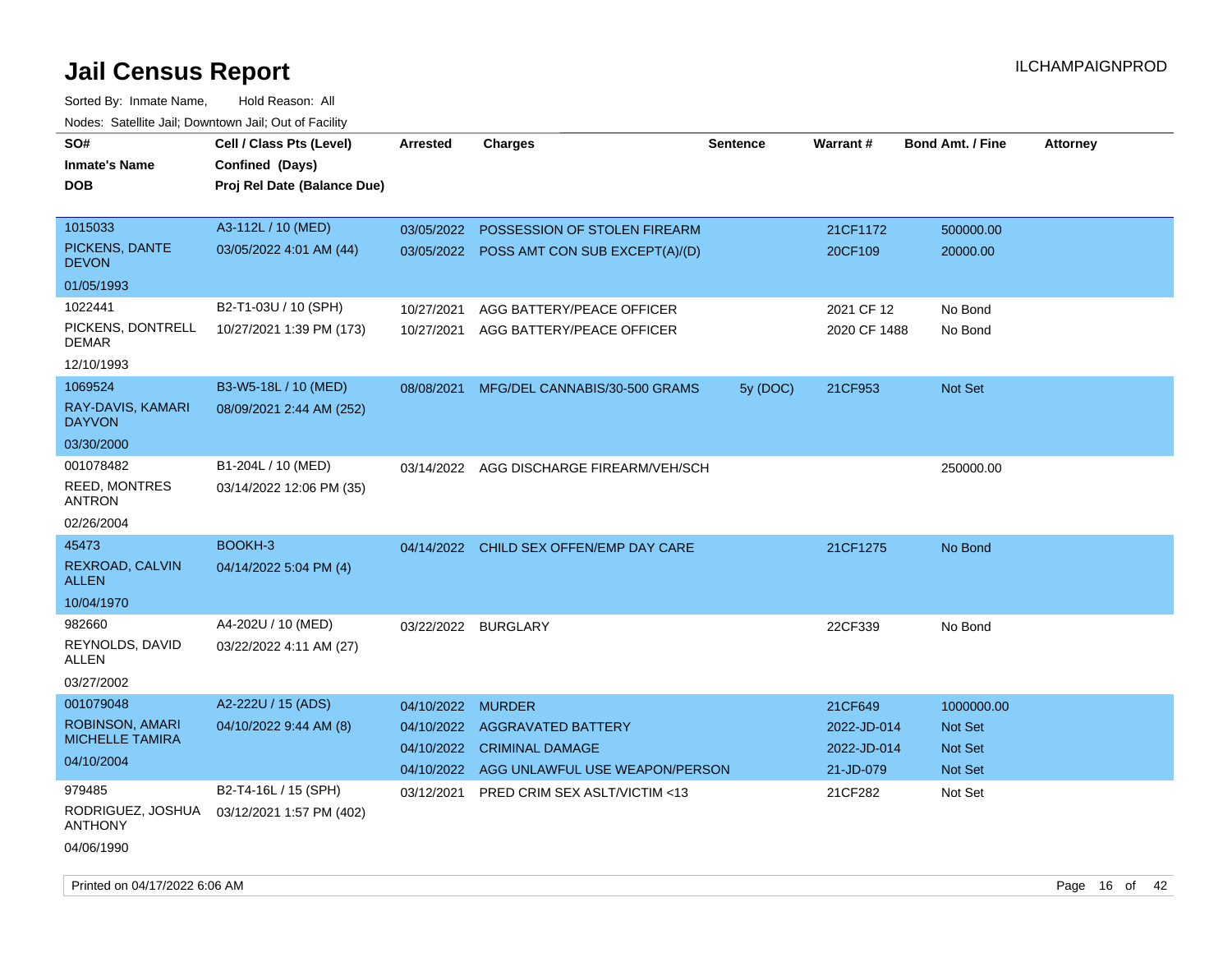Sorted By: Inmate Name, Hold Reason: All Nodes: Satellite Jail; Downtown Jail; Out of Facility

| SO#<br><b>Inmate's Name</b><br><b>DOB</b>  | Cell / Class Pts (Level)<br>Confined (Days)<br>Proj Rel Date (Balance Due) | <b>Arrested</b> | <b>Charges</b>                                | <b>Sentence</b> | <b>Warrant#</b> | <b>Bond Amt. / Fine</b> | <b>Attorney</b> |
|--------------------------------------------|----------------------------------------------------------------------------|-----------------|-----------------------------------------------|-----------------|-----------------|-------------------------|-----------------|
| 61330                                      | B4-224L / 15 (MAX)                                                         | 12/01/2021      | <b>ARMED HABITUAL CRIMINAL</b>                |                 | 21CF1473        | Not Set                 |                 |
| RUFFIN, JONATHON<br><b>CECIL</b>           | 12/01/2021 5:34 AM (138)                                                   | 12/01/2021      | <b>PAROLE REVOCATION</b>                      |                 | CH2107545       | No Bond                 |                 |
| 05/10/1984                                 |                                                                            |                 |                                               |                 |                 |                         |                 |
| 001077681                                  | B4-223U / 5 (MIN)                                                          |                 | 04/08/2022 CRIM DMG/GOVT PROP/<\$500          |                 | 22CM101         | Not Set                 |                 |
| SALES, ANDREW<br>KEVIN                     | 04/08/2022 6:03 PM (10)                                                    | 04/11/2022      | ELEC HRSMT/OBSCENE/FORC FEL                   |                 | 21CF406         | Not Set                 |                 |
| 02/25/1979                                 |                                                                            |                 | 04/11/2022 AGGRAVATED DOMESTIC BATTERY        |                 | 21CF247         | Not Set                 |                 |
| 977151                                     | <b>BOOKH-1</b>                                                             | 04/14/2022      | CHILD SEX OFFENDER/SCHOOL ZONE                |                 | 22CFAWOW        | <b>Not Set</b>          |                 |
| SAMPLE, TEDDY GENE 04/14/2022 11:27 AM (4) |                                                                            | 04/14/2022      | DRIVING ON SUSPENDED LICENSE                  |                 | 22TRAWOW        | <b>Not Set</b>          |                 |
| 07/05/1989                                 |                                                                            |                 | 04/14/2022 OPERATE WITHOUT INSURANCE          |                 | 22TRAWOW        | <b>Not Set</b>          |                 |
| 001079056                                  | A3-114L / 15 (MAX)                                                         |                 | 04/12/2022 AGG UNLAWFUL USE OF WEAPON/VEH     |                 | 22CF450         | Not Set                 |                 |
| SANDERS, JAZONTAE<br>XR                    | 04/12/2022 8:34 PM (6)                                                     |                 |                                               |                 |                 |                         |                 |
| 03/13/2002                                 |                                                                            |                 |                                               |                 |                 |                         |                 |
| 1071161                                    | B4-124L / 15 (MAX)                                                         | 08/18/2021      | DELIVERY OF OR POSSESSION OF W/INT            |                 | 21CF1008        | No Bond                 |                 |
| SANDERS, MARKELL<br><b>LAMAR</b>           | 08/18/2021 6:18 PM (243)                                                   |                 |                                               |                 |                 |                         |                 |
| 02/02/2000                                 |                                                                            |                 |                                               |                 |                 |                         |                 |
| 1075386                                    | BOOKH-7 / 15 (ADS)                                                         | 04/13/2022      | AGG UNLAWFUL USE OF WEAPON/VEH                |                 | 2022CFAWOW      | No Bond                 |                 |
| SANDERS, MARQUIS<br><b>JOVON</b>           | 04/13/2022 7:18 PM (5)                                                     |                 | 04/13/2022 RESIST/OBSTRUCTING A PEACE OFFICEF |                 | 20 CM 66        | 1000.00                 |                 |
| 01/19/2002                                 |                                                                            |                 |                                               |                 |                 |                         |                 |
| 001078898                                  | A4-205U / 15 (MAX)                                                         |                 | 03/02/2022 AGG DISCHARGE FIREARM              |                 | 22CF254         | Not Set                 |                 |
| SAROLAS, JONATHAN<br>E.                    | 03/02/2022 9:20 AM (47)                                                    |                 |                                               |                 |                 |                         |                 |
| 07/16/1988                                 |                                                                            |                 |                                               |                 |                 |                         |                 |
| 001078441                                  | BOOKF-3 / 15 (ADS)                                                         | 10/01/2021      | ARMED HABITUAL CRIMINAL                       |                 | 21CF1182        | Not Set                 |                 |
| SINGLETON, CORRIE<br><b>DERRELL</b>        | 10/01/2021 12:36 PM (199)                                                  | 12/20/2021      | SPEEDING 26-34 MPH OVER LIMIT                 |                 | 2021TR2701      | 1000.00                 |                 |

05/07/1983

Printed on 04/17/2022 6:06 AM Page 17 of 42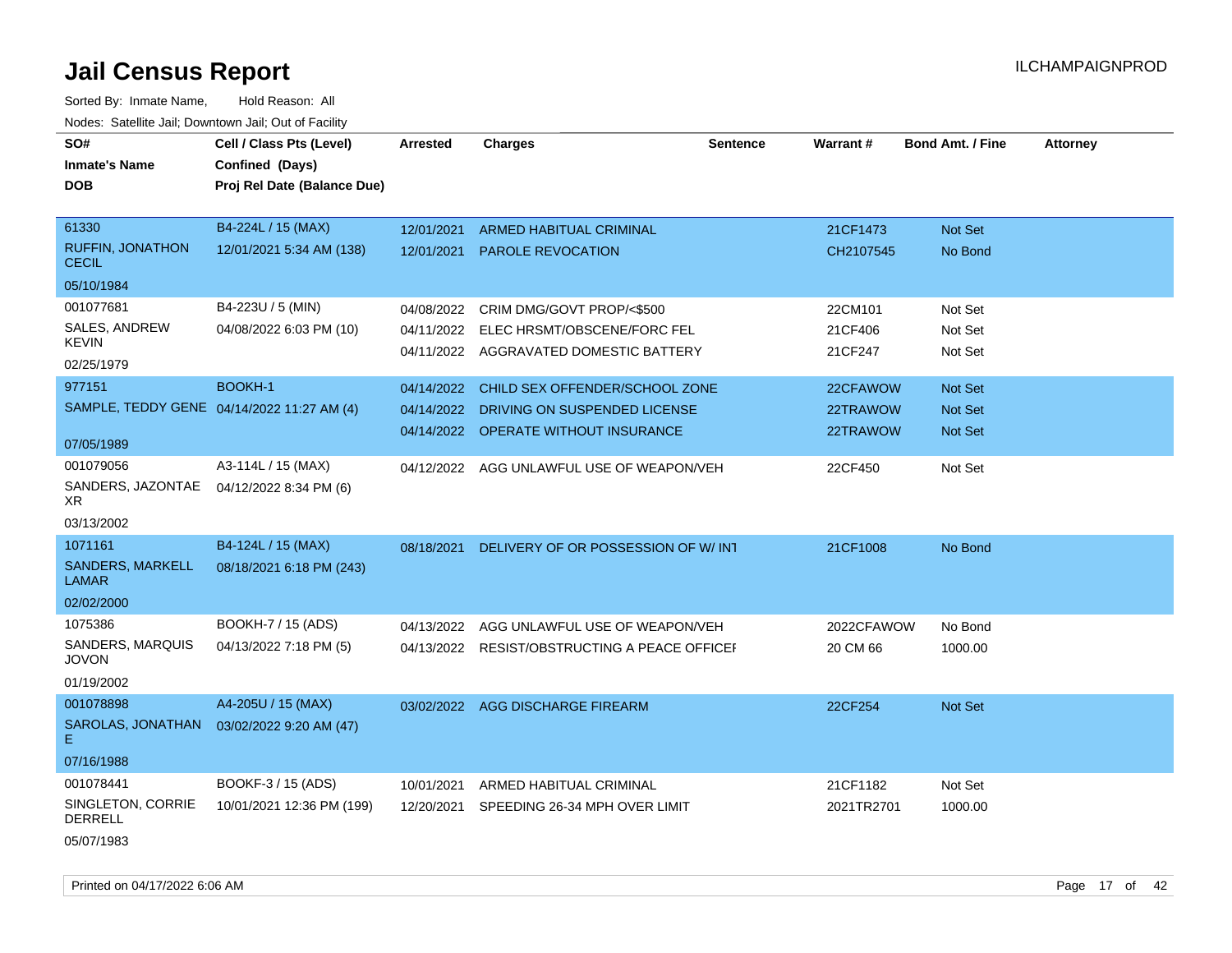| roaco. Catolino cali, Domntonn cali, Out of Facility |                                              |                 |                                          |                 |            |                         |                 |
|------------------------------------------------------|----------------------------------------------|-----------------|------------------------------------------|-----------------|------------|-------------------------|-----------------|
| SO#                                                  | Cell / Class Pts (Level)                     | <b>Arrested</b> | <b>Charges</b>                           | <b>Sentence</b> | Warrant#   | <b>Bond Amt. / Fine</b> | <b>Attorney</b> |
| <b>Inmate's Name</b>                                 | Confined (Days)                              |                 |                                          |                 |            |                         |                 |
| <b>DOB</b>                                           | Proj Rel Date (Balance Due)                  |                 |                                          |                 |            |                         |                 |
|                                                      |                                              |                 |                                          |                 |            |                         |                 |
| 62924                                                | B4-226L / 10 (MED)                           |                 | 03/11/2022 FELON POSS/USE WEAPON/FIREARM |                 | 22CF294    | Not Set                 |                 |
| <b>STARKS, JUSTIN</b><br><b>COURTNEY</b>             | 03/11/2022 2:29 AM (38)                      |                 | 03/11/2022 CRIM DMG TO PROP \$500-10K    |                 | 19CF63     | 3000.00                 |                 |
| 08/12/1984                                           |                                              |                 |                                          |                 |            |                         |                 |
| 001077770                                            | A1-124U / 5 (MIN)                            |                 | 01/06/2022 RESIDENTIAL BURGLARY          |                 | 21CF319    | Not Set                 |                 |
|                                                      | STOFFLE, KELLY ANNE 01/06/2022 3:14 PM (102) |                 |                                          |                 |            |                         |                 |
|                                                      |                                              |                 |                                          |                 |            |                         |                 |
| 04/12/1989                                           |                                              |                 |                                          |                 |            |                         |                 |
| 38305                                                | B2-T2-06L / 10 (SPH)                         | 03/18/2020      | <b>CRIMINAL SEXUAL ABUSE</b>             |                 | 20CF-343   | 500000.00               |                 |
| STOVER, JOSH<br><b>ANDREW</b>                        | 03/18/2020 10:24 AM (761)                    |                 |                                          |                 |            |                         |                 |
| 08/18/1973                                           |                                              |                 |                                          |                 |            |                         |                 |
| 001078742                                            | A2-121U / 5 (ADS)                            | 04/01/2022      | <b>BURGLARY</b>                          |                 | 22CF33     | 10000.00                |                 |
| TAYLOR, ERIKA LYNN                                   | 04/01/2022 10:15 AM (17)                     |                 |                                          |                 |            |                         |                 |
|                                                      |                                              |                 |                                          |                 |            |                         |                 |
| 04/09/1996                                           |                                              |                 |                                          |                 |            |                         |                 |
| 1066794                                              | BOOKH-3                                      |                 | 04/15/2022 VIO ORDER/PRIOR VIO OF ORDER  |                 | 2021CF1061 | 150000.00               |                 |
| <b>TAYLOR, STANLEY</b><br><b>JAMES</b>               | 04/15/2022 9:27 AM (3)                       |                 |                                          |                 |            |                         |                 |
| 01/05/1994                                           |                                              |                 |                                          |                 |            |                         |                 |
| 32058                                                | B4-123U / 15 (MAX)                           | 06/14/2021      | <b>AGG DISCH FIREARM</b>                 |                 | 21CF690    | Not Set                 |                 |
| THOMPSON, STEVEN<br>ONEAL                            | 06/14/2021 6:44 AM (308)                     |                 |                                          |                 |            |                         |                 |
| 03/14/1969                                           |                                              |                 |                                          |                 |            |                         |                 |
| 001078921                                            | BOOKH-7                                      | 04/17/2022      | DOMESTIC BATTERY                         |                 | 2022CMAWOW | <b>Not Set</b>          |                 |
| TOLBERT, ANTWAN<br><b>LEVELLE</b>                    | 04/17/2022 3:43 AM (1)                       |                 | 04/17/2022 INTERF REPT DOMESTIC VIOLENCE |                 | 2022CMAWOW | <b>Not Set</b>          |                 |
| 03/02/1980                                           |                                              |                 |                                          |                 |            |                         |                 |
| 001079064                                            | BOOKH-3                                      |                 |                                          |                 |            |                         |                 |
|                                                      |                                              |                 | 04/15/2022 AGG UUW/VEHICLE/NO FOID       |                 | 2022CFAWOW | Not Set                 |                 |
| <b>TOLBERT, ERIC</b><br><b>LAMONT</b>                | 04/15/2022 6:29 PM (3)                       |                 |                                          |                 |            |                         |                 |
| 05/27/1997                                           |                                              |                 |                                          |                 |            |                         |                 |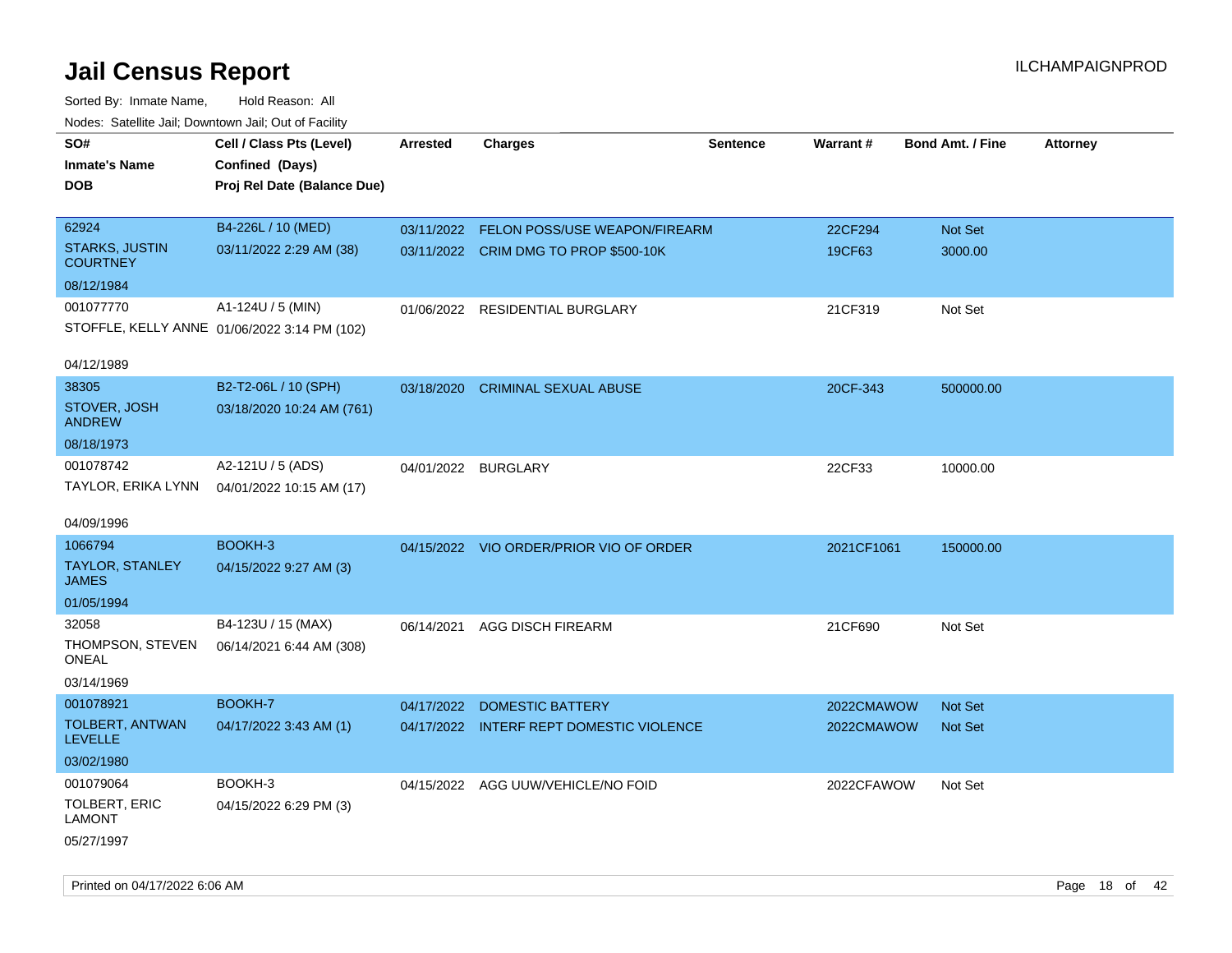| SO#<br><b>Inmate's Name</b><br><b>DOB</b> | Cell / Class Pts (Level)<br>Confined (Days)<br>Proj Rel Date (Balance Due) | <b>Arrested</b> | <b>Charges</b>                                                       | <b>Sentence</b> | Warrant#           | <b>Bond Amt. / Fine</b>          | <b>Attorney</b> |
|-------------------------------------------|----------------------------------------------------------------------------|-----------------|----------------------------------------------------------------------|-----------------|--------------------|----------------------------------|-----------------|
|                                           |                                                                            |                 |                                                                      |                 |                    |                                  |                 |
| 001078792<br><b>TRAMBLE, TOM</b>          | B4-122U / 15 (MAX)                                                         |                 | 01/24/2022 FUGITIVE FROM JUSTICE                                     |                 | 22CF99             | Not Set                          |                 |
| <b>MARCUS</b>                             | 01/24/2022 10:24 AM (84)                                                   | 01/24/2022      | <b>FUGITIVE FROM JUSTICE</b><br>01/24/2022 ARMED VIOLENCE/CATEGORY I |                 | 22CF100<br>22CF101 | <b>Not Set</b><br><b>Not Set</b> |                 |
| 02/28/1985                                |                                                                            |                 |                                                                      |                 |                    |                                  |                 |
| 1076325                                   | B1-201U / 15 (MAX)                                                         | 03/25/2022      | AGG UUW/LOADED/NO FCCA/FOID                                          |                 | 2020CF742          | 25000.00                         |                 |
| <b>TURNER, PRINTISS</b><br>VASHAWN-DEMAN, | 03/25/2022 3:15 PM (24)                                                    | 03/25/2022      | <b>MURDER</b>                                                        |                 | 2021CF1071         | 1500000.00                       |                 |
| 11/10/2001                                |                                                                            | 03/25/2022      | <b>DOMESTIC BATTERY</b>                                              |                 | 20CM468            | 1000.00                          |                 |
|                                           |                                                                            | 03/25/2022      | AGG UUW/LOADED/NO FCCA/FOID                                          |                 | 21CF1520           | 50000.00                         |                 |
|                                           |                                                                            | 03/28/2022      | <b>FUGITIVE FROM JUSTICE</b>                                         |                 | 22CF360            | 50000.00                         |                 |
| 50548                                     | B3-W4-13U / 10 (MED)                                                       |                 | 03/29/2022 AGG UNLAWFUL USE OF WEAPON/VEH                            |                 | 21CF1067           | No Bond                          |                 |
| <b>VINEYARD, SHORNOR</b><br><b>JAMAL</b>  | 03/29/2022 8:51 AM (20)                                                    |                 |                                                                      |                 |                    |                                  |                 |
| 12/14/1979                                | 5/19/2022 (0.00)                                                           |                 |                                                                      |                 |                    |                                  |                 |
| 39204                                     | BOOKH-3                                                                    | 04/14/2022      | PUBLIC INDECENCY/LEWD EXPOSURE                                       |                 | 22CM000072         | 1000.00                          |                 |
| VOGEL, ALLEN RENO                         | 04/14/2022 1:56 PM (4)                                                     |                 | 04/14/2022 RESIST/OBSTRUCTING A PEACE OFFICE                         |                 | 2019CM000638       | 1000.00                          |                 |
| 07/18/1974                                |                                                                            |                 |                                                                      |                 |                    |                                  |                 |
| 001077992                                 | B4-127L / 15 (MAX)                                                         |                 | 03/31/2022 ARMED ROBBERY/NO FIREARM                                  |                 | 21CF590            | 100000.00                        |                 |
| <b>WADE, DONTE</b><br><b>LAMONT</b>       | 03/31/2022 1:25 PM (18)                                                    |                 |                                                                      |                 |                    |                                  |                 |
| 09/05/1986                                |                                                                            |                 |                                                                      |                 |                    |                                  |                 |
| 001079004                                 | A4-107U / 15 (MED)                                                         | 04/02/2022      | FELON POSS/USE WEAPON/FIREARM                                        |                 | 22CF391            | No Bond                          |                 |
| <b>WALLS, MICHAEL</b><br><b>DIANSIO</b>   | 04/02/2022 4:16 AM (16)                                                    |                 |                                                                      |                 |                    |                                  |                 |
| 06/21/1991                                |                                                                            |                 |                                                                      |                 |                    |                                  |                 |
| 996098                                    | B3-W6-21U / 10 (MED)                                                       |                 | 03/25/2022 AGG UUW/PERSON/NO FOID                                    |                 | 21CF1007           | No Bond                          |                 |
| <b>WASHINGTON,</b><br><b>DANTAEVIOUS</b>  | 03/25/2022 10:18 AM (24)                                                   |                 |                                                                      |                 |                    |                                  |                 |
| 11/14/1991                                | 4/23/2022 (0.00)                                                           |                 |                                                                      |                 |                    |                                  |                 |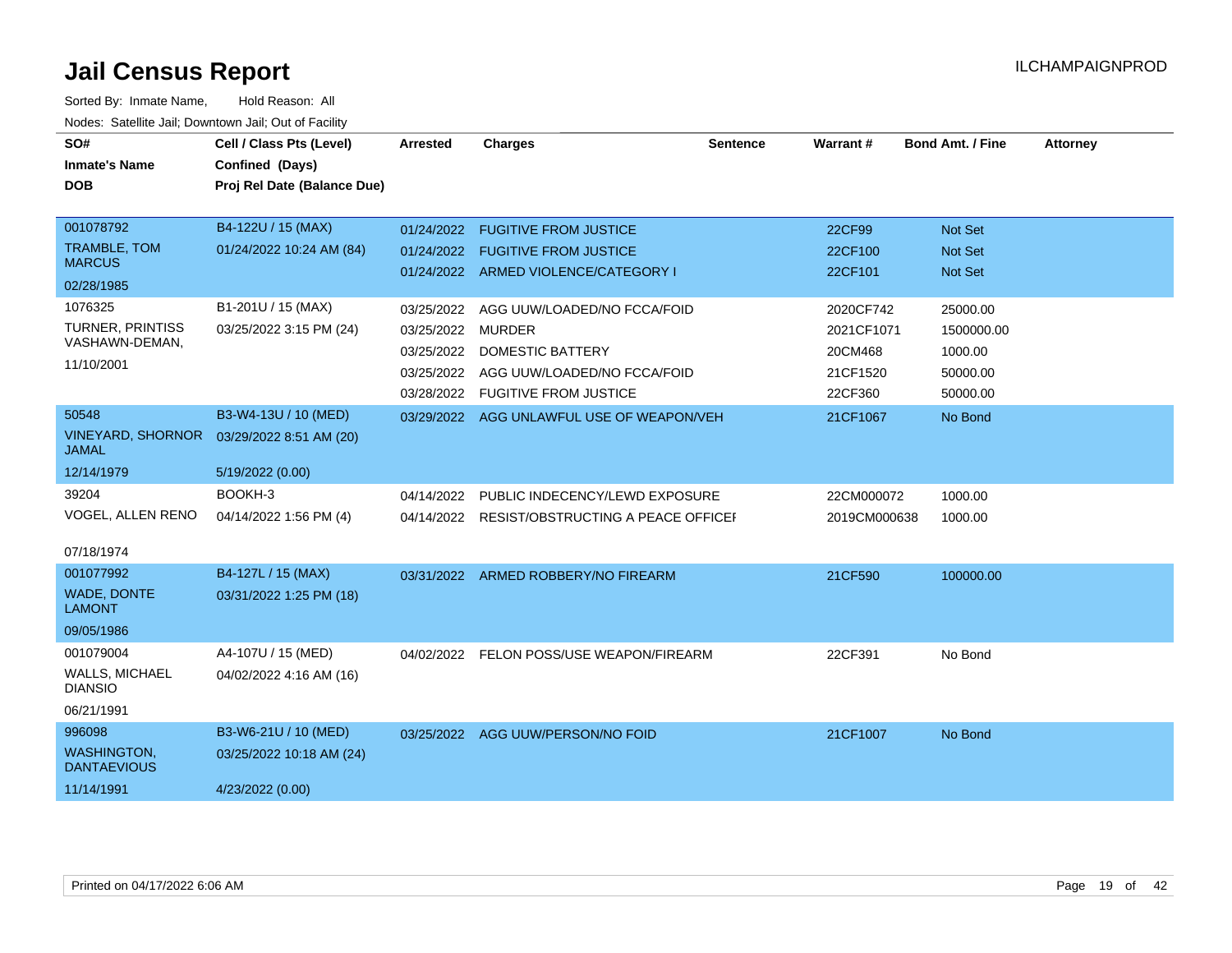Sorted By: Inmate Name, Hold Reason: All Nodes: Satellite Jail; Downtown Jail; Out of Facility

| ivouss. Satellite Jall, Downtown Jall, Out of Facility |                             |                 |                                                  |                 |             |                         |                 |
|--------------------------------------------------------|-----------------------------|-----------------|--------------------------------------------------|-----------------|-------------|-------------------------|-----------------|
| SO#                                                    | Cell / Class Pts (Level)    | <b>Arrested</b> | <b>Charges</b>                                   | <b>Sentence</b> | Warrant#    | <b>Bond Amt. / Fine</b> | <b>Attorney</b> |
| <b>Inmate's Name</b>                                   | Confined (Days)             |                 |                                                  |                 |             |                         |                 |
| <b>DOB</b>                                             | Proj Rel Date (Balance Due) |                 |                                                  |                 |             |                         |                 |
|                                                        |                             |                 |                                                  |                 |             |                         |                 |
| 1070737                                                | A1-126L / 15 (MAX)          | 10/14/2021      | AGG KIDNAPG/<13/INTEL DISABL                     | (DHS)           | 2020CF418   | 250000.00               |                 |
| <b>WASHINGTON,</b><br><b>JASTINA VIRGINIA</b>          | 10/14/2021 12:02 PM (186)   |                 |                                                  |                 |             |                         |                 |
| 04/11/2000                                             |                             |                 |                                                  |                 |             |                         |                 |
| 1067610                                                | A3-213L / 15 (ADS)          |                 | 04/12/2022 HOME INVASION/DANGEROUS WEAPON 9y/60d |                 | 21CF591     | Not Set                 |                 |
| WASHINGTON,<br>MARCEDELL PIERRE                        | 04/12/2022 5:06 PM (6)      |                 |                                                  |                 |             |                         |                 |
| 09/13/1996                                             |                             |                 |                                                  |                 |             |                         |                 |
| 977140                                                 | B1-203L / 10 (MED)          | 10/24/2021      | ARMED HABITUAL CRIMINAL                          |                 | 21CF1289    | Not Set                 |                 |
| <b>WEBSTER, DERRIAL</b><br><b>DEVON</b>                | 10/24/2021 2:46 AM (176)    |                 |                                                  |                 |             |                         |                 |
| 01/14/1990                                             |                             |                 |                                                  |                 |             |                         |                 |
| 001078328                                              | B1-105L / 15 (MAX)          | 08/30/2021      | FELON POSS/USE WEAPON/FIREARM                    |                 | 21CF1045    | Not Set                 |                 |
| WHITE, JUSTIN<br><b>STEVEN</b>                         | 08/30/2021 10:48 AM (231)   |                 |                                                  |                 |             |                         |                 |
| 10/25/1995                                             |                             |                 |                                                  |                 |             |                         |                 |
| 638552                                                 | B2-T2-08L / 5 (SPH)         | 10/07/2021      | CHILD PORNOGRAPHY/PHOTOGRAPH                     |                 | 2021CF1207  | No Bond                 |                 |
| <b>WILLIAMS, MICHAEL</b><br><b>JAMES</b>               | 10/07/2021 12:20 PM (193)   |                 |                                                  |                 |             |                         |                 |
| 03/29/1964                                             |                             |                 |                                                  |                 |             |                         |                 |
| 1066370                                                | B1-101L / 15 (MAX)          | 07/28/2021      | ARMED VIOLENCE/CATEGORY III                      |                 | 2021 CF 882 | Not Set                 |                 |
| WILLIAMS, REONTE<br><b>REMIR</b>                       | 07/28/2021 5:40 AM (264)    |                 |                                                  |                 |             |                         |                 |
| 05/14/1999                                             |                             |                 |                                                  |                 |             |                         |                 |
| 001079013                                              | BOOK-OPEN / 10 (ADS)        | 04/03/2022      | <b>DOMESTIC BATTERY</b>                          |                 | 22DV50      | <b>Not Set</b>          |                 |
| <b>WILLIAMS, TRAVIS</b><br><b>CENTRELL</b>             | 04/03/2022 7:49 AM (15)     |                 |                                                  |                 |             |                         |                 |
| 07/23/1984                                             |                             |                 |                                                  |                 |             |                         |                 |
| 001079070                                              | BOOKH-3                     |                 | 04/16/2022 DOMESTIC BATTERY                      |                 | 2022CMAWOW  | Not Set                 |                 |
| WILMOT, GARY TYREC 04/16/2022 2:48 PM (2)              |                             |                 |                                                  |                 |             |                         |                 |
|                                                        |                             |                 |                                                  |                 |             |                         |                 |

03/31/2003

Printed on 04/17/2022 6:06 AM Page 20 of 42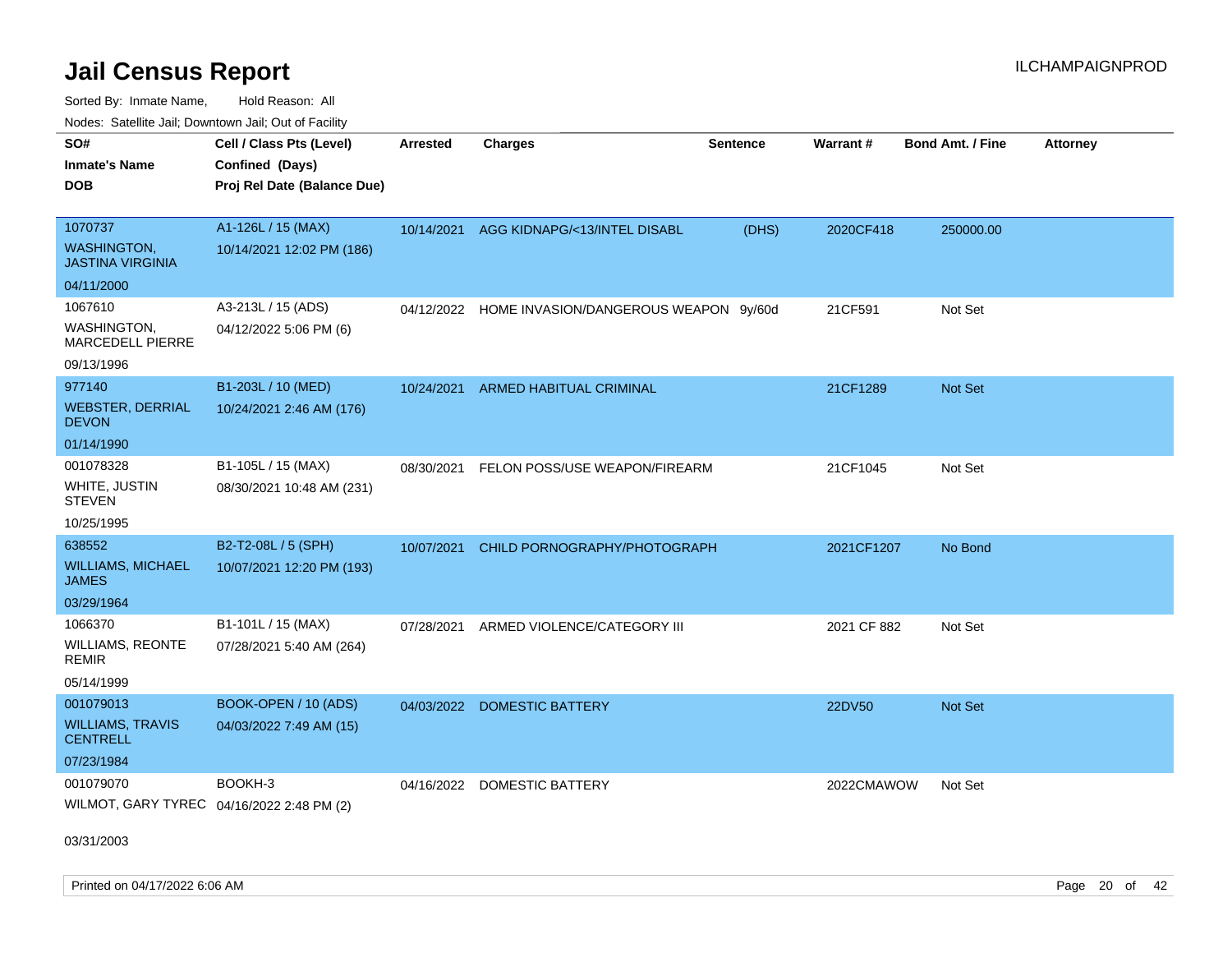| SO#<br><b>Inmate's Name</b><br><b>DOB</b>      | Cell / Class Pts (Level)<br>Confined (Days)<br>Proj Rel Date (Balance Due) | Arrested   | <b>Charges</b>                           | <b>Sentence</b> | Warrant# | <b>Bond Amt. / Fine</b> | <b>Attorney</b> |
|------------------------------------------------|----------------------------------------------------------------------------|------------|------------------------------------------|-----------------|----------|-------------------------|-----------------|
| 1051953                                        | A2-221L / 10 (MED)                                                         | 02/02/2022 | DOMESTIC BATTERY/OTHER PRIOR             |                 | 22CF144  | <b>Not Set</b>          |                 |
| <b>WINSTON, ALYSSIA</b><br><b>LETEECE</b>      | 02/02/2022 4:29 AM (75)                                                    | 03/28/2022 | AGG ROBBERY/INDICATE ARM W/FIR           |                 | 22CF353  | Not Set                 |                 |
| 03/17/1996                                     |                                                                            |            |                                          |                 |          |                         |                 |
| 001077731<br>YOUNG, AARON<br><b>BLAKE</b>      | A3-114U / 15 (ADS)<br>04/12/2022 12:53 PM (6)                              |            | 04/12/2022 ATTEMPT (FIRST DEGREE MURDER) |                 | 22CF428  | 1500000.00              |                 |
| 03/04/2000<br><b>Total Satellite Jail: 158</b> |                                                                            | Males: 134 | Females: 24<br>Unknown: 0                |                 |          |                         |                 |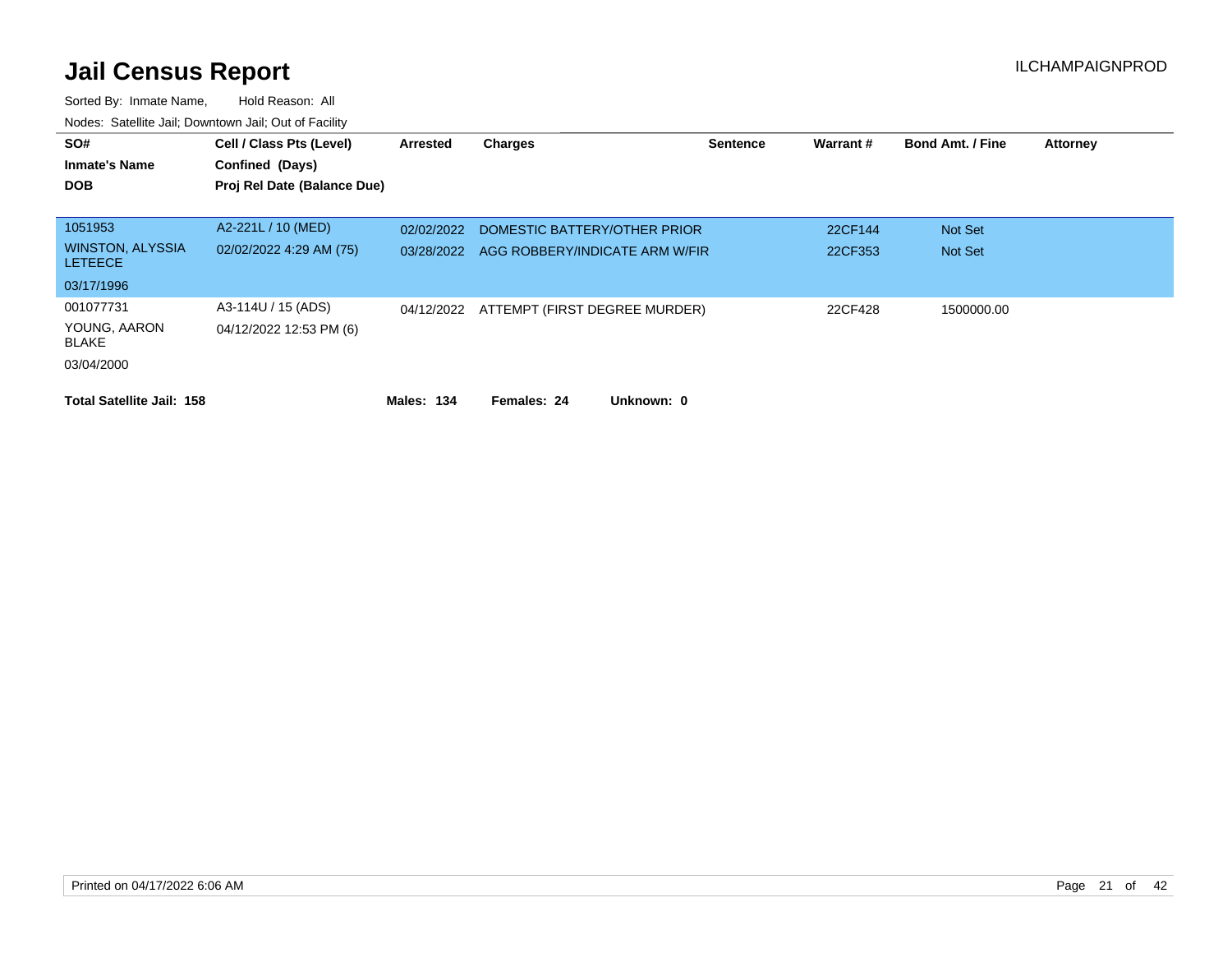| <b>Downtown Jail</b>                             |                             |            |                                       |                 |                 |                         |                 |
|--------------------------------------------------|-----------------------------|------------|---------------------------------------|-----------------|-----------------|-------------------------|-----------------|
| SO#                                              | Cell / Class Pts (Level)    | Arrested   | <b>Charges</b>                        | <b>Sentence</b> | <b>Warrant#</b> | <b>Bond Amt. / Fine</b> | <b>Attorney</b> |
| <b>Inmate's Name</b>                             | Confined (Days)             |            |                                       |                 |                 |                         |                 |
| <b>DOB</b>                                       | Proj Rel Date (Balance Due) |            |                                       |                 |                 |                         |                 |
|                                                  |                             |            |                                       |                 |                 |                         |                 |
| 983810                                           | F5U / 15 (MAX)              | 12/14/2021 | ARMED HABITUAL CRIMINAL               |                 | 21CF1526        | <b>Not Set</b>          |                 |
| AKINS, KEVIN IVAN                                | 12/14/2021 5:34 PM (125)    |            |                                       |                 |                 |                         |                 |
| 09/23/1990                                       |                             |            |                                       |                 |                 |                         |                 |
| 952871                                           | G3U / 5 (MIN)               |            | 03/13/2022 METH DELIVERY/5<15 GRAMS   |                 | 22CF300         | No Bond                 |                 |
| AUTEBERRY, JOSHUA<br>DAVID                       | 03/13/2022 7:24 PM (36)     |            |                                       |                 |                 |                         |                 |
| 12/28/1984                                       |                             |            |                                       |                 |                 |                         |                 |
| 001078218                                        | D1 / 5 (ADS)                | 03/23/2022 | <b>CRIMINAL TRESPASS TO LAND</b>      |                 | 21CM340         | 1000.00                 |                 |
| <b>BAKER, REED ALLEN</b>                         | 03/23/2022 6:55 PM (26)     | 03/23/2022 | <b>DISORDERLY CONDUCT</b>             |                 | 20OV0267        | 1000.00                 |                 |
|                                                  |                             | 03/24/2022 | <b>RETAIL THEFT</b>                   |                 | 20CM658         | 5000.00                 |                 |
| 07/28/1981                                       |                             |            |                                       |                 |                 |                         |                 |
| 001077899                                        | G7U / 5 (MIN)               | 03/20/2022 | <b>BURGLARY</b>                       |                 | 21CF593         | 20000.00                |                 |
| BARKSDALE, RAY<br><b>SHAWN</b>                   | 03/20/2022 2:40 PM (29)     | 03/20/2022 | POSSESSION OF METH/5<15 GRAMS         |                 | 21CF655         | 20000.00                |                 |
|                                                  |                             | 03/20/2022 | POSS STOLEN VEHICLE                   |                 | 21CF505         | 20000.00                |                 |
| 10/31/1990                                       |                             |            |                                       |                 |                 |                         |                 |
| 517915                                           | $C2L / 5$ (MIN)             | 08/03/2021 | <b>BURGLARY</b>                       |                 | 21CF289         | 20000.00                |                 |
| <b>BOXLEY, CHARLES</b><br><b>OMAR</b>            | 08/03/2021 2:18 PM (258)    | 08/03/2021 | <b>BURGLARY</b>                       |                 | 21CF679         | 20000.00                |                 |
| 01/10/1985                                       |                             | 08/03/2021 | FORGERY/ISSUE/DELIVER DOCUMENT        |                 |                 | No Bond                 |                 |
| 47897                                            | J5L / 15 (ADS)              | 01/19/2022 | PAROLE REVOCATION                     |                 | VA2201139       | No Bond                 |                 |
| <b>BRANAMAN</b>                                  | 01/19/2022 9:21 PM (89)     | 01/19/2022 | VIOLATE ORDER PROTECTION              |                 | 22CF85          | Not Set                 |                 |
| <b>CLIFFORD EARL</b>                             |                             | 01/19/2022 | DRVG REVOKED/2+/PERS INJ/DEATH        |                 | 22CF84          | Not Set                 |                 |
| 03/09/1975                                       |                             |            | 02/08/2022 DRIVE REVOKED/RECK HOMIC/3 |                 | 21CF1280        | Not Set                 |                 |
|                                                  |                             | 02/08/2022 | DRIVING ON REVOKED LICENSE            |                 | 21TR8305        | Not Set                 |                 |
| 1027929                                          | F6L / 15 (MAX)              | 12/18/2021 | <b>HOME INVASION/CAUSE INJURY</b>     |                 | 21CF1560        | No Bond                 |                 |
| <b>BROUGHTON, MARK</b><br><b>ANTHONY, Junior</b> | 12/18/2021 2:55 AM (121)    |            |                                       |                 |                 |                         |                 |
| 02/15/1990                                       |                             |            |                                       |                 |                 |                         |                 |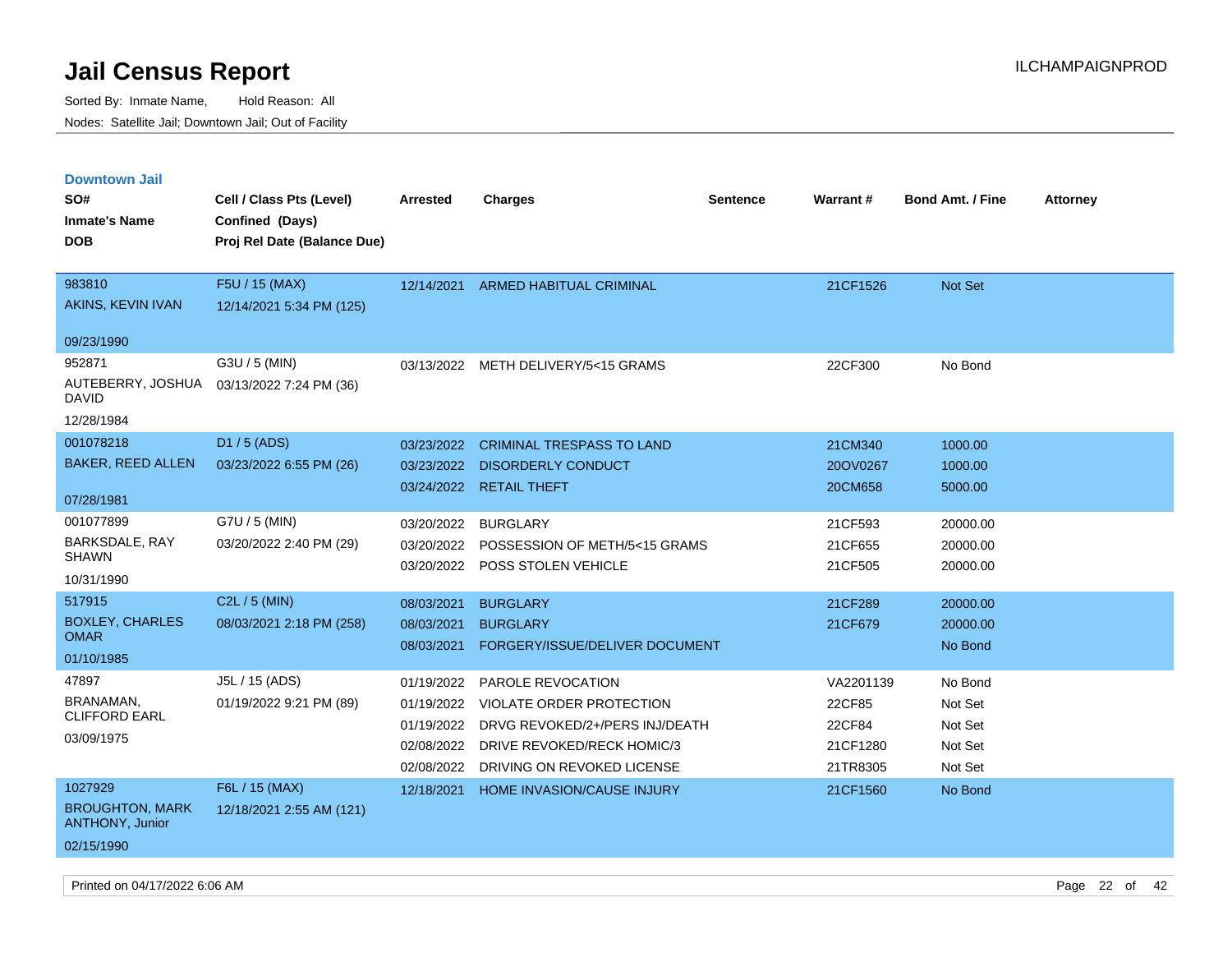| rougs. Calcing Jan, Downtown Jan, Out of Facility |                                              |                 |                                         |                 |            |                         |                 |
|---------------------------------------------------|----------------------------------------------|-----------------|-----------------------------------------|-----------------|------------|-------------------------|-----------------|
| SO#<br><b>Inmate's Name</b>                       | Cell / Class Pts (Level)<br>Confined (Days)  | <b>Arrested</b> | <b>Charges</b>                          | <b>Sentence</b> | Warrant#   | <b>Bond Amt. / Fine</b> | <b>Attorney</b> |
| <b>DOB</b>                                        | Proj Rel Date (Balance Due)                  |                 |                                         |                 |            |                         |                 |
| 1067476                                           | F7U / 10 (MED)                               | 11/13/2021      | AGG DOMESTIC BATTERY/STRANGLE           |                 | 20CF575    | 5000.00                 |                 |
| <b>BROWN, JAMES</b><br><b>BRONELL</b>             | 11/13/2021 2:35 AM (156)                     | 11/13/2021      | <b>RESIDENTIAL BURGLARY</b>             |                 | 21CF385    | 25000.00                |                 |
| 01/08/1996                                        |                                              |                 |                                         |                 |            |                         |                 |
| 995432                                            | H5L / 10 (ADS)                               | 12/20/2021      | FAIL TO RPT WKLY/NO FIXED ADDR          |                 | 21CF1559   | Not Set                 |                 |
| BROWN, JAVON<br><b>SHANTEZ</b>                    | 12/20/2021 2:06 AM (119)                     |                 |                                         |                 |            |                         |                 |
| 10/14/1991                                        |                                              |                 |                                         |                 |            |                         |                 |
| 001078900                                         | J7L / 15 (ADS)                               |                 | 03/02/2022 MURDER/INTENT TO KILL/INJURE |                 | 22CF252    | Not Set                 |                 |
| <b>BYRD, ANDREW</b><br><b>DARNELL</b>             | 03/02/2022 11:59 PM (47)                     |                 |                                         |                 |            |                         |                 |
| 12/30/2003                                        |                                              |                 |                                         |                 |            |                         |                 |
| 001077954                                         | F9L / 10 (MED)                               | 12/21/2021      | RESIDENTIAL BURGLARY                    |                 | 21CF1570   | Not Set                 |                 |
|                                                   | CALKINS, STEVEN RAY 12/21/2021 6:35 AM (118) |                 |                                         |                 |            |                         |                 |
|                                                   |                                              |                 |                                         |                 |            |                         |                 |
| 01/01/1992                                        |                                              |                 |                                         |                 |            |                         |                 |
| 001078092                                         | H2U / 10 (ADS)                               | 12/27/2021      | AGG BATTERY/PUBLIC PLACE                |                 | 2021CF1042 | 5000.00                 |                 |
| <b>WILLIAM</b>                                    | CHOUNARD, STANLEY 12/27/2021 10:47 PM (112)  |                 |                                         |                 |            |                         |                 |
| 06/25/1986                                        |                                              |                 |                                         |                 |            |                         |                 |
| 56241                                             | E6L / 5 (MIN)                                | 01/13/2022      | VIOLATE ORDER/PRIOR DOM BTRY            |                 | 22CF59     | Not Set                 |                 |
| CLARK, DAMON<br><b>GILLMORE</b>                   | 01/13/2022 4:36 AM (95)                      |                 | 04/04/2022 CIVIL FTA WARRANT            |                 | 2007D200   | 100000.00               |                 |
| 12/21/1976                                        |                                              |                 |                                         |                 |            |                         |                 |
| 001078838                                         | D <sub>2</sub> / 15 (ADS)                    | 02/12/2022      | PRED CRIM SEX ASLT/BODILY HARM          |                 | 21CF30     | 150000.00               |                 |
| <b>CLAYTON, KAREEM</b><br>JAMAL                   | 02/12/2022 8:55 AM (65)                      |                 |                                         |                 |            |                         |                 |
| 02/03/1974                                        |                                              |                 |                                         |                 |            |                         |                 |
| 1075361                                           | $15/5$ (ADS)                                 | 04/16/2021      | <b>BURGLARY</b>                         |                 | 21CF414    | Not Set                 |                 |
| <b>COWART, TORREY</b><br>BENJAMEN, Junior         | 04/16/2021 9:17 PM (367)                     |                 |                                         |                 |            |                         |                 |
| 11/22/1987                                        |                                              |                 |                                         |                 |            |                         |                 |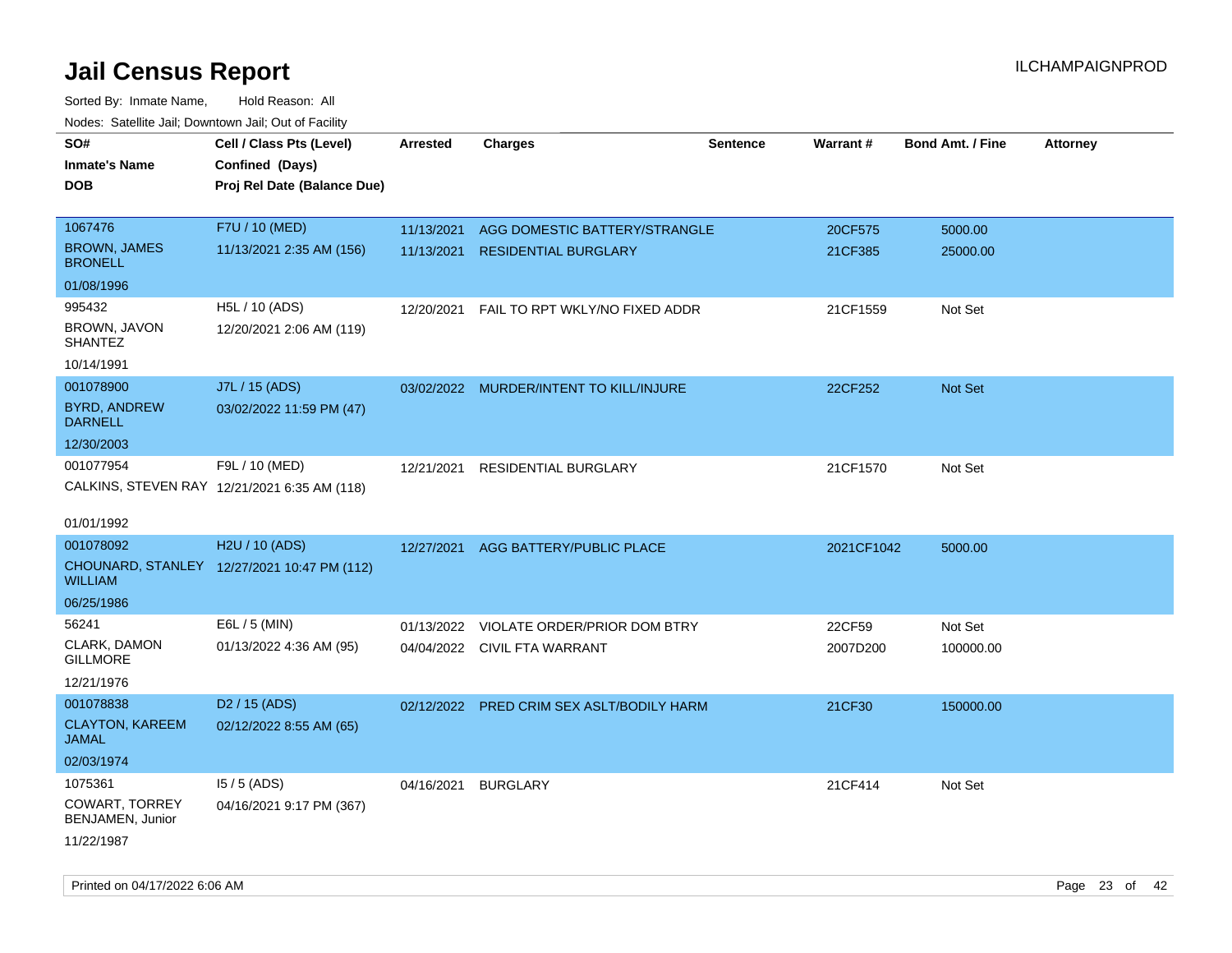| roaco. Catolino dall, Downtown dall, Out of Fability |                             |                   |                                         |                 |             |                         |                 |
|------------------------------------------------------|-----------------------------|-------------------|-----------------------------------------|-----------------|-------------|-------------------------|-----------------|
| SO#                                                  | Cell / Class Pts (Level)    | <b>Arrested</b>   | <b>Charges</b>                          | <b>Sentence</b> | Warrant#    | <b>Bond Amt. / Fine</b> | <b>Attorney</b> |
| <b>Inmate's Name</b>                                 | Confined (Days)             |                   |                                         |                 |             |                         |                 |
| <b>DOB</b>                                           | Proj Rel Date (Balance Due) |                   |                                         |                 |             |                         |                 |
| 001077214                                            | F8L / 15 (MAX)              | 12/20/2021 MURDER |                                         |                 | 21CF1572    | Not Set                 |                 |
| DAVIS-MURDOCK,<br><b>ERION VASSHAD</b>               | 12/21/2021 10:13 AM (118)   |                   |                                         |                 |             |                         |                 |
| 06/22/1998                                           |                             |                   |                                         |                 |             |                         |                 |
| 001078223                                            | G6L / 5 (MIN)               | 11/09/2021        | AGG DUI/NO VALID DL                     |                 | 21CF1382    | Not Set                 |                 |
| DIEGO-MATEO,<br><b>JOAQUIN</b>                       | 11/09/2021 10:52 PM (160)   |                   |                                         |                 |             |                         |                 |
| 01/23/2002                                           |                             |                   |                                         |                 |             |                         |                 |
| 571307                                               | J3L / 15 (ADS)              | 09/14/2020        | <b>CRIM SEXUAL ABUSE/CONSENT</b>        |                 | 2020CF1026  | <b>Not Set</b>          |                 |
| DOMINGO-<br>CASTANEDA,                               | 09/14/2020 11:19 PM (581)   | 09/14/2020        | <b>PRED CRIM SEX ASLT/VICTIM &lt;13</b> |                 | 2020CF1025  | <b>Not Set</b>          |                 |
| 09/29/1989                                           |                             |                   |                                         |                 |             |                         |                 |
| 527379                                               | D6 / 15 (ADS)               | 10/25/2021        | ARMED HABITUAL CRIMINAL                 |                 | 21CF1297    | Not Set                 |                 |
| DRAKE, MARCELL<br><b>DEON</b>                        | 10/25/2021 5:05 PM (175)    | 10/27/2021        | AGG DOMESTIC BATTERY/STRANGLE           |                 | 21CF1245    | Not Set                 |                 |
| 04/20/1987                                           |                             |                   |                                         |                 |             |                         |                 |
| 959292                                               | K1 / 15 (ADS)               | 04/01/2021        | ATTEMPT (FIRST DEGREE MURDER)           |                 | 2020CF565   | 2000000.00              |                 |
| <b>DUNCAN, COREYON</b><br><b>ANTHONY</b>             | 04/01/2021 8:46 PM (382)    | 12/17/2021 MURDER |                                         |                 | 21CF1542    | <b>Not Set</b>          |                 |
| 01/17/1989                                           |                             |                   |                                         |                 |             |                         |                 |
| 1053207                                              | K3 / 15 (SPH)               | 06/06/2019        | MURDER/INTENT TO KILL/INJURE            |                 | 2019-CF849  | 2000000.00              |                 |
| FAUST, JAQUAVEON<br>LAVELL                           | 06/06/2019 2:24 PM (1,047)  |                   |                                         |                 |             |                         |                 |
| 07/25/1996                                           |                             |                   |                                         |                 |             |                         |                 |
| 527081                                               | F9U / 10 (MED)              | 09/06/2021        | ARSON/REAL/PERSONAL PROP>\$150          |                 | 2021 CF 797 | 25000.00                |                 |
| <b>FERGUSON,</b><br><b>CHRISTOPHER</b>               | 09/06/2021 1:18 PM (224)    |                   |                                         |                 |             |                         |                 |
| 12/21/1981                                           |                             |                   |                                         |                 |             |                         |                 |
| 524764                                               | G3L / 5 (MIN)               | 09/18/2021        | METH DELIVERY/15<100 GRAMS              |                 | 21CF627     | 50000.00                |                 |
| FISCUS, ROBERT<br>LOWELL                             | 09/18/2021 10:50 AM (212)   |                   |                                         |                 |             |                         |                 |
| 02/17/1986                                           |                             |                   |                                         |                 |             |                         |                 |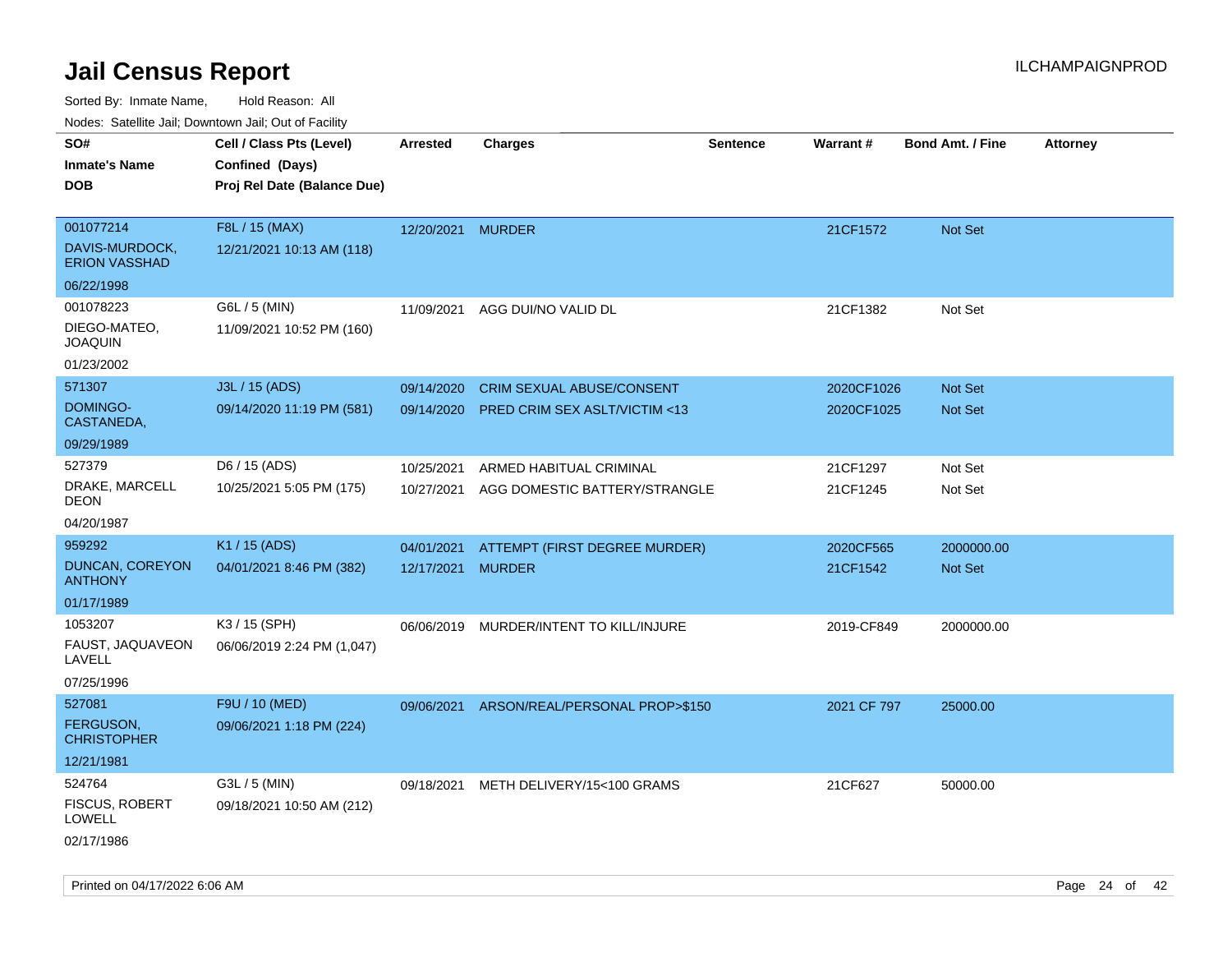Sorted By: Inmate Name, Hold Reason: All

|  | Nodes: Satellite Jail; Downtown Jail; Out of Facility |  |  |
|--|-------------------------------------------------------|--|--|
|  |                                                       |  |  |

| SO#<br><b>Inmate's Name</b><br><b>DOB</b>                            | Cell / Class Pts (Level)<br>Confined (Days)<br>Proj Rel Date (Balance Due) | <b>Arrested</b>          | <b>Charges</b>                                                                                                    | <b>Sentence</b> | <b>Warrant#</b>                | <b>Bond Amt. / Fine</b>          | <b>Attorney</b> |
|----------------------------------------------------------------------|----------------------------------------------------------------------------|--------------------------|-------------------------------------------------------------------------------------------------------------------|-----------------|--------------------------------|----------------------------------|-----------------|
| 1068917<br><b>GARCIA, JUAN</b><br><b>CARLOS</b>                      | I2 / 5 (ADS)<br>08/11/2021 9:24 PM (250)                                   |                          | 08/11/2021 VIO ORDER/PRIOR VIO OF ORDER                                                                           |                 | 21CF965                        | Not Set                          |                 |
| 10/21/1997                                                           |                                                                            |                          |                                                                                                                   |                 |                                |                                  |                 |
| 32913<br>GROB, WARREN A,<br>Junior                                   | 11 / 15 (ADS)<br>12/03/2021 4:24 PM (136)                                  | 12/03/2021               | PRED CRIM SEX ASLT/VICTIM <13                                                                                     |                 | 21CF1481                       | Not Set                          |                 |
| 12/07/1950                                                           |                                                                            |                          |                                                                                                                   |                 |                                |                                  |                 |
| 001078871<br><b>HARRIS, MARTELL</b><br><b>TE'SHAWN</b><br>07/02/2003 | G9U / 5 (ADS)<br>02/22/2022 3:44 PM (55)                                   | 02/22/2022               | <b>RESIDENTIAL BURGLARY</b><br>02/22/2022 INDIRECT CRIMINAL CONTEMPT<br>02/22/2022 ESCAPE/VIOLATE ELEC MONITORING |                 | 2020JD14<br>2020CC9<br>22CF316 | No Bond<br>20000.00<br>150000.00 |                 |
| 001078868<br>HARRIS-MINER,<br><b>NICHOLAS</b><br>07/08/1998          | C6L / 5 (ADS)<br>02/24/2022 3:56 PM (53)                                   |                          | 02/24/2022 STALKING/CAUSE FEAR FOR SAFETY                                                                         |                 | 22CF227                        | 150000.00                        |                 |
| 1073611                                                              | G4L / 5 (MIN)                                                              | 02/09/2021               | DELIVERY OF OR POSSESSION OF W/ INT                                                                               |                 | 21CF160                        | Not Set                          |                 |
| <b>HAYES, CAMERON</b><br><b>TAYLOR MALEEK</b>                        | 02/09/2021 3:10 PM (433)                                                   | 02/09/2021               | MFG 15>100 GR ECSTASY/ANALOG                                                                                      |                 | 21CF121                        | 500000.00                        |                 |
| 08/10/1998                                                           |                                                                            |                          |                                                                                                                   |                 |                                |                                  |                 |
| 987949<br>HOLT, TERRELL<br>VALENTINO<br>02/17/1991                   | B1 / 10 (ADS)<br>03/29/2022 12:53 AM (20)                                  | 03/29/2022               | <b>FELON POSS/FIREARM</b><br>03/29/2022 FUGITIVE FROM JUSTICE                                                     |                 | 22CF365<br>22CF364             | Not Set<br>Not Set               |                 |
| 518711                                                               | G5L / 5 (MIN)                                                              | 01/30/2022 THEFT         |                                                                                                                   |                 | 22CF133                        | Not Set                          |                 |
| <b>INGERSON, LUCUS</b><br><b>JAMES</b><br>09/16/1979                 | 01/30/2022 4:57 PM (78)                                                    |                          |                                                                                                                   |                 |                                |                                  |                 |
| 001078766                                                            | I3 / 5 (ADS)                                                               |                          |                                                                                                                   |                 |                                |                                  |                 |
| JOHNSON, IYONZI<br>07/16/1994                                        | 02/08/2022 11:56 AM (69)                                                   | 02/08/2022<br>02/08/2022 | AGGRAVATED BATTERY<br><b>BURGLARY</b>                                                                             |                 | 22CF160<br>22CF63              | Not Set<br>3000.00               |                 |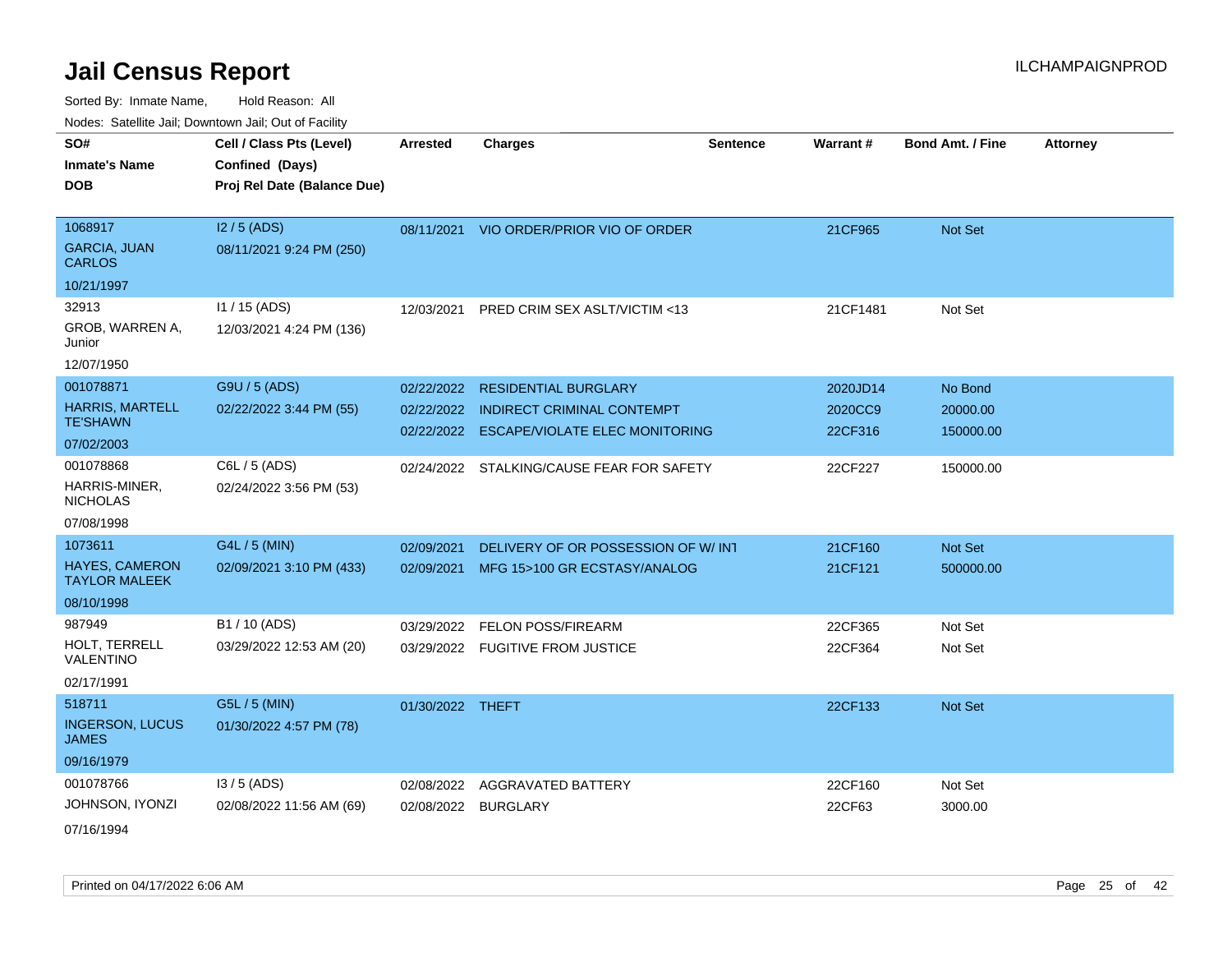| rouce. Calcinic Jan, Downtown Jan, Out of Facility     |                                                                            |                      |                                          |                 |           |                         |                 |
|--------------------------------------------------------|----------------------------------------------------------------------------|----------------------|------------------------------------------|-----------------|-----------|-------------------------|-----------------|
| SO#<br><b>Inmate's Name</b><br><b>DOB</b>              | Cell / Class Pts (Level)<br>Confined (Days)<br>Proj Rel Date (Balance Due) | <b>Arrested</b>      | <b>Charges</b>                           | <b>Sentence</b> | Warrant#  | <b>Bond Amt. / Fine</b> | <b>Attorney</b> |
| 1073894<br>JOKICH, ANTON VEGO  04/07/2022 5:40 PM (11) | H <sub>4</sub> L                                                           |                      | 04/07/2022 PROBATION VIOLATION           |                 | 2021CF920 | <b>Not Set</b>          |                 |
| 05/30/1969                                             |                                                                            |                      |                                          |                 |           |                         |                 |
| 1068501                                                | G4U / 5 (MIN)                                                              | 02/07/2022           | VIO ORDER/NOTICE/PRIOR VIO O/P           | 18m (DOC)       | 22CF156   | No Bond                 |                 |
| KING, JULIUS<br>EMANUEL                                | 02/07/2022 7:06 PM (70)                                                    | 03/29/2022           | <b>RESIST/OBSTRUCT WITH INJURY</b>       | 18m (DOC)       | 2021CF926 | No Bond                 |                 |
| 04/08/1985                                             |                                                                            |                      |                                          |                 |           |                         |                 |
| 001078818                                              | D3 / 10 (MED)                                                              | 02/04/2022           | DOMESTIC BATTERY/OTHER PRIOR             |                 | 22CF148   | Not Set                 |                 |
| KINSEL, EVERAL<br><b>MICHAEL WILLIAM</b>               | 02/04/2022 7:37 PM (73)                                                    |                      |                                          |                 |           |                         |                 |
| 10/16/1985                                             |                                                                            |                      |                                          |                 |           |                         |                 |
| 527447                                                 | J1L / 10 (ADS)                                                             | 02/22/2022           | <b>BURGLARY</b>                          |                 | 22CF224   | Not Set                 |                 |
| KIRKWOOD, TYLER                                        | 02/22/2022 10:47 AM (55)                                                   | 02/22/2022           | AGG BATTERY/GREAT BODILY HARM            |                 | 22CF223   | Not Set                 |                 |
| JAMES                                                  |                                                                            | 02/23/2022           | <b>BURGLARY</b>                          |                 | 22CF152   | Not Set                 |                 |
| 10/04/1985                                             |                                                                            | 04/05/2022           | RESIDENTIAL BURGLARY                     |                 | 22CF383   | Not Set                 |                 |
| 001077710                                              | G2L / 5 (MIN)                                                              | 03/31/2022           | AGG DOMESTIC BATTERY/STRANGLE            |                 | 21CF212   | No Bond                 |                 |
| LANGE, DEVONTAE<br>AND'RE                              | 03/31/2022 2:21 PM (18)                                                    |                      | 03/31/2022 AGG BATTERY/PUBLIC PLACE      |                 | 21CF279   | No Bond                 |                 |
| 03/05/1994                                             |                                                                            |                      |                                          |                 |           |                         |                 |
| 29681                                                  | J2L / 15 (ADS)                                                             | 07/14/2020           | PREDATORY CRIMINAL SEX ASSLT/CHILD       |                 | 20CF-781  | 250000.00               |                 |
| LENOIR, JOHN<br><b>CHRISTOPHER</b>                     | 07/14/2020 12:51 PM (643)                                                  |                      |                                          |                 |           |                         |                 |
| 04/20/1966                                             |                                                                            |                      |                                          |                 |           |                         |                 |
| 001078797                                              | 14 / 10 (ADS)                                                              |                      | 01/26/2022 VIO STALKING NO CONTACT ORDER |                 | 22CM31    | Not Set                 |                 |
| LEVIN, DANIEL DAVID                                    | 01/26/2022 3:00 PM (82)                                                    |                      |                                          |                 |           |                         |                 |
| 08/08/1984                                             |                                                                            |                      |                                          |                 |           |                         |                 |
| 1005717                                                | G9L / 5 (MIN)                                                              | 03/31/2022           | AGG DUI/3                                |                 | 22CF372   | 100000.00               |                 |
| LEWIS, ORLANDO<br><b>DESHONE</b>                       | 03/31/2022 1:56 PM (18)                                                    | 03/31/2022 AGG DUI/3 |                                          |                 | 22CF373   | 100000.00               |                 |
| 01/31/1987                                             |                                                                            |                      |                                          |                 |           |                         |                 |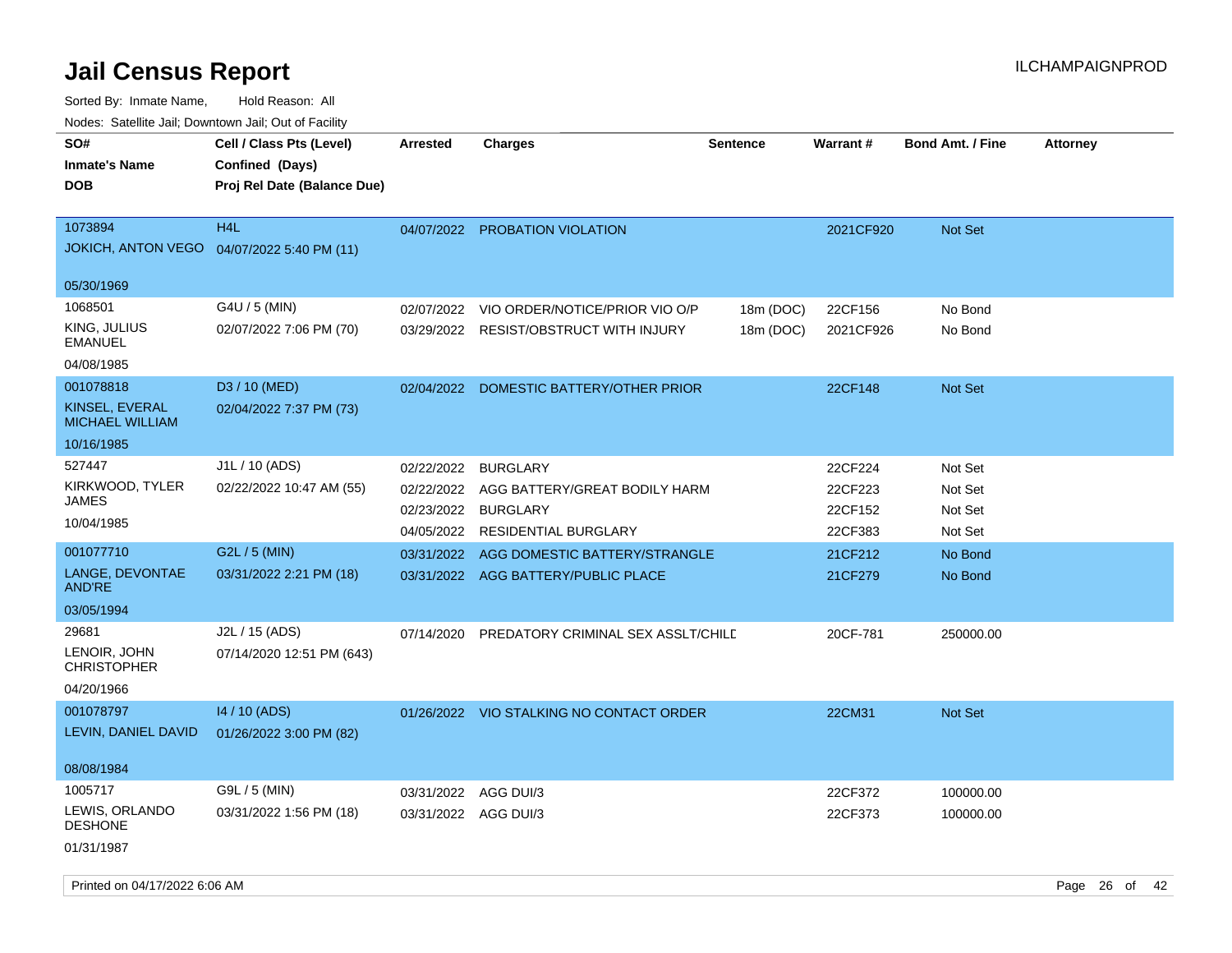Sorted By: Inmate Name, Hold Reason: All Nodes: Satellite Jail; Downtown Jail; Out of Facility

| SO#                                   | Cell / Class Pts (Level)                    | <b>Arrested</b>                 | <b>Charges</b>                     | <b>Sentence</b> | Warrant#            | <b>Bond Amt. / Fine</b> | <b>Attorney</b> |
|---------------------------------------|---------------------------------------------|---------------------------------|------------------------------------|-----------------|---------------------|-------------------------|-----------------|
| <b>Inmate's Name</b>                  | Confined (Days)                             |                                 |                                    |                 |                     |                         |                 |
| <b>DOB</b>                            | Proj Rel Date (Balance Due)                 |                                 |                                    |                 |                     |                         |                 |
|                                       |                                             |                                 |                                    |                 |                     |                         |                 |
| 983917                                | G6U / 5 (MIN)                               | 04/07/2022                      | LEAVING THE SCENE INVOLV VEHICLE   |                 | 2022MT484           | 2470.00                 |                 |
| LOPEZ-AGUILAR,<br><b>SERGIO</b>       | 04/08/2022 12:35 AM (10)                    |                                 | 04/07/2022 AGG DUI/NO VALID DL     |                 | 2008CF329           | 50000.00                |                 |
| 09/10/1981                            |                                             |                                 |                                    |                 |                     |                         |                 |
| 001078320                             | E2L / 5 (ADS)                               | 04/03/2022                      | <b>BURGLARY</b>                    |                 | 22CF395             | Not Set                 |                 |
| <b>MARSH, PAUL</b><br>OLUFUNMILAYO    | 04/03/2022 8:37 PM (15)                     |                                 | 04/03/2022 BURGLARY                |                 | 22CF396             | Not Set                 |                 |
| 07/13/1994                            |                                             |                                 |                                    |                 |                     |                         |                 |
| 1063030                               | D4 / 15 (ADS)                               | 12/20/2021                      | <b>MURDER</b>                      |                 | 21CF1571            | Not Set                 |                 |
|                                       | MASON, RYAN ONEIAL 12/21/2021 9:30 AM (118) | 12/22/2021                      | PAROLE REVOCATION                  |                 | CH2107979           | Not Set                 |                 |
| 02/22/1991                            |                                             |                                 |                                    |                 |                     |                         |                 |
| 1076591                               | G8U / 5 (MIN)                               | 02/22/2022                      | DELIVERY OF OR POSSESSION OF W/IN1 |                 | 20CF961             | 500000.00               |                 |
| MATTHEWS,<br><b>CHRISTIAN ANTHONY</b> | 02/22/2022 7:42 PM (55)                     | 02/23/2022                      | <b>MAIL FRAUD</b>                  |                 | 2:21CR173           | No Bond                 |                 |
| 03/15/1989                            |                                             |                                 |                                    |                 |                     |                         |                 |
| 40235                                 | $G1L / 5$ (MIN)                             | 10/04/2021                      | AGG DUI/4                          |                 | 2021CF1145          | 35000.00                |                 |
| MERRIWEATHER,<br><b>MARCUS TODD</b>   | 10/04/2021 4:41 PM (196)                    |                                 |                                    |                 |                     |                         |                 |
| 11/28/1967                            |                                             |                                 |                                    |                 |                     |                         |                 |
| 1040273                               | E5U / 15 (ADS)                              | 09/30/2021                      | PRED CRIM SEX ASLT/VICTIM <13      |                 | 21CF329             | 500000.00               |                 |
| METCALFE, LANELL<br><b>JARON</b>      | 09/30/2021 11:32 PM (200)                   |                                 |                                    |                 |                     |                         |                 |
| 09/22/1988                            |                                             |                                 |                                    |                 |                     |                         |                 |
| 1075635                               | K <sub>2</sub> / 10 (ADS)                   | 05/11/2021                      | AGG DISCHARGE FIREARM/OCC VEH      |                 | 21CF538             | Not Set                 |                 |
| MILES, DEVLON VON,<br>Junior          | 05/11/2021 10:39 PM (342)                   | 05/11/2021<br>02/23/2022 MURDER | MFG/DEL CANNABIS/30-500 GRAMS      |                 | 20CF1402<br>22CF219 | 100000.00<br>Not Set    |                 |
| 11/04/2000                            |                                             |                                 |                                    |                 |                     |                         |                 |
| 1042168                               | G5U / 5 (MIN)                               |                                 | 02/26/2022 AGG DUI/4               |                 | 22CF238             | Not Set                 |                 |
| MONTALVO, ANTONIO                     | 02/26/2022 6:14 AM (51)                     |                                 |                                    |                 |                     |                         |                 |

05/03/1976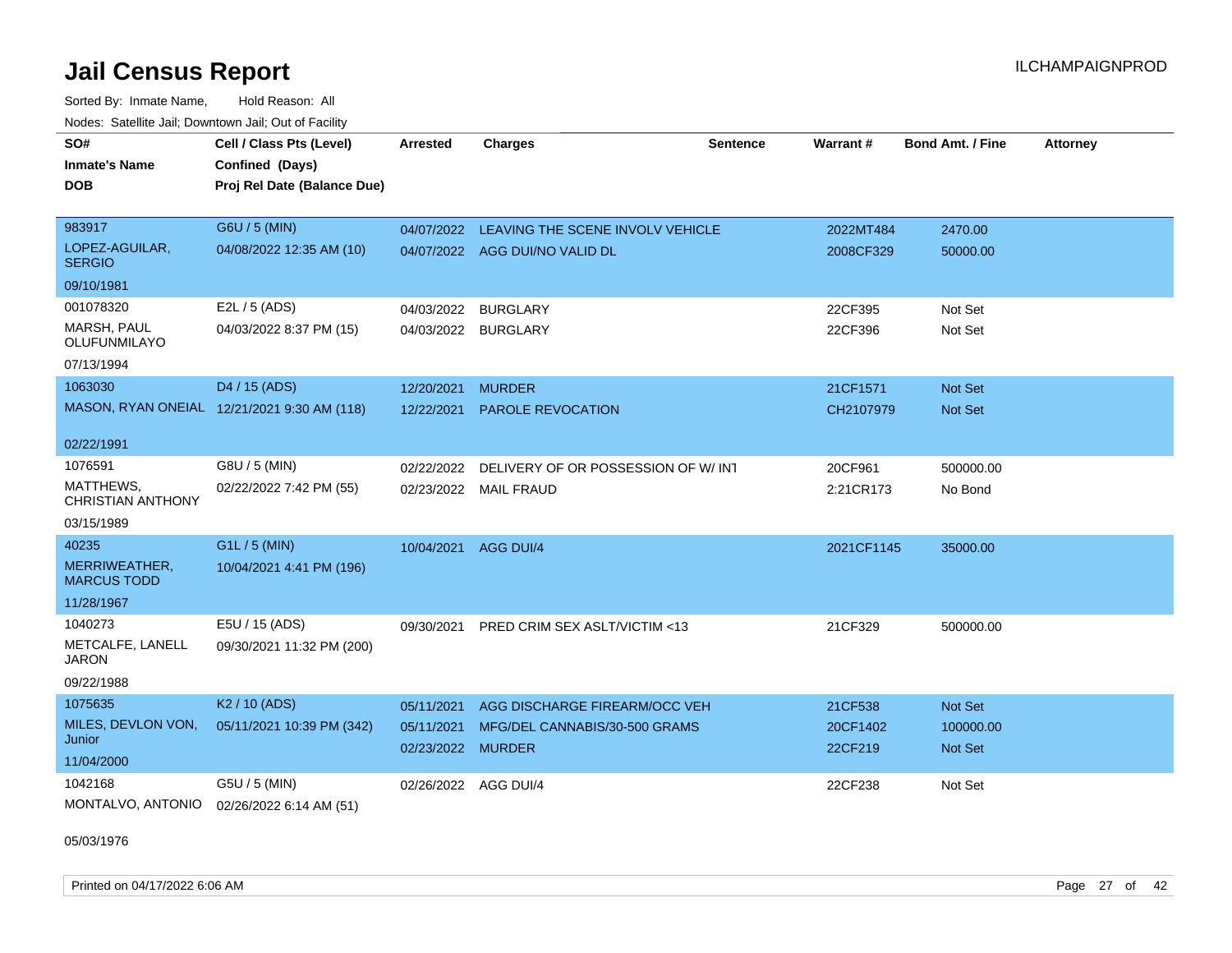| roaco. Catolino dall, Downtown dall, Out of Fability |                                             |                 |                                                         |                 |                 |                         |                 |
|------------------------------------------------------|---------------------------------------------|-----------------|---------------------------------------------------------|-----------------|-----------------|-------------------------|-----------------|
| SO#<br><b>Inmate's Name</b>                          | Cell / Class Pts (Level)<br>Confined (Days) | <b>Arrested</b> | <b>Charges</b>                                          | <b>Sentence</b> | <b>Warrant#</b> | <b>Bond Amt. / Fine</b> | <b>Attorney</b> |
| <b>DOB</b>                                           | Proj Rel Date (Balance Due)                 |                 |                                                         |                 |                 |                         |                 |
| 1069209                                              | <b>H1L / 10 (ADS)</b>                       | 04/07/2021      | AGG BATTERY/GREAT BODILY HARM                           |                 | 21CF376         | Not Set                 |                 |
| MOORE, DEVONTE<br><b>JAMAL</b>                       | 04/07/2021 6:25 PM (376)                    |                 |                                                         |                 |                 |                         |                 |
| 09/24/1995                                           |                                             |                 |                                                         |                 |                 |                         |                 |
| 001078993                                            | E1L / 10 (ADS)                              | 03/29/2022      | AGG ASLT PEACE OFF/FIRE/ER WRK                          |                 | 22CM87          | Not Set                 |                 |
| MURPHY, JUSTIN RAY                                   | 03/29/2022 6:40 PM (20)                     |                 |                                                         |                 |                 |                         |                 |
| 03/12/1997                                           |                                             |                 |                                                         |                 |                 |                         |                 |
| 1067146                                              | G7L / 5 (MIN)                               |                 | 03/23/2022 LEAVING SCENE-ACCIDENT/DEATH/INJUF 13y (DOC) |                 | 2020CF1197      | No Bond                 |                 |
| <b>OMALLEY, ROBERT</b><br><b>FRED</b>                | 03/23/2022 5:10 PM (26)                     |                 |                                                         |                 |                 |                         |                 |
| 04/30/1979                                           |                                             |                 |                                                         |                 |                 |                         |                 |
| 001078357                                            | A2L / 15 (SPH)                              | 09/17/2021      | ARMED ROBBERY/ARMED W/FIREARM                           |                 | 22-CF-7         | 500000.00               |                 |
| PETTIGREW, CAREY                                     | 09/17/2021 9:56 AM (213)                    | 09/17/2021      | ARMED ROBBERY/ARMED W/FIREARM                           |                 | 21CF1230        | Not Set                 |                 |
| CORNITRIAS DEOBLO                                    |                                             | 09/17/2021      | ARMED ROBBERY/ARMED W/FIREARM                           |                 | 21CF1129        | Not Set                 |                 |
| 08/31/1986                                           |                                             | 09/17/2021      | ARMED ROBBERY/ARMED W/FIREARM                           |                 | 21CF1128        | Not Set                 |                 |
| 1008308                                              | F2L / 10 (MED)                              | 01/30/2022      | ASSAULT                                                 |                 | 19CM364         | 4000.00                 |                 |
| PETTIGREW, MARIO<br><b>TRAVINIO</b>                  | 01/30/2022 6:15 AM (78)                     |                 | 01/30/2022 AGG BTRY/GREAT BOD HARM/60+                  |                 | 22CF131         | No Bond                 |                 |
| 08/11/1992                                           |                                             |                 |                                                         |                 |                 |                         |                 |
| 1070610                                              | J6L / 10 (ADS)                              | 03/03/2022      | AGG BATTERY/PUBLIC PLACE                                |                 | 21CF930         | Not Set                 |                 |
| PHILLIS, AARON<br><b>MONTRELL</b>                    | 03/03/2022 2:49 PM (46)                     | 03/03/2022      | AGG BATTERY/GREAT BODILY HARM                           |                 | 21CF482         | 5000.00                 |                 |
| 03/26/1999                                           |                                             |                 |                                                         |                 |                 |                         |                 |
| 001078005                                            | E4L / 10 (MED)                              | 03/08/2022      | HOME INVASION/CAUSE INJURY                              |                 | 22CF280         | <b>Not Set</b>          |                 |
| PINEX, MARCHELLO D                                   | 03/08/2022 2:54 AM (41)                     | 03/08/2022      | AGGRAVATED BATTERY/STRANGLE                             |                 | 19CR605101      | No Bond                 |                 |
| 12/25/1991                                           |                                             |                 |                                                         |                 |                 |                         |                 |
| 001078942                                            | G2U / 5 (MIN)                               |                 | 03/13/2022 MFG/DEL CANNABIS/500<2000 GR                 |                 | 22CF307         | Not Set                 |                 |
| QATTOUM, ADHAM M                                     | 03/13/2022 11:31 PM (36)                    |                 |                                                         |                 |                 |                         |                 |
| 07/22/1994                                           |                                             |                 |                                                         |                 |                 |                         |                 |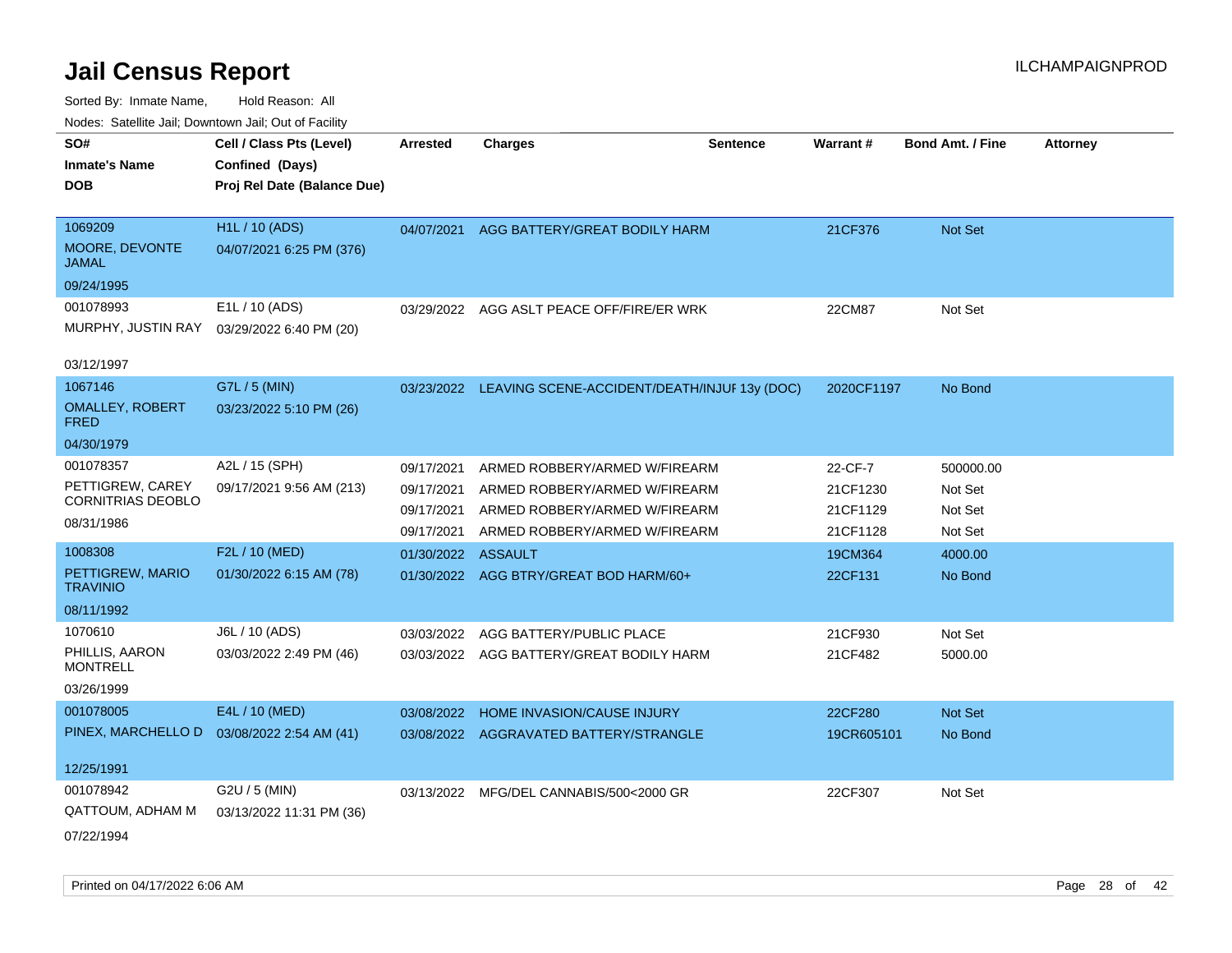Sorted By: Inmate Name, Hold Reason: All Nodes: Satellite Jail; Downtown Jail; Out of Facility

| rougs. Calcinic Jan, Downtown Jan, Out of Facility |                                             |            |                                         |                 |            |                         |                 |
|----------------------------------------------------|---------------------------------------------|------------|-----------------------------------------|-----------------|------------|-------------------------|-----------------|
| SO#                                                | Cell / Class Pts (Level)                    | Arrested   | <b>Charges</b>                          | <b>Sentence</b> | Warrant#   | <b>Bond Amt. / Fine</b> | <b>Attorney</b> |
| <b>Inmate's Name</b>                               | Confined (Days)                             |            |                                         |                 |            |                         |                 |
| <b>DOB</b>                                         | Proj Rel Date (Balance Due)                 |            |                                         |                 |            |                         |                 |
|                                                    |                                             |            |                                         |                 |            |                         |                 |
| 001077783                                          | H6L / 10 (ADS)                              |            | 01/05/2022 AGGRAVATED BATTERY           |                 | 21CF325    | Not Set                 |                 |
| RIVERA, DARYL<br><b>ANTONIO</b>                    | 01/05/2022 4:20 PM (103)                    |            |                                         |                 |            |                         |                 |
| 11/14/1981                                         |                                             |            |                                         |                 |            |                         |                 |
| 1072114                                            | A1U / 15 (SPH)                              | 01/17/2021 | ATTEMPT (FIRST DEGREE MURDER)           |                 | 2021CF65   | Not Set                 |                 |
| ROBINSON, DONNELL<br><b>LEVON</b>                  | 01/17/2021 2:40 PM (456)                    | 01/17/2021 | ARMED ROBBERY/NO FIREARM                |                 | 2020CF824  | 75000.00                |                 |
| 10/23/2000                                         |                                             | 02/17/2021 | AGGRAVATED BATTERY                      | 4y (DOC)        |            | 250000.00               |                 |
| 1000820                                            | F5L / 15 (MAX)                              | 01/24/2022 | FELON POSS/USE WEAPON/FIREARM           |                 | 22CF105    | Not Set                 |                 |
| <b>MICHAEL</b>                                     | SCHNEIDER, SONGAN 01/24/2022 8:20 AM (84)   |            | 01/24/2022 AGGRAVATED DOMESTIC BATTERY  |                 | 21CF1433   | 25000.00                |                 |
| 08/18/1992                                         |                                             |            |                                         |                 |            |                         |                 |
| 47195                                              | G8L / 5 (MIN)                               | 12/27/2021 | <b>RESIDENTIAL BURGLARY</b>             |                 | 2020CF1222 | 10000.00                |                 |
| SIMMONS, JAMES<br><b>ROBERT</b>                    | 12/27/2021 8:42 AM (112)                    | 12/28/2021 | <b>RESIDENTIAL BURGLARY</b>             |                 | 2021CF1596 | Not Set                 |                 |
| 03/13/1975                                         |                                             |            |                                         |                 |            |                         |                 |
| 1064798                                            | B3 / 15 (ADS)                               | 01/17/2022 | <b>MURDER</b>                           |                 | 2021CF695  | 1500000.00              |                 |
| <b>STENNIS, BRUCE</b><br><b>DEONTAY</b>            | 01/17/2022 1:29 PM (91)                     |            | 01/17/2022 MFG/DEL 1<15 GR COCAINE/ANLG |                 | 21CF520    | 50000.00                |                 |
| 08/12/1998                                         |                                             |            |                                         |                 |            |                         |                 |
| 1036650                                            | F4U / 10 (MED)                              |            | 02/16/2022 ARMED VIOLENCE/CATEGORY I    | 10y (DOC)       | 21CF845    | 250000.00               |                 |
| TAYLOR, KORRION<br><b>VELEZ</b>                    | 02/16/2022 4:33 PM (61)                     |            |                                         |                 |            |                         |                 |
| 03/18/1997                                         |                                             |            |                                         |                 |            |                         |                 |
| 001078997                                          | C8L / 10 (MED)                              |            | 03/30/2022 UNLAWFUL USE OF A WEAPON     |                 | 22CF374    | No Bond                 |                 |
| <b>DEON</b>                                        | THOMAS, THEOPHILUS 03/30/2022 10:52 PM (19) |            |                                         |                 |            |                         |                 |
| 09/17/2003                                         |                                             |            |                                         |                 |            |                         |                 |
| 1056971                                            | B2 / 10 (SPH)                               | 08/07/2021 | FELON POSS/USE WEAPON/FIREARM           |                 | 21CF948    | No Bond                 |                 |
| TRAVIS, DENZEL<br><b>DANTRELL</b>                  | 08/07/2021 7:36 AM (254)                    | 08/08/2021 | AGG BATTERY/PUBLIC PLACE                |                 | 2020CF647  | 25000.00                |                 |
| 03/21/1993                                         |                                             |            |                                         |                 |            |                         |                 |

Printed on 04/17/2022 6:06 AM Page 29 of 42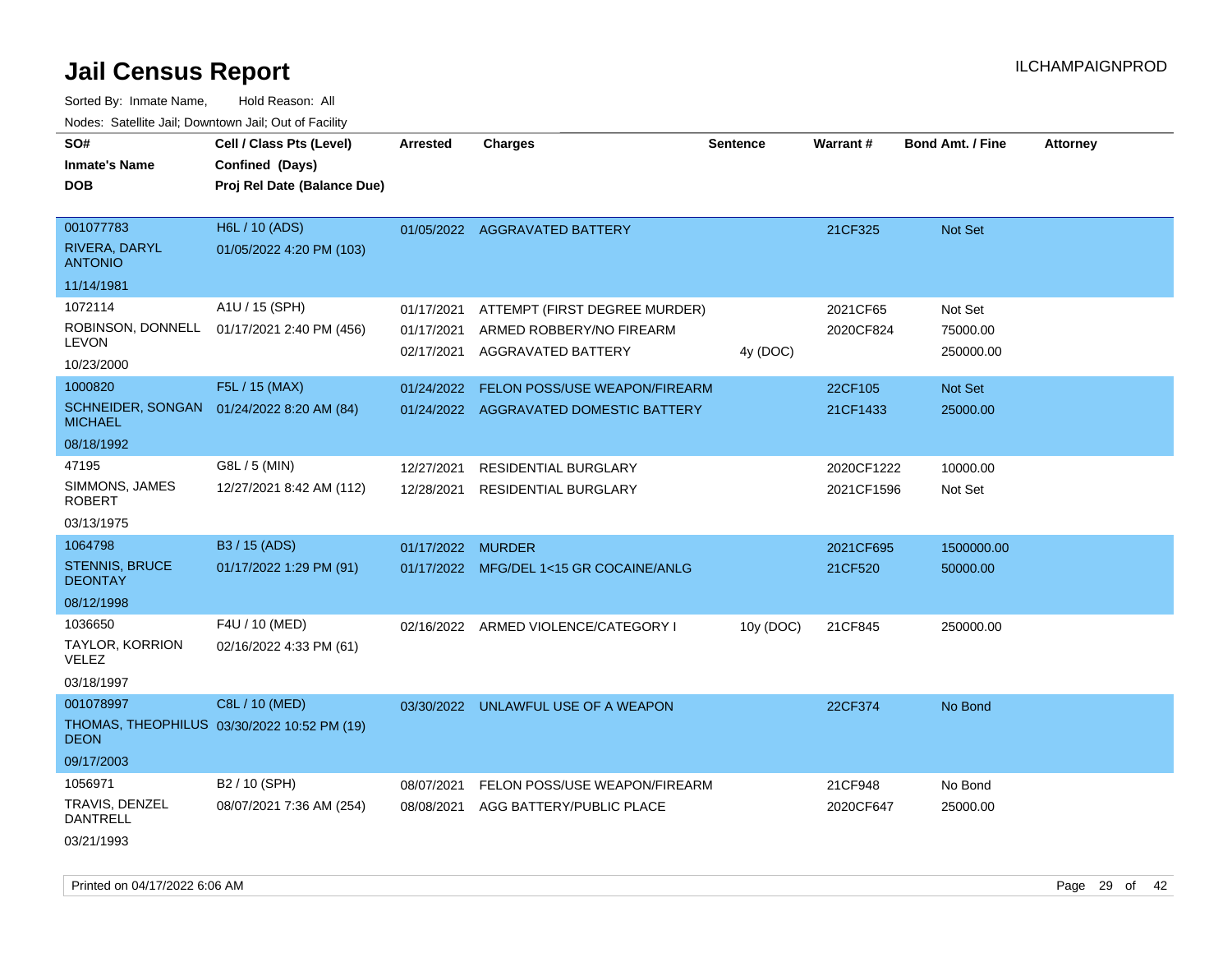| ivuutos. Saltiilit Jali, Duwilluwii Jali, Oul of Facility |                             |                 |                                    |          |           |                         |                 |
|-----------------------------------------------------------|-----------------------------|-----------------|------------------------------------|----------|-----------|-------------------------|-----------------|
| SO#                                                       | Cell / Class Pts (Level)    | <b>Arrested</b> | <b>Charges</b>                     | Sentence | Warrant#  | <b>Bond Amt. / Fine</b> | <b>Attorney</b> |
| <b>Inmate's Name</b>                                      | Confined (Days)             |                 |                                    |          |           |                         |                 |
| <b>DOB</b>                                                | Proj Rel Date (Balance Due) |                 |                                    |          |           |                         |                 |
|                                                           |                             |                 |                                    |          |           |                         |                 |
| 001078250                                                 | C9L / 10 (ADS)              | 08/07/2021      | FELON POSS WEAPON/BODY ARMOR       |          | 21CF950   | <b>Not Set</b>          |                 |
| <b>TRAVIS, JORDAN</b><br><b>TESHAUN</b>                   | 08/07/2021 10:27 AM (254)   |                 |                                    |          |           |                         |                 |
| 03/03/1996                                                |                             |                 |                                    |          |           |                         |                 |
| 512160                                                    | F1L / 15 (MAX)              | 03/10/2022      | ARMED HABITUAL CRIMINAL            |          | 22CF296   | Not Set                 |                 |
| <b>TURNER, CHARLES</b><br><b>EDWARD</b>                   | 03/10/2022 12:00 PM (39)    |                 | 03/11/2022 PAROLE REVOCATION       |          | CH2201422 | No Bond                 |                 |
| 09/05/1986                                                |                             |                 |                                    |          |           |                         |                 |
| 30108                                                     | J4L / 15 (ADS)              | 07/30/2021      | <b>MURDER</b>                      |          | 21CF902   | 2000000.00              |                 |
| VANDYKE, DARYL<br><b>ANTHONY</b>                          | 07/30/2021 8:29 PM (262)    |                 |                                    |          |           |                         |                 |
| 10/04/1965                                                |                             |                 |                                    |          |           |                         |                 |
| 968681                                                    | D5 / 15 (ADS)               | 08/27/2021      | AGG CRIM SX AB/VIC 13<18/TRUST     |          | 2020CF499 | 250000.00               |                 |
| WADE, DEMETRIUS<br>DARYL                                  | 08/27/2021 2:25 AM (234)    | 08/27/2021      | INDIRECT CRIMINAL CONTEMPT         | 3y (DOC) | 2021CC16  | No Bond                 |                 |
| 01/07/1987                                                |                             |                 |                                    |          |           |                         |                 |
| 1035462                                                   | F3U / 15 (MAX)              |                 | 03/25/2022 ARMED HABITUAL CRIMINAL |          | 22CF186   | 750000.00               |                 |
| <b>WASHINGTON, MARK</b><br><b>ANTHONY</b>                 | 03/25/2022 8:47 AM (24)     |                 |                                    |          |           |                         |                 |
| 01/06/1994                                                |                             |                 |                                    |          |           |                         |                 |
| 1070971                                                   | H3L / 5 (ADS)               | 12/07/2021      | <b>IDENTITY THEFT/&lt;\$300</b>    |          | 20CF922   | Not Set                 |                 |
| WEIR, CLINTON<br><b>HOWARD</b>                            | 12/08/2021 3:45 AM (131)    | 12/07/2021      | <b>RECKLESS DRIVING</b>            |          | 19TR2348  | Not Set                 |                 |
| 03/15/1983                                                |                             |                 |                                    |          |           |                         |                 |
| 54212                                                     | E3U / 10 (ADS)              | 12/21/2021      | ARMED VIOLENCE/CATEGORY I          |          | 21CF1576  | Not Set                 |                 |
| <b>WHITLOCK, GEORGE</b>                                   | 12/21/2021 1:20 PM (118)    | 12/21/2021      | RECEIVE/POSS/SELL STOLEN VEH       |          | 2021CF669 | 10000.00                |                 |
| <b>ABRAM</b>                                              |                             | 12/21/2021      | <b>VIOLATE ORDER PROTECTION</b>    |          | 2021CM391 | 1000.00                 |                 |
| 11/10/1978                                                |                             |                 |                                    |          |           |                         |                 |
| 1058072                                                   | A2U / 15 (SPH)              | 02/25/2021      | ARMED HABITUAL CRIMINAL            |          |           | Not Set                 |                 |
| <b>WILLIAMS, KENNETH</b><br><b>BERNARD</b>                | 02/25/2021 3:24 PM (417)    |                 |                                    |          |           |                         |                 |
| 10/04/1985                                                |                             |                 |                                    |          |           |                         |                 |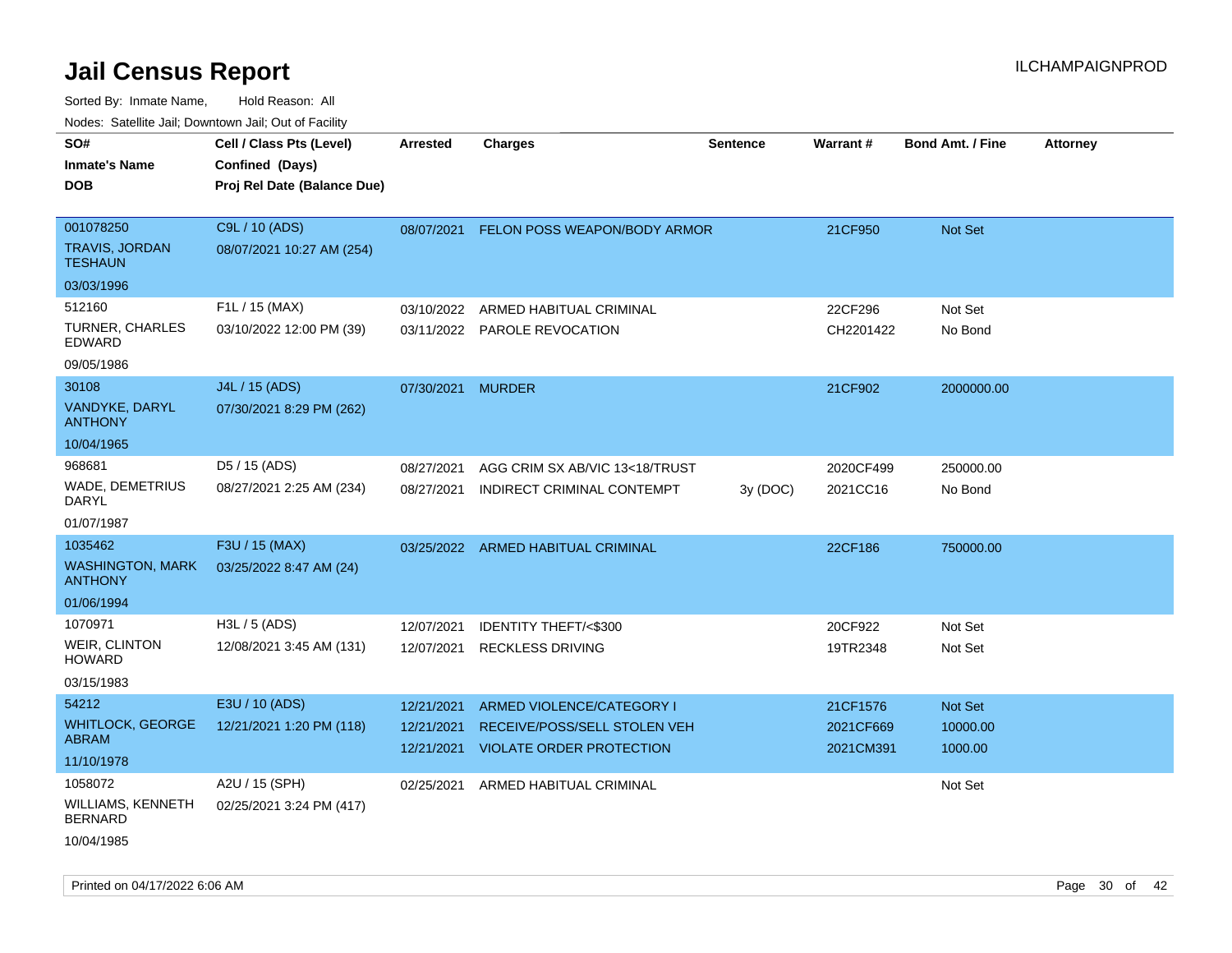| SO#<br><b>Inmate's Name</b><br><b>DOB</b>                       | Cell / Class Pts (Level)<br>Confined (Days)<br>Proj Rel Date (Balance Due) | Arrested   | <b>Charges</b>                                            | <b>Sentence</b> | Warrant#           | <b>Bond Amt. / Fine</b> | <b>Attorney</b> |
|-----------------------------------------------------------------|----------------------------------------------------------------------------|------------|-----------------------------------------------------------|-----------------|--------------------|-------------------------|-----------------|
| 1020914<br><b>WILSON, BRANDON</b><br><b>LARON</b><br>07/05/1994 | F3L / 10 (MED)<br>03/06/2022 11:46 AM (43)                                 | 03/06/2022 | <b>FELON POSS/USE WEAPON/FIREARM</b>                      |                 | 21CF1337           | 250000.00               |                 |
| 001078995<br>ZINK, PRESTIN L<br>08/19/1997                      | $G1U / 5$ (MIN)<br>03/29/2022 11:33 PM (20)                                | 03/29/2022 | METH DELIVERY<5 GRAMS<br>03/29/2022 FUGITIVE FROM JUSTICE |                 | 22CF371<br>22CF370 | Not Set<br>Not Set      |                 |
| <b>Total Downtown Jail: 73</b>                                  |                                                                            | Males: 73  | Females: 0<br>Unknown: 0                                  |                 |                    |                         |                 |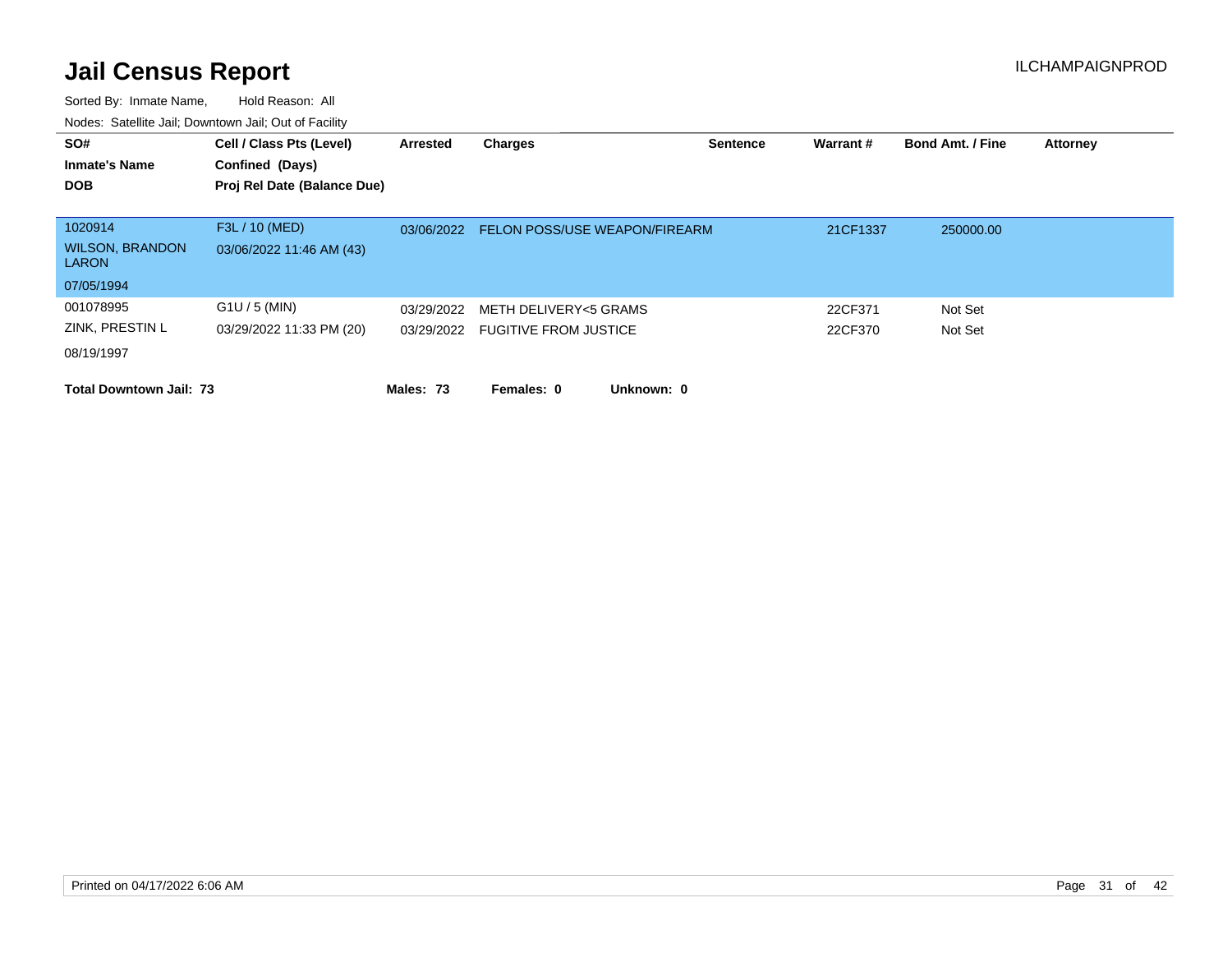|     | <b>Out of Facility</b> |   |
|-----|------------------------|---|
| SO# |                        | C |

| SO#                                               | Cell / Class Pts (Level)                      | <b>Arrested</b> | <b>Charges</b>                            | <b>Sentence</b> | Warrant#   | <b>Bond Amt. / Fine</b> | <b>Attorney</b> |
|---------------------------------------------------|-----------------------------------------------|-----------------|-------------------------------------------|-----------------|------------|-------------------------|-----------------|
| <b>Inmate's Name</b>                              | Confined (Days)                               |                 |                                           |                 |            |                         |                 |
| <b>DOB</b>                                        | Proj Rel Date (Balance Due)                   |                 |                                           |                 |            |                         |                 |
|                                                   |                                               |                 |                                           |                 |            |                         |                 |
| 001078621                                         | <b>KAN / 10 (MED)</b>                         | 12/23/2021      | <b>RESIDENTIAL BURGLARY</b>               |                 | 21CF1582   | Not Set                 |                 |
|                                                   | BAILEY, DANIEL SCOTT 12/23/2021 9:44 AM (116) |                 | 01/14/2022 PROBATION VIOLATION            |                 | 21CF1445   | Not Set                 |                 |
| 05/09/1999                                        |                                               |                 |                                           |                 |            |                         |                 |
| 548350                                            | EHD                                           |                 | 03/29/2022 AGG DUI/NO VALID DL            |                 | 2020CF268  | Not Set                 |                 |
| BAILEY, NORBERT<br><b>WILLIAM</b>                 | 03/29/2022 9:11 AM (20)                       |                 |                                           |                 |            |                         |                 |
| 02/14/1992                                        | 5/23/2022 (0.00)                              |                 |                                           |                 |            |                         |                 |
| 19971                                             | <b>EHD</b>                                    | 11/09/2021      | DRIVING RVK/SUSP DUI/SSS 4-9              |                 | 2021CF968  | Not Set                 |                 |
| <b>LYNN</b>                                       | BARNESKE, RAYMOND 11/09/2021 9:32 AM (160)    |                 |                                           |                 |            |                         |                 |
| 08/17/1961                                        | 5/6/2022 (0.00)                               |                 |                                           |                 |            |                         |                 |
| 001078220                                         | <b>EHD</b>                                    | 04/05/2022      | AGG DUI/NO VALID DL                       |                 | 2021CF1097 | Not Set                 |                 |
|                                                   | BASILIO, MARIA ELENA 04/05/2022 12:16 PM (13) |                 |                                           |                 |            |                         |                 |
| 07/30/2001                                        | 4/17/2022 (0.00)                              |                 |                                           |                 |            |                         |                 |
| 516062                                            | <b>KAN / 15 (MAX)</b>                         | 02/22/2021      | PHONE HARASSMENT/2+                       |                 | 20CF194    | 5000.00                 |                 |
| <b>BENNETT, JOHN</b><br><b>MICHAEL</b>            | 02/22/2021 10:47 AM (420)                     |                 | 02/22/2021 AGG DISCH FIR/VEH/PC OFF/FRMAN |                 | 21CF210    | No Bond                 |                 |
| 04/30/1986                                        |                                               |                 |                                           |                 |            |                         |                 |
| 33993                                             | KAN / 10 (MED)                                | 06/14/2021      | POSSESSING A CONTROLLED SUBSTANC          |                 | 21CF657    | Not Set                 |                 |
| <b>BOOKER, STEPHON</b><br><b>MONTELL</b>          | 06/14/2021 7:42 PM (308)                      | 06/14/2021      | AGGRAVATED DOMESTIC BATTERY               |                 | 21CF688    | Not Set                 |                 |
|                                                   |                                               | 06/14/2021      | PAROLE REVOCATION                         |                 | CH2103612  | No Bond                 |                 |
| 06/11/1971                                        |                                               |                 |                                           |                 |            |                         |                 |
| 35366                                             | <b>EHD</b>                                    | 04/05/2022      | DRIVING RVK/SUSP DUI/SSS 4-9              |                 | 2020CF1405 | Not Set                 |                 |
| <b>BRADLEY, EARNEST</b><br><b>ANGELO VALENTIN</b> | 04/05/2022 8:58 AM (13)                       | 04/05/2022      | <b>DRIVING RVK/SUSP DUI/SSS 4-9</b>       |                 | 2021CF361  | <b>Not Set</b>          |                 |
| 07/30/1968                                        | 6/2/2022 (0.00)                               |                 |                                           |                 |            |                         |                 |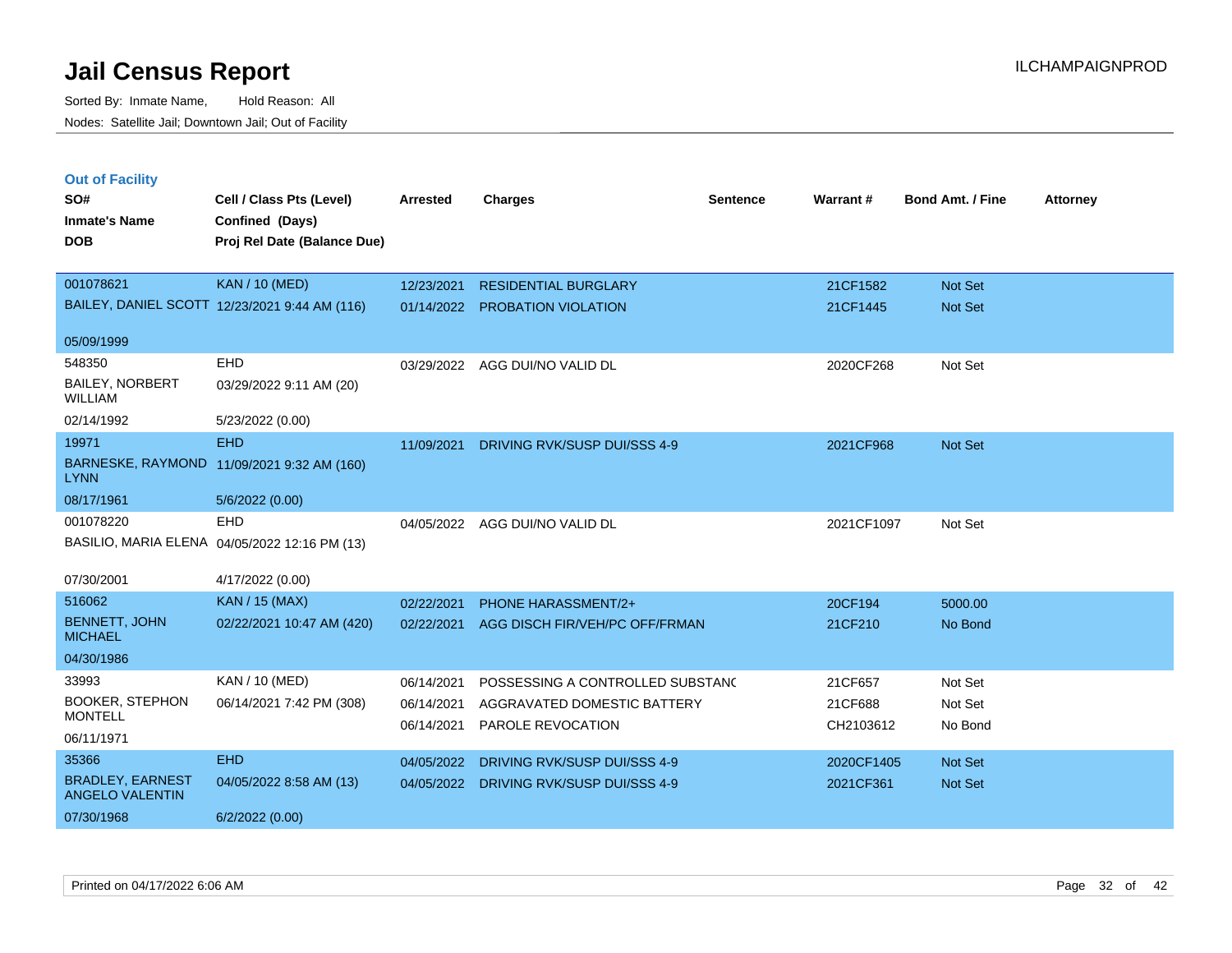| SO#<br><b>Inmate's Name</b><br><b>DOB</b> | Cell / Class Pts (Level)<br>Confined (Days)<br>Proj Rel Date (Balance Due) | Arrested   | <b>Charges</b>                           | <b>Sentence</b> | <b>Warrant#</b> | <b>Bond Amt. / Fine</b> | <b>Attorney</b> |
|-------------------------------------------|----------------------------------------------------------------------------|------------|------------------------------------------|-----------------|-----------------|-------------------------|-----------------|
| 1074315<br><b>BRIGGS, PATRICK</b>         | <b>KAN / 15 (MAX)</b><br>08/03/2021 4:56 PM (258)                          | 07/27/2021 | AGG DISCHARGE FIREARM/VEH/SCH            |                 | 21CF927         | Not Set                 |                 |
| <b>MONTAY</b>                             |                                                                            |            |                                          |                 |                 |                         |                 |
| 08/05/2001                                |                                                                            |            |                                          |                 |                 |                         |                 |
| 001078880                                 | KAN / 15 (MAX)                                                             | 02/25/2022 | PAROLE REVOCATION                        |                 | HN-2200660      | No Bond                 |                 |
| <b>BROACH, CAREU</b>                      | 02/25/2022 3:58 PM (52)                                                    | 02/25/2022 | ARMED VIOLENCE/CATEGORY I                |                 | 22CF237         | Not Set                 |                 |
| 02/27/2003                                |                                                                            | 02/25/2022 | AGG DISCHARGE FIREARM/BLDG/SCH           |                 | 22600096201     | No Bond                 |                 |
| 001078065                                 | <b>KAN / 10 (ADS)</b>                                                      |            | 06/17/2021 AGG BATTERY/DISCHARGE FIREARM |                 | 21CF704         | 1000000.00              |                 |
| <b>BROWN, CHARMAN</b><br><b>LAKEEF</b>    | 06/17/2021 12:32 PM (305)                                                  |            |                                          |                 |                 |                         |                 |
| 11/30/2002                                |                                                                            |            |                                          |                 |                 |                         |                 |
| 001078008                                 | KAN / 15 (MAX)                                                             | 02/15/2022 | AGG BATTERY/DISCHARGE FIREARM            |                 | 21CF1090        | 500000.00               |                 |
| BROWN, CODY<br><b>RUSSELL</b>             | 02/15/2022 9:17 AM (62)                                                    |            |                                          |                 |                 |                         |                 |
| 02/15/2004                                |                                                                            |            |                                          |                 |                 |                         |                 |
| 1038554                                   | <b>KAN / 15 (MAX)</b>                                                      | 08/18/2021 | DELIVERY OF OR POSSESSION OF W/INT       |                 | 21CF1009        | No Bond                 |                 |
| <b>BROWN, CORRION</b><br><b>DEVONTAE</b>  | 08/18/2021 5:40 PM (243)                                                   | 08/18/2021 | ARMED HABITUAL CRIMINAL                  |                 | 21CF1162        | Not Set                 |                 |
| 04/19/1995                                |                                                                            |            |                                          |                 |                 |                         |                 |
| 1038579                                   | KAN / 15 (MAX)                                                             | 08/18/2021 | FELON POSS/USE WEAPON/FIREARM            |                 | 21CF1010        | Not Set                 |                 |
| <b>BROWN, MARKEL</b><br><b>RIKKI</b>      | 08/18/2021 2:05 PM (243)                                                   |            |                                          |                 |                 |                         |                 |
| 01/06/1995                                |                                                                            |            |                                          |                 |                 |                         |                 |
| 1003006                                   | <b>KAN / 15 (MAX)</b>                                                      |            | 08/19/2021 FELON POSS/USE MACHINE GUN    |                 | 21CF1011        | No Bond                 |                 |
| <b>BROWN, ROCKEITH</b><br><b>JAVONTE</b>  | 08/19/2021 12:55 AM (242)                                                  |            |                                          |                 |                 |                         |                 |
| 07/23/1991                                |                                                                            |            |                                          |                 |                 |                         |                 |
| 1068812                                   | KAN / 15 (MAX)                                                             | 12/21/2021 | FELON POSS/USE FIREARM PRIOR             |                 | 21CF1568        | Not Set                 |                 |
| BRYANT, DANNY<br><b>EUGENE</b>            | 12/21/2021 1:50 PM (118)                                                   | 12/21/2021 | AGG DISCHARGE FIREARM/OCC VEH            |                 | 21CF741         | Not Set                 |                 |
| 11/22/1989                                |                                                                            |            |                                          |                 |                 |                         |                 |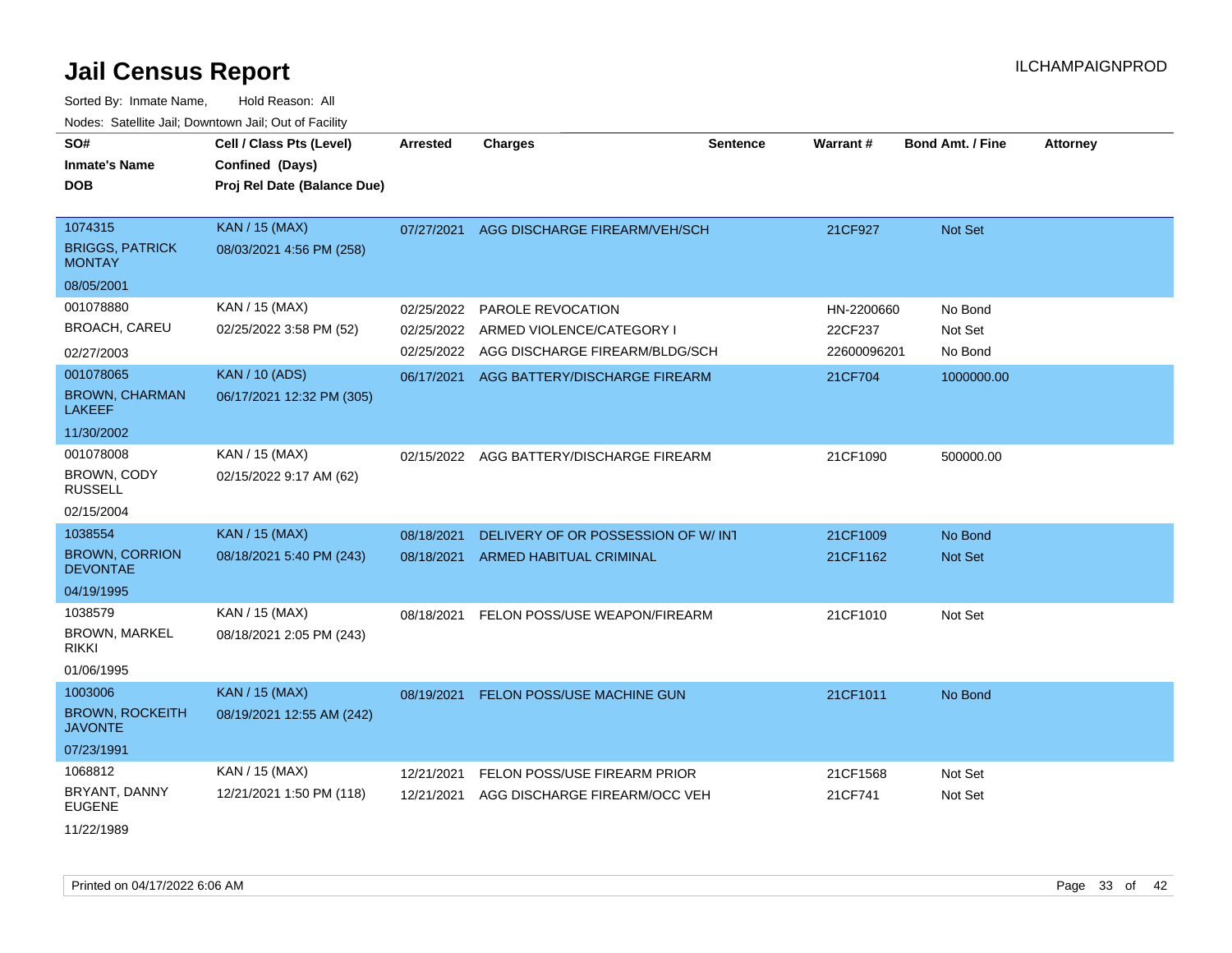Sorted By: Inmate Name, Hold Reason: All Nodes: Satellite Jail; Downtown Jail; Out of Facility

| Noucs. Calcillic Jail, Downtown Jail, Out of Facility |                                             |                 |                               |                 |            |                         |                 |
|-------------------------------------------------------|---------------------------------------------|-----------------|-------------------------------|-----------------|------------|-------------------------|-----------------|
| SO#<br><b>Inmate's Name</b>                           | Cell / Class Pts (Level)<br>Confined (Days) | <b>Arrested</b> | <b>Charges</b>                | <b>Sentence</b> | Warrant#   | <b>Bond Amt. / Fine</b> | <b>Attorney</b> |
| <b>DOB</b>                                            | Proj Rel Date (Balance Due)                 |                 |                               |                 |            |                         |                 |
| 987334                                                | <b>KAN / 15 (MAX)</b>                       | 03/10/2021      | ATTEMPT (FIRST DEGREE MURDER) |                 | 19CF689    | Not Set                 |                 |
| CAIN, ISAIAH<br><b>DEPRIEST</b>                       | 03/10/2021 2:22 PM (404)                    |                 |                               |                 |            |                         |                 |
| 12/23/1990                                            |                                             |                 |                               |                 |            |                         |                 |
| 992962                                                | KAN / 15 (ADS)                              | 05/25/2021      | MURDER/INTENT TO KILL/INJURE  |                 | 2018CF1045 | 1000000.00              |                 |
| CAMPBELL, KEITH<br><b>KNAQEEB</b>                     | 05/25/2021 1:19 PM (328)                    |                 |                               |                 |            |                         |                 |
| 07/22/1991                                            |                                             |                 |                               |                 |            |                         |                 |
| 001078576                                             | <b>KAN / 15 (MAX)</b>                       | 11/09/2021      | UNLAWFUL USE OF A WEAPON      |                 | 21CF1383   | <b>Not Set</b>          |                 |
| CARTER, DEMONDRE<br><b>DAVON</b>                      | 11/09/2021 6:01 PM (160)                    |                 |                               |                 |            |                         |                 |
| 05/27/2001                                            |                                             |                 |                               |                 |            |                         |                 |
| 1064992                                               | KAN / 15 (MAX)                              | 09/20/2021      | ARMED VIOLENCE/CATEGORY I     |                 | 21CF1137   | Not Set                 |                 |
| CARTER, KEJUAN<br><b>JAVONTE</b>                      | 09/20/2021 11:42 PM (210)                   |                 |                               |                 |            |                         |                 |
| 06/27/1998                                            |                                             |                 |                               |                 |            |                         |                 |
| 001078729                                             | <b>KAN / 15 (ADS)</b>                       | 01/02/2022      | MURDER/INTENT TO KILL/INJURE  |                 | 20CF396    | 1000000.00              |                 |
| <b>CARTER, TROY</b><br><b>DEMON</b>                   | 01/02/2022 10:29 AM (106)                   |                 |                               |                 |            |                         |                 |
| 01/02/2004                                            |                                             |                 |                               |                 |            |                         |                 |
| 001078461                                             | KAN / 10 (MED)                              | 10/07/2021      | AGG DOMESTIC BATTERY/STRANGLE | 42m (DOC)       | 2021CF1208 | Not Set                 |                 |
| COLE, ERIC JOSE                                       | 10/08/2021 12:25 AM (192)                   |                 |                               |                 |            |                         |                 |
| 01/24/2002                                            |                                             |                 |                               |                 |            |                         |                 |
| 1048488                                               | <b>KAN / 10 (ADS)</b>                       | 12/30/2021      | ARMED VIOLENCE/CATEGORY I     |                 | 2022CF4    | Not Set                 |                 |
| COLSON, WAYNE<br><b>ARTHUR, Third</b>                 | 12/30/2021 8:27 AM (109)                    |                 |                               |                 |            |                         |                 |
| 10/14/1995                                            |                                             |                 |                               |                 |            |                         |                 |
| 57733                                                 | KAN / 15 (SPH)                              | 02/25/2020      | <b>HOMICIDE</b>               |                 | 2020-CF250 | 2000000.00              |                 |
| CRAIG, ANTOINE<br><b>DARRELL</b>                      | 02/25/2020 4:08 PM (783)                    | 02/25/2020      | FELON POSS/USE WEAPON/FIREARM |                 | 19CF-1827  | 80000.00                |                 |
| 10/09/1982                                            |                                             |                 |                               |                 |            |                         |                 |

Printed on 04/17/2022 6:06 AM Page 34 of 42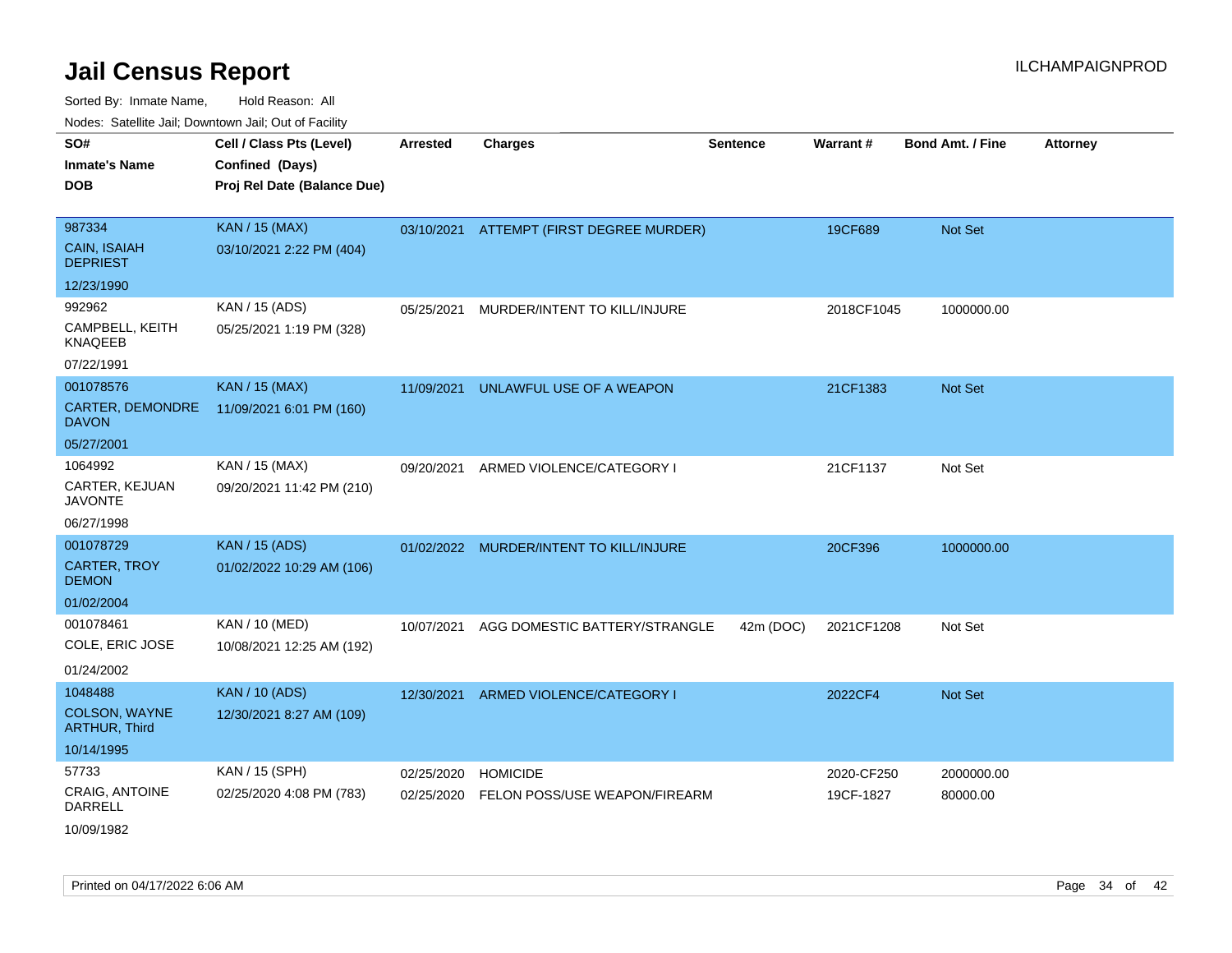Sorted By: Inmate Name, Hold Reason: All Nodes: Satellite Jail; Downtown Jail; Out of Facility

| SO#<br><b>Inmate's Name</b><br><b>DOB</b>                 | Cell / Class Pts (Level)<br>Confined (Days)<br>Proj Rel Date (Balance Due) | <b>Arrested</b>                        | <b>Charges</b>                                                                                | <b>Sentence</b> | Warrant#                          | <b>Bond Amt. / Fine</b>           | <b>Attorney</b> |
|-----------------------------------------------------------|----------------------------------------------------------------------------|----------------------------------------|-----------------------------------------------------------------------------------------------|-----------------|-----------------------------------|-----------------------------------|-----------------|
| 001077939<br><b>CROSS, PATRICK</b><br><b>DONTRELLE</b>    | <b>KAN / 10 (MED)</b><br>05/10/2021 7:31 PM (343)                          | 05/10/2021<br>06/02/2021               | FIREARM/FOID INVALID/NOT ELIG<br>POSS STOLEN VEHICLE > \$25,000                               |                 | 21CF526<br>21CF612                | No Bond<br><b>Not Set</b>         |                 |
| 11/07/2001                                                |                                                                            |                                        |                                                                                               |                 |                                   |                                   |                 |
| 25022<br><b>CRUMP, ROBERT</b><br><b>ANTHONY</b>           | EHD / 10 (MED)<br>02/17/2022 11:48 AM (60)                                 |                                        | 02/17/2022 AGG DUI/2/PASS<16                                                                  |                 | 2021CF560                         | No Bond                           |                 |
| 02/06/1966                                                | 5/14/2022 (0.00)                                                           |                                        |                                                                                               |                 |                                   |                                   |                 |
| 001078538<br>DAWKINS, LEN                                 | <b>KAN / 10 (ADS)</b><br>10/26/2021 8:18 PM (174)                          | 10/26/2021                             | <b>CRIM SEX ASSAULT/FORCE</b>                                                                 |                 | 21CF1301                          | Not Set                           |                 |
| 03/23/1987                                                |                                                                            |                                        |                                                                                               |                 |                                   |                                   |                 |
| 1061304<br>DORRIS, KEMION<br><b>DAETOCE</b><br>11/19/1997 | KAN / 15 (MAX)<br>10/11/2021 7:30 PM (189)                                 | 10/11/2021<br>10/11/2021<br>10/11/2021 | ARMED HABITUAL CRIMINAL<br>ARMED HABITUAL CRIMINAL<br>HOME INVASION/FIREARM                   |                 | 21CF1226<br>21CF1227<br>21CF1228  | No Bond<br>No Bond<br>No Bond     |                 |
| 001079018<br>FINLEY, KEITH DAVID                          | <b>EHD</b><br>04/05/2022 10:38 AM (13)                                     | 04/05/2022                             | DRIVING RVK/SUSP DUI/SSS 4-9                                                                  |                 | 2022CF22                          | Not Set                           |                 |
| 08/23/1963                                                | 10/1/2022 (0.00)                                                           |                                        |                                                                                               |                 |                                   |                                   |                 |
| 1013012<br>12/14/1991                                     | KAN / 15 (MAX)<br>GARY, XAVIER LAMAR  07/08/2021 9:24 AM (284)             | 07/08/2021<br>07/08/2021<br>07/08/2021 | FELON POSS/USE FIREARM PRIOR<br>ATTEMPT (FIRST DEGREE MURDER)<br>FELON POSS/USE FIREARM PRIOR |                 | 21CF798<br>2021CF790<br>2020CF650 | Not Set<br>1000000.00<br>25000.00 |                 |
| 1065946                                                   | <b>KAN / 10 (MED)</b>                                                      | 09/04/2021                             | AGG BATTERY/DISCHARGE FIREARM                                                                 |                 | 21CF1057                          | 750000.00                         |                 |
| GODBOLT, DESMOND<br><b>DEVONTAE</b>                       | 09/04/2021 1:17 AM (226)                                                   | 09/04/2021                             | <b>RESIST/OBSTRUCTING A PEACE OFFICEF</b>                                                     |                 | 21CM407                           | <b>Not Set</b>                    |                 |
| 11/15/1997                                                |                                                                            |                                        |                                                                                               |                 |                                   |                                   |                 |
| 1070118<br>GRAHAM, CORTEZ<br><b>LAMON</b>                 | KAN / 15 (MAX)<br>08/31/2021 9:32 PM (230)                                 | 08/31/2021<br>09/02/2021               | AGGRAVATED DOMESTIC BATTERY<br>PROBATION VIOLATION                                            |                 | 21CF1049<br>21CF55                | No Bond<br>Not Set                |                 |

03/31/1976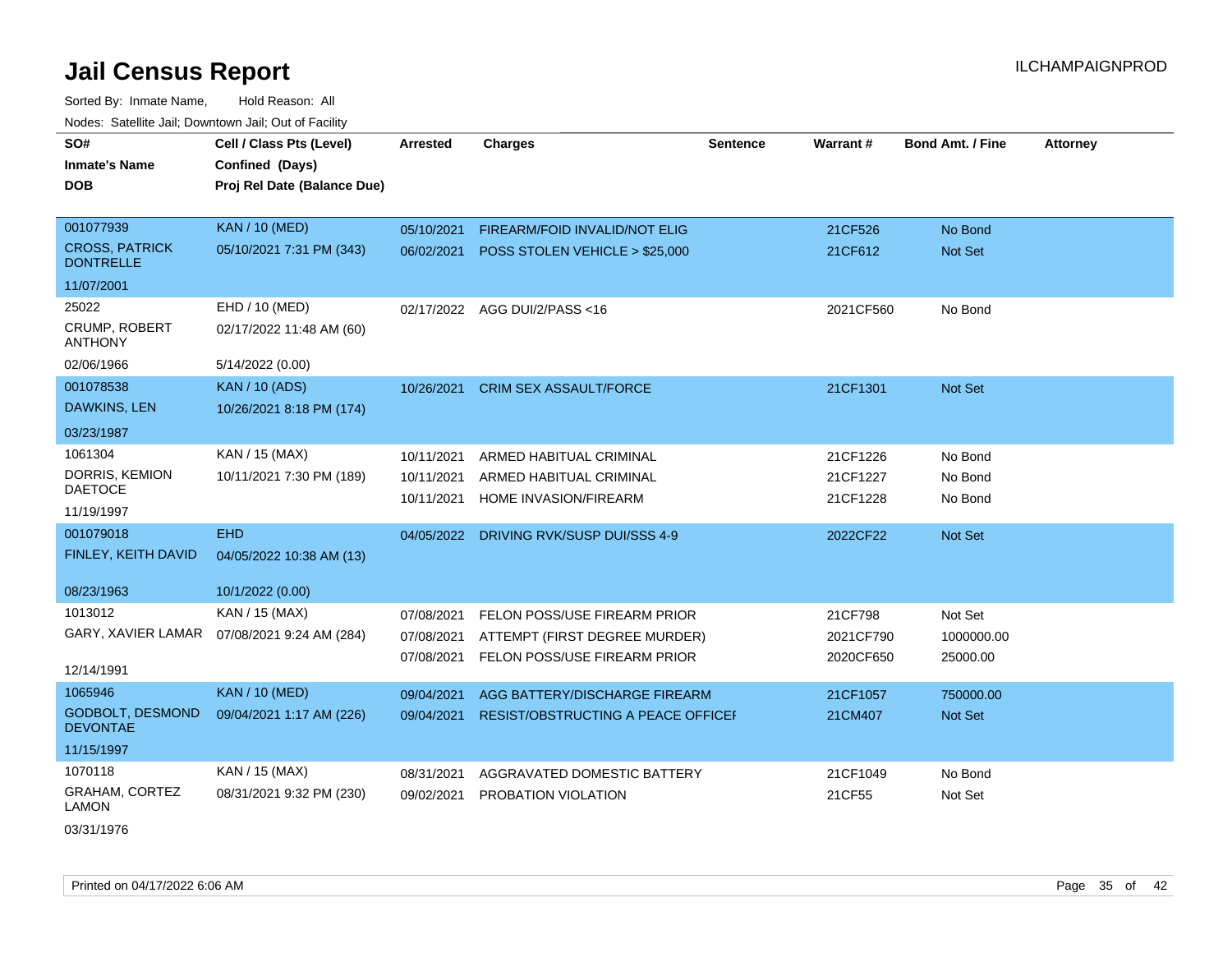| SO#<br><b>Inmate's Name</b>             | Cell / Class Pts (Level)<br>Confined (Days)  | <b>Arrested</b>      | <b>Charges</b>                 | <b>Sentence</b> | Warrant#   | <b>Bond Amt. / Fine</b> | <b>Attorney</b> |
|-----------------------------------------|----------------------------------------------|----------------------|--------------------------------|-----------------|------------|-------------------------|-----------------|
| <b>DOB</b>                              | Proj Rel Date (Balance Due)                  |                      |                                |                 |            |                         |                 |
| 1076506                                 | KAN / 15 (MAX)                               | 09/17/2021           | AGG UUW/PERSON/CM THREAT VIOL  |                 | 21CF1131   | <b>Not Set</b>          |                 |
|                                         | GRAY, JAMARH EMERE 09/17/2021 10:41 AM (213) | 09/20/2021           | <b>DOMESTIC BATTERY</b>        |                 | 21CM430    | Not Set                 |                 |
| 06/21/2003                              |                                              |                      |                                |                 |            |                         |                 |
| 1055117                                 | <b>EHD</b>                                   | 02/15/2022           | AGG BATTERY/PUBLIC PLACE       |                 | 2021CM47   | Not Set                 |                 |
| <b>GREAM, JOHN</b><br><b>ROBERT LEE</b> | 02/15/2022 10:44 AM (62)                     |                      |                                |                 |            |                         |                 |
| 08/23/1996                              | 6/13/2022 (0.00)                             |                      |                                |                 |            |                         |                 |
| 1037683                                 | EHD                                          | 02/23/2022           | AGG DUI/LIC SUSP OR REVOKED    |                 | 2020CF350  | <b>Not Set</b>          |                 |
| <b>HARRISON, HAROLD</b><br>RAY          | 02/23/2022 10:01 AM (54)                     | 02/23/2022 AGG DUI/3 |                                |                 | 2020CF1351 | <b>Not Set</b>          |                 |
| 11/30/1963                              | 5/22/2022 (0.00)                             |                      |                                |                 |            |                         |                 |
| 1045186                                 | KAN / 15 (MAX)                               | 08/16/2021           | ARMED VIOLENCE/CATEGORY I      |                 | 21CF934    | 1000000.00              |                 |
| HOLBROOK, JOHNNIE<br><b>MATHIS</b>      | 08/16/2021 11:07 AM (245)                    | 08/16/2021           | FELON POSS/USE WEAPON/FIREARM  |                 | 19CF968    | Not Set                 |                 |
|                                         |                                              | 08/16/2021           | AGG FLEEING POLICE/21 MPH OVER |                 | 21CF988    | Not Set                 |                 |
| 07/19/1996                              |                                              | 08/16/2021           | FELON POSS/USE WEAPON/FIREARM  |                 | 21CF989    | Not Set                 |                 |
|                                         |                                              | 03/30/2022           | <b>MURDER</b>                  |                 |            | 2000000.00              |                 |
| 972300                                  | <b>KAN / 10 (MED)</b>                        | 12/22/2021           | <b>RESIDENTIAL BURGLARY</b>    |                 | 18CF1691   | 25000.00                |                 |
| HOLT, MICHAEL<br><b>TERRELL</b>         | 12/22/2021 8:36 AM (117)                     | 12/22/2021           | AGG CRIM SEX ABUSE/VICTIM <9   |                 | 19CF1277   | 250000.00               |                 |
| 12/25/1989                              |                                              |                      |                                |                 |            |                         |                 |
| 001078146                               | KAN / 15 (MAX)                               | 07/09/2021           | AGG BATTERY/DISCHARGE FIREARM  |                 | 21CF795    | 1000000.00              |                 |
| HUNT, TEIGAN<br><b>JAZAIREO</b>         | 07/09/2021 12:41 PM (283)                    | 07/09/2021           | ARMED ROBBERY/ARMED W/FIREARM  |                 | 21CF806    | Not Set                 |                 |
| 05/14/2003                              |                                              |                      |                                |                 |            |                         |                 |
| 989743                                  | <b>KAN / 15 (ADS)</b>                        | 04/13/2021           | AGGRAVATED DOMESTIC BATTERY    |                 | 21CF399    | <b>Not Set</b>          |                 |
| <b>JACKSON, STEVE</b><br><b>ALLEN</b>   | 04/13/2021 2:45 AM (370)                     |                      |                                |                 |            |                         |                 |
| 06/04/1991                              |                                              |                      |                                |                 |            |                         |                 |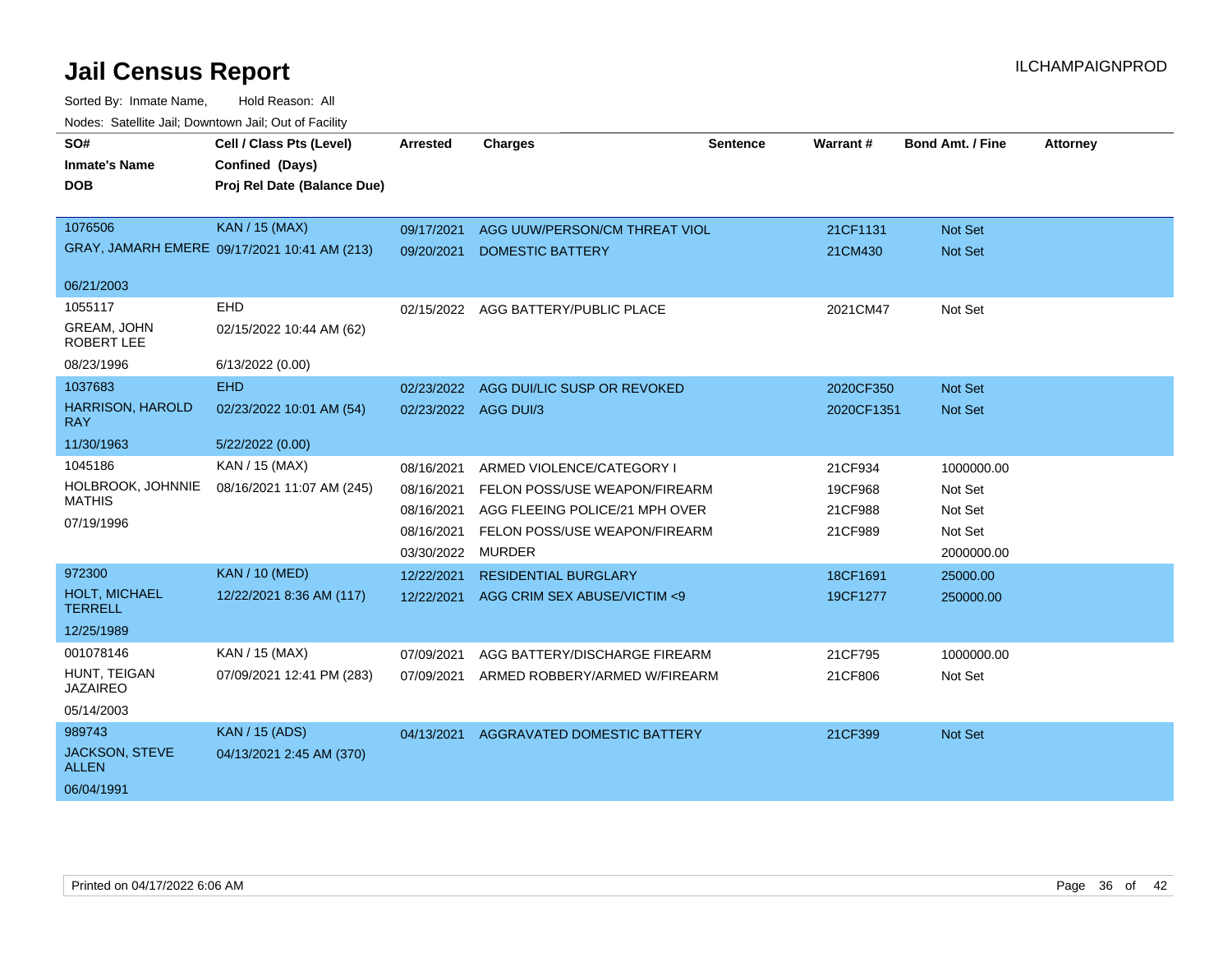| SO#                                  | Cell / Class Pts (Level)    | <b>Arrested</b>      | <b>Charges</b>                          | <b>Sentence</b> | Warrant#   | <b>Bond Amt. / Fine</b> | <b>Attorney</b> |
|--------------------------------------|-----------------------------|----------------------|-----------------------------------------|-----------------|------------|-------------------------|-----------------|
| <b>Inmate's Name</b>                 | Confined (Days)             |                      |                                         |                 |            |                         |                 |
| <b>DOB</b>                           | Proj Rel Date (Balance Due) |                      |                                         |                 |            |                         |                 |
| 001078788                            | KAN / 5 (ADS)               |                      |                                         |                 |            |                         |                 |
| JOHNSON, BRENTON                     |                             |                      | 01/21/2022 AGGRAVATED BATTERY           |                 | 22CF93     | Not Set                 |                 |
| ZAE                                  | 01/21/2022 8:33 PM (87)     |                      |                                         |                 |            |                         |                 |
| 08/07/1987                           |                             |                      |                                         |                 |            |                         |                 |
| 57271                                | EHD                         | 03/08/2022           | DRIVING RVK/SUSP DUI/SSS 4-9            |                 | 2021CF34   | Not Set                 |                 |
| <b>KEYS, CAPREE</b><br><b>REMONE</b> | 03/08/2022 9:17 AM (41)     |                      | 03/08/2022 DRIVING RVK/SUSP DUI/SSS 4-9 |                 | 2020CF1116 | Not Set                 |                 |
| 11/23/1982                           | 9/3/2022 (0.00)             |                      |                                         |                 |            |                         |                 |
| 1064445                              | <b>KAN / 15 (MAX)</b>       | 04/23/2021           | AGG DISCHARGE FIREARM/OCC VEH           |                 | 2021CF295  | 500000.00               |                 |
| <b>LARUE, TERENCE</b>                | 04/23/2021 11:18 AM (360)   | 04/23/2021           | POSSESS 15<100 GRAMS COCAINE            |                 | 19CF1052   | 10000.00                |                 |
| <b>TRAMEL</b>                        |                             | 04/23/2021           | <b>FELON POSS/USE FIREARM/PAROLE</b>    |                 | 21CF899    | <b>Not Set</b>          |                 |
| 12/23/1998                           |                             |                      |                                         |                 |            |                         |                 |
| 001078237                            | KAN / 15 (ADS)              | 08/03/2021           | AGG DISCHARGE FIREARM/OCC VEH           |                 | 21CF928    | No Bond                 |                 |
| LAWS, TERON<br><b>RAMONTE</b>        | 08/03/2021 6:29 PM (258)    |                      |                                         |                 |            |                         |                 |
| 04/03/2001                           |                             |                      |                                         |                 |            |                         |                 |
| 001078470                            | <b>KAN / 15 (MAX)</b>       | 10/10/2021           | MURDER/INTENT TO KILL/INJURE            |                 | 21CF1221   | Not Set                 |                 |
| LEE, AMAHRION<br><b>JA'MERE</b>      | 10/10/2021 1:23 PM (190)    |                      |                                         |                 |            |                         |                 |
| 11/05/2002                           |                             |                      |                                         |                 |            |                         |                 |
| 56792                                | KAN / 10 (MED)              | 02/02/2021           | ARMED HABITUAL CRIMINAL                 |                 | 2021CF141  | 500000.00               |                 |
| LILLARD, LAWRENCE<br><b>TYRONE</b>   | 02/02/2021 2:11 PM (440)    | 02/22/2021           | DRIVING ON REVOKED LICENSE              |                 | 21TR426    | 5000.00                 |                 |
| 10/20/1982                           |                             |                      |                                         |                 |            |                         |                 |
| 40877                                | <b>EHD</b>                  | 02/01/2022 AGG DUI/3 |                                         |                 | 2020CF986  | Not Set                 |                 |
| MABRY-HALL,<br><b>REBECCA SUE</b>    | 02/01/2022 9:32 AM (76)     |                      |                                         |                 |            |                         |                 |
| 03/21/1971                           | 5/1/2022(0.00)              |                      |                                         |                 |            |                         |                 |
| 001078896                            | KAN / 15 (MAX)              |                      | 03/01/2022 ARMED HABITUAL CRIMINAL      |                 | 22CF239    | Not Set                 |                 |
| MANN, DAVID<br>WILBERT, Junior       | 03/01/2022 4:35 AM (48)     |                      |                                         |                 |            |                         |                 |
| 04/02/1976                           |                             |                      |                                         |                 |            |                         |                 |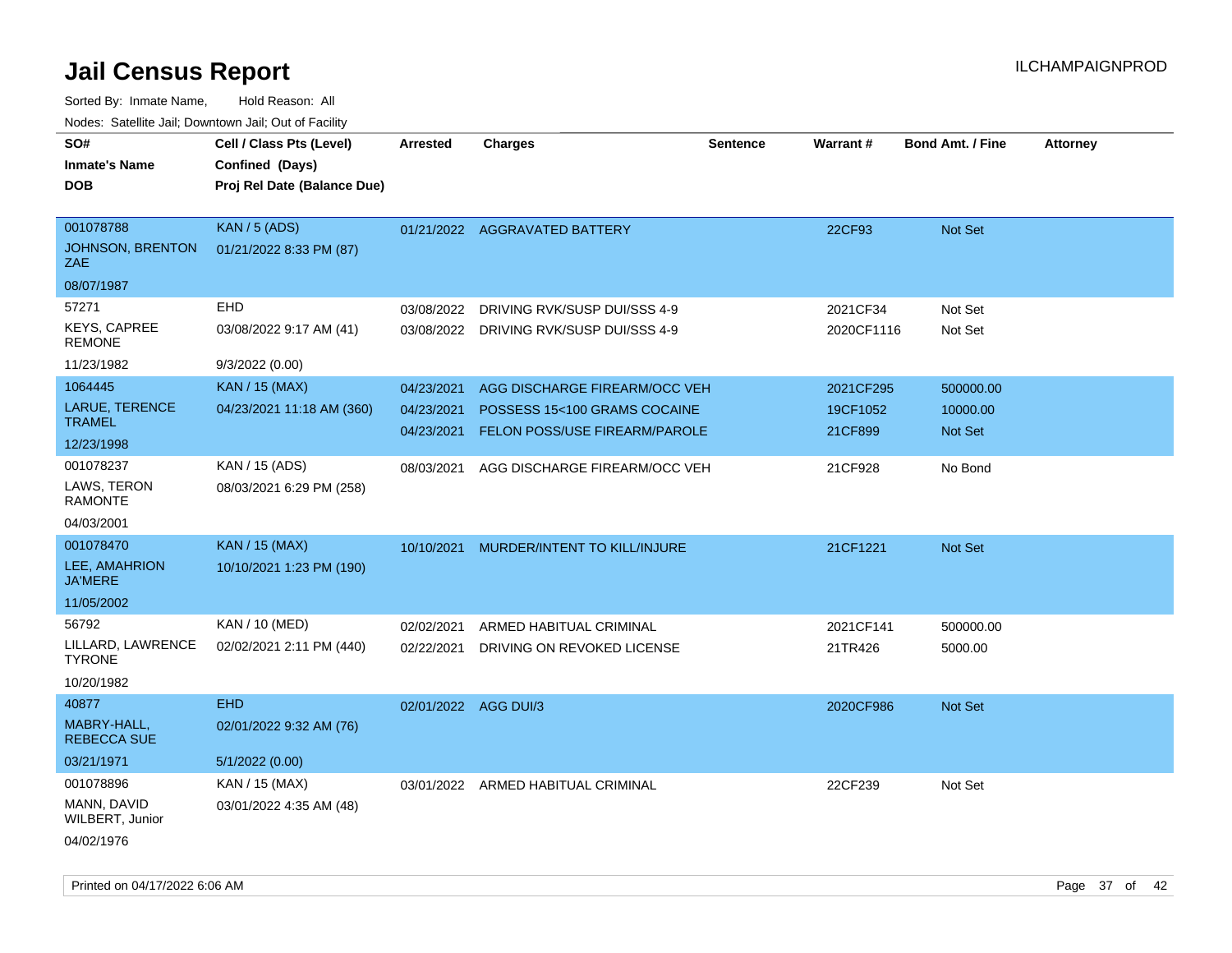Sorted By: Inmate Name, Hold Reason: All Nodes: Satellite Jail; Downtown Jail; Out of Facility

| Todos. Catolino can, Downtown can, Out of Fability<br>SO# | Cell / Class Pts (Level)                     | <b>Arrested</b>   | <b>Charges</b>                           | <b>Sentence</b> | Warrant#    | <b>Bond Amt. / Fine</b> | <b>Attorney</b> |
|-----------------------------------------------------------|----------------------------------------------|-------------------|------------------------------------------|-----------------|-------------|-------------------------|-----------------|
| <b>Inmate's Name</b>                                      | Confined (Days)                              |                   |                                          |                 |             |                         |                 |
| <b>DOB</b>                                                | Proj Rel Date (Balance Due)                  |                   |                                          |                 |             |                         |                 |
|                                                           |                                              |                   |                                          |                 |             |                         |                 |
| 001078625                                                 | <b>EHD</b>                                   |                   | 04/13/2022 AGG DUI/NO VALID DL           |                 | 2022CF21    | Not Set                 |                 |
| <b>MAYORGA-</b><br><b>CRISOSTOMO, OMAR</b>                | 04/13/2022 9:41 AM (5)                       |                   |                                          |                 |             |                         |                 |
| 01/25/1992                                                | 4/22/2022 (0.00)                             |                   |                                          |                 |             |                         |                 |
| 1004137                                                   | KAN / 15 (MAX)                               |                   | 02/14/2022 AGG CRIM SEX ABUSE/VIC 13-17  |                 | 22CF165     | 250000.00               |                 |
| MCDONALD, DAVON D                                         | 02/14/2022 4:21 PM (63)                      |                   |                                          |                 |             |                         |                 |
| 11/08/1992                                                |                                              |                   |                                          |                 |             |                         |                 |
| 001078575                                                 | <b>KAN / 10 (MED)</b>                        | 11/09/2021        | <b>GUNRUNNING</b>                        |                 | 21CF1330    | 750000.00               |                 |
| MCLAURIN, KEYON A                                         | 11/09/2021 12:41 PM (160)                    |                   |                                          |                 |             |                         |                 |
|                                                           |                                              |                   |                                          |                 |             |                         |                 |
| 11/19/2002                                                |                                              |                   |                                          |                 |             |                         |                 |
| 1011046                                                   | KAN / 15 (ADS)                               | 04/10/2021        | ATTEMPT (FIRST DEGREE MURDER)            |                 | 21CF392     | Not Set                 |                 |
| MILES, DARRION<br><b>ANTONIO KEVONTA</b>                  | 04/11/2021 12:46 AM (372)                    | 03/24/2022 MURDER |                                          |                 | 22CF346     | Not Set                 |                 |
| 03/18/1990                                                |                                              |                   |                                          |                 |             |                         |                 |
| 001077278                                                 | <b>KAN / 15 (MAX)</b>                        | 10/06/2020        | MURDER/INTENT TO KILL/INJURE             |                 | 2020CF146   | 2000000.00              |                 |
| MILLER, D'ANDRE                                           | 10/06/2020 12:49 PM (559)                    | 10/06/2020        | AGG FLEEING POLICE/21 MPH OVER           |                 | 2019CF1171  | 50000.00                |                 |
| 09/08/1986                                                |                                              |                   |                                          |                 |             |                         |                 |
| 001078712                                                 | KAN / 10 (MED)                               | 12/23/2021        | AGG DISCH FIREARM/1ST AID PERS           |                 | 21CF1581    | Not Set                 |                 |
| MONTGOMERY,<br><b>RASHARD MYKI</b>                        | 12/23/2021 4:27 PM (116)                     |                   |                                          |                 |             |                         |                 |
| 11/05/2001                                                |                                              |                   |                                          |                 |             |                         |                 |
| 1026477                                                   | <b>KAN / 15 (ADS)</b>                        | 09/21/2021        | AGG DISCHARGE FIREARM/OCC VEH            |                 | 21CF1138    | <b>Not Set</b>          |                 |
| NEWBILL, DEVONTRE<br><b>LAMONT</b>                        | 09/21/2021 2:27 AM (209)                     | 09/22/2021        | <b>PROBATION VIOLATION</b>               |                 | 20CF577     | <b>Not Set</b>          |                 |
| 11/22/1993                                                |                                              |                   |                                          |                 |             |                         |                 |
| 1072907                                                   | <b>KAN</b>                                   | 07/14/2021        | CRIMINAL DAMAGE <\$500/SCHOOL            |                 | 2021CF840   | 5000.00                 |                 |
|                                                           | NIKOLAEV, YEVGENIY 07/14/2021 10:10 PM (278) |                   | 07/14/2021 ATTEMPT (FIRST DEGREE MURDER) |                 | 2021-CF-832 | 2000000.00              |                 |

10/06/1983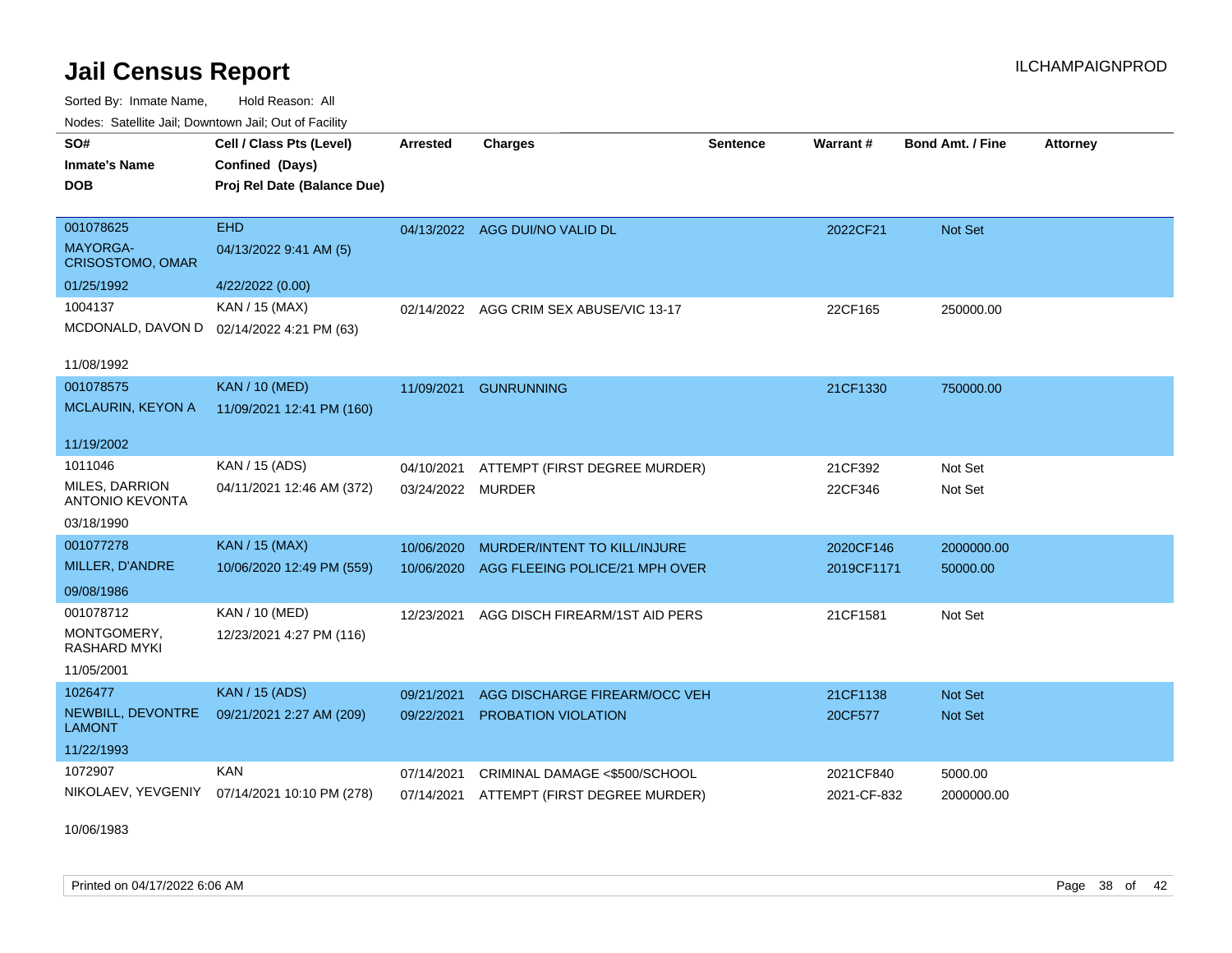| roaco. Calcinio can, Downlown can, Out of Fabilit |                                               |                 |                                          |                 |             |                         |                 |
|---------------------------------------------------|-----------------------------------------------|-----------------|------------------------------------------|-----------------|-------------|-------------------------|-----------------|
| SO#                                               | Cell / Class Pts (Level)                      | <b>Arrested</b> | <b>Charges</b>                           | <b>Sentence</b> | Warrant#    | <b>Bond Amt. / Fine</b> | <b>Attorney</b> |
| <b>Inmate's Name</b>                              | Confined (Days)                               |                 |                                          |                 |             |                         |                 |
| <b>DOB</b>                                        | Proj Rel Date (Balance Due)                   |                 |                                          |                 |             |                         |                 |
|                                                   |                                               |                 |                                          |                 |             |                         |                 |
| 001078558                                         | <b>KAN / 10 (MED)</b>                         | 11/03/2021      | UNLAWFUL USE OF A WEAPON                 | 3y (DOC)        | 21CF1352    | Not Set                 |                 |
| PARRISH, DOMINIC<br><b>WALTER</b>                 | 11/03/2021 1:25 PM (166)                      |                 |                                          |                 |             |                         |                 |
| 08/23/2001                                        |                                               |                 |                                          |                 |             |                         |                 |
| 001078063                                         | KAN / 15 (MAX)                                | 06/15/2021      | AGG CRIM SEX ASSAULT/WEAPON              |                 | 2021CF678   | 1000000.00              |                 |
|                                                   | PERRY, ROBERT Junior 06/15/2021 4:37 PM (307) | 06/15/2021      | <b>ROBBERY</b>                           |                 | 2021CF159   | 25000.00                |                 |
|                                                   |                                               |                 |                                          |                 |             |                         |                 |
| 12/21/1990                                        |                                               |                 |                                          |                 |             |                         |                 |
| 001078799                                         | <b>KAN / 10 (MED)</b>                         |                 | 01/27/2022 FIREARM/FOID INVALID/NOT ELIG |                 | 22CF116     | Not Set                 |                 |
| PURNELL, MARKISE<br><b>MONROE</b>                 | 01/27/2022 9:50 AM (81)                       |                 |                                          |                 |             |                         |                 |
| 07/13/2002                                        |                                               |                 |                                          |                 |             |                         |                 |
| 001077614                                         | KAN / 15 (MAX)                                | 01/17/2021      | ATTEMPT (FIRST DEGREE MURDER)            |                 | 21CF66      | Not Set                 |                 |
| <b>DEVON</b>                                      | ROBINSON, DONTRELL 01/17/2021 3:08 PM (456)   |                 |                                          |                 |             |                         |                 |
| 09/22/2002                                        |                                               |                 |                                          |                 |             |                         |                 |
| 1061216                                           | <b>KAN / 10 (MED)</b>                         | 06/22/2021      | HOME INVASION/FIREARM                    |                 | 21CF727     | Not Set                 |                 |
| <b>RUNGE, ANDRE</b><br><b>MARSEAN</b>             | 06/22/2021 4:42 PM (300)                      |                 |                                          |                 |             |                         |                 |
| 12/05/1997                                        |                                               |                 |                                          |                 |             |                         |                 |
| 650295                                            | PIA / 50 (MAX)                                | 04/22/2020      | <b>CRIMINAL SEXUAL ASSAULT</b>           |                 | 2020-CF407  | 750000.00               |                 |
| SANDAGE, JERALD                                   | 04/22/2020 6:30 AM (726)                      | 04/22/2020      | <b>CRIMINAL SEXUAL ASSAULT</b>           |                 | 2020-CF408  | 750000.00               |                 |
| <b>EUGENE</b>                                     |                                               | 04/22/2020      | <b>CRIMINAL SEXUAL ABUSE</b>             |                 | 2020-CF409  | 750000.00               |                 |
| 06/07/1971                                        |                                               | 04/22/2020      | CRIMINAL SEXUAL ASSAULT                  |                 | 2020-CF410  | 750000.00               |                 |
|                                                   |                                               | 04/22/2020      | OFFICIAL MISCONDUCT                      |                 | 2019-CF1811 | 25000.00                |                 |
| 59178                                             | <b>KAN / 15 (MAX)</b>                         | 12/13/2021      | AGG DISCHARGE FIREARM/OCC VEH            |                 | 21CF1274    | 1500000.00              |                 |
| <b>SANDERS, MICHAEL</b><br><b>JEAN</b>            | 12/13/2021 4:17 PM (126)                      |                 |                                          |                 |             |                         |                 |
| 12/22/1967                                        |                                               |                 |                                          |                 |             |                         |                 |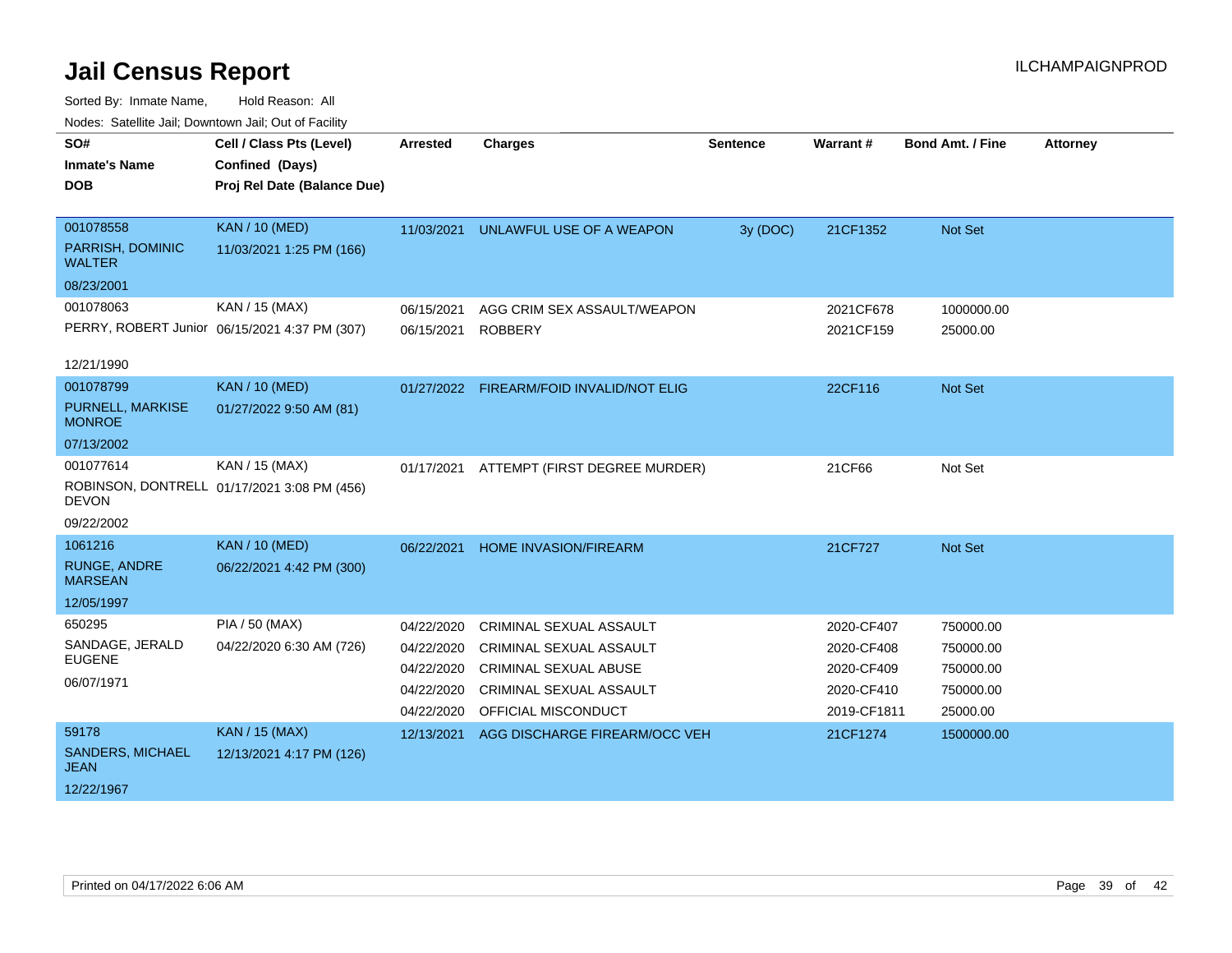| rougs. Calcing Jan, Downtown Jan, Out of Facility |                                               |                 |                                         |                 |            |                         |                 |
|---------------------------------------------------|-----------------------------------------------|-----------------|-----------------------------------------|-----------------|------------|-------------------------|-----------------|
| SO#                                               | Cell / Class Pts (Level)                      | <b>Arrested</b> | <b>Charges</b>                          | <b>Sentence</b> | Warrant#   | <b>Bond Amt. / Fine</b> | <b>Attorney</b> |
| <b>Inmate's Name</b>                              | Confined (Days)                               |                 |                                         |                 |            |                         |                 |
| <b>DOB</b>                                        | Proj Rel Date (Balance Due)                   |                 |                                         |                 |            |                         |                 |
|                                                   |                                               |                 |                                         |                 |            |                         |                 |
| 001078704                                         | <b>KAN / 15 (MAX)</b>                         |                 | 12/21/2021 MURDER/INTENT TO KILL/INJURE |                 | 21CF1575   | <b>Not Set</b>          |                 |
| SHORTER, JAQUAN<br><b>MAURICE</b>                 | 12/23/2021 1:23 AM (116)                      |                 |                                         |                 |            |                         |                 |
| 10/08/1998                                        |                                               |                 |                                         |                 |            |                         |                 |
| 1062194                                           | KAN / 15 (MAX)                                | 02/27/2020      | MURDER/OTHER FORCIBLE FELONY            |                 | 20CF-247   | 1000000.00              |                 |
| SIMMONS, MICHAEL<br>JAMAL                         | 02/27/2020 1:11 PM (781)                      | 09/23/2020      | AGG BATTERY/DISCHARGE FIREARM           |                 | 20CF1061   | Not Set                 |                 |
| 11/03/1997                                        |                                               |                 |                                         |                 |            |                         |                 |
| 1038158                                           | <b>KAN / 10 (MED)</b>                         |                 | 02/04/2022 CRIMINAL SEX ASSAULT/CONSENT |                 | 22CF146    | Not Set                 |                 |
| SMITH, RASHAD<br><b>JARECE</b>                    | 02/04/2022 11:42 PM (73)                      |                 |                                         |                 |            |                         |                 |
| 09/16/1995                                        |                                               |                 |                                         |                 |            |                         |                 |
| 001077868                                         | KAN / 15 (MAX)                                | 04/21/2021      | ARMED ROBBERY/ARMED W/FIREARM           |                 | 21CF445    | Not Set                 |                 |
| SPEARMENT,<br><b>KENTRELL</b>                     | 04/21/2021 9:48 PM (362)                      | 08/19/2021      | FLEEING/ATTEMPT ELUDE OFFICER           |                 | 2021TR1053 | 1000.00                 |                 |
| 01/21/2002                                        |                                               |                 |                                         |                 |            |                         |                 |
| 001078182                                         | EHD / 5 (MIN)                                 | 12/20/2021      | DRIVING ON REVOKED LICENSE              |                 | 2021CF800  | No Bond                 |                 |
| <b>STRONG, KEVIN</b><br><b>GARDNER</b>            | 12/20/2021 4:34 PM (119)                      |                 |                                         |                 |            |                         |                 |
| 02/12/1963                                        | 6/18/2022 (0.00)                              |                 |                                         |                 |            |                         |                 |
| 65920                                             | KAN / 15 (MAX)                                | 12/21/2021      | ARMED ROBBERY/ARMED W/FIREARM           |                 | 21CF1543   | 100000.00               |                 |
| TAPSCOTT,<br><b>CORNELIUS</b>                     | 12/21/2021 10:57 PM (118)                     |                 |                                         |                 |            |                         |                 |
| 07/14/1985                                        |                                               |                 |                                         |                 |            |                         |                 |
| 1046632                                           | <b>KAN / 15 (MAX)</b>                         | 09/14/2021      | ARMED VIOLENCE/CATEGORY II              |                 | 21CF912    | 750000.00               |                 |
|                                                   | TATE, JAVON MARQUIS 09/14/2021 12:10 PM (216) |                 |                                         |                 |            |                         |                 |
| 08/10/1996                                        |                                               |                 |                                         |                 |            |                         |                 |
| 1033031                                           | KAN / 15 (MAX)                                | 08/19/2020      | *AGG BATTERY W/FIREARM/PERSON           |                 | 2020-CF923 | 500000.00               |                 |
| TOMS, ANDREW<br><b>CHUCKY</b>                     | 08/19/2020 5:59 PM (607)                      |                 |                                         |                 |            |                         |                 |
| 09/28/1978                                        |                                               |                 |                                         |                 |            |                         |                 |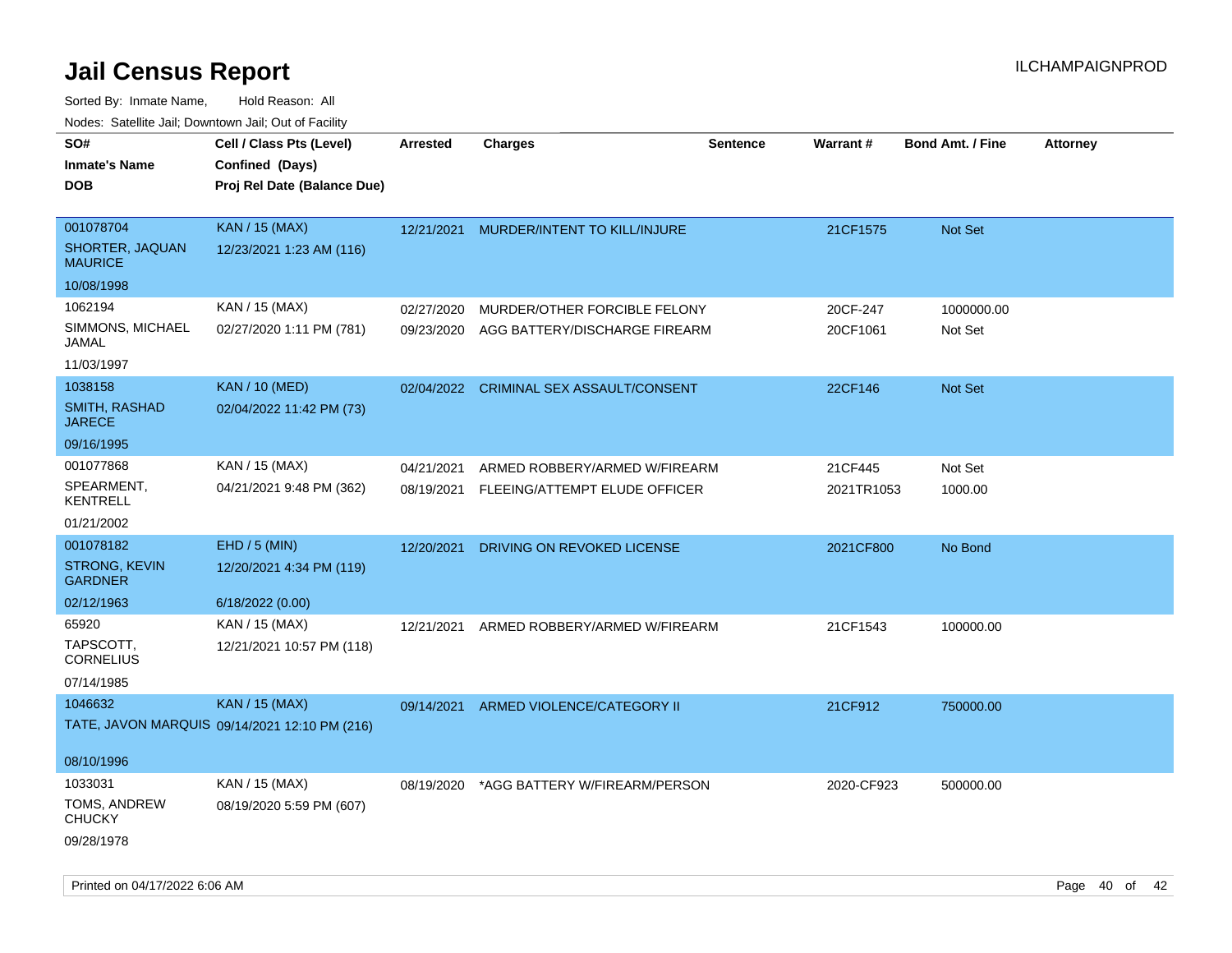| roaco. Calcinio can, Downlown can, Out or Fability |                             |            |                                           |                 |               |                  |                 |
|----------------------------------------------------|-----------------------------|------------|-------------------------------------------|-----------------|---------------|------------------|-----------------|
| SO#                                                | Cell / Class Pts (Level)    | Arrested   | <b>Charges</b>                            | <b>Sentence</b> | Warrant#      | Bond Amt. / Fine | <b>Attorney</b> |
| <b>Inmate's Name</b>                               | Confined (Days)             |            |                                           |                 |               |                  |                 |
| <b>DOB</b>                                         | Proj Rel Date (Balance Due) |            |                                           |                 |               |                  |                 |
|                                                    |                             |            |                                           |                 |               |                  |                 |
| 1004142                                            | <b>KAN / 15 (MAX)</b>       |            | 10/27/2021 POSSESSION OF METH/15<100GRAMS |                 | 2021CF1298    | 1500000.00       |                 |
| TOY, KAYON LARENZ                                  | 10/22/2021 1:01 PM (178)    |            |                                           |                 |               |                  |                 |
| 09/12/1991                                         |                             |            |                                           |                 |               |                  |                 |
| 001078386                                          | KAN / 10 (MED)              | 09/14/2021 | POSSESSION OF STOLEN FIREARM              | 3y (DOC)        | 2021CF1099    | No Bond          |                 |
| TURNER, AMARIO                                     | 09/14/2021 11:42 PM (216)   |            |                                           |                 |               |                  |                 |
| 09/23/2002                                         |                             |            |                                           |                 |               |                  |                 |
| 961786                                             | <b>KAN / 15 (ADS)</b>       |            | 01/24/2022 ARMED HABITUAL CRIMINAL        |                 | 22CF104       | Not Set          |                 |
| <b>WARREN, DESIE</b><br><b>ARNEZ</b>               | 01/24/2022 7:23 AM (84)     |            |                                           |                 |               |                  |                 |
| 04/28/1988                                         |                             |            |                                           |                 |               |                  |                 |
| 1062558                                            | KAN / 10 (MED)              |            | 10/02/2021 FELON POSS/USE WEAPON/FIREARM  |                 | 21CF1185      | Not Set          |                 |
| WELLS, JIAMANTE<br>AMORE                           | 10/02/2021 8:29 PM (198)    |            |                                           |                 |               |                  |                 |
| 09/02/1995                                         |                             |            |                                           |                 |               |                  |                 |
| 1002033                                            | KAN / 15 (MAX)              | 09/08/2021 | DRIVING ON SUSPENDED LICENSE              |                 | 2019-TR-11944 | 5000.00          |                 |
| <b>WEST, ANTONIO</b>                               | 09/08/2021 11:01 PM (222)   | 09/08/2021 | ARMED ROBBERY/ARMED W/FIREARM             |                 | 2020-CF-1406  | 500000.00        |                 |
| <b>DEONTA</b>                                      |                             | 09/08/2021 | AGG UNLAWFUL USE OF WEAPON/VEH            |                 | 2021-CF-AWOW  | <b>Not Set</b>   |                 |
| 04/15/1992                                         |                             | 09/08/2021 | <b>OBSTRCT JUSTICE/LEAVE STATE</b>        |                 | 2021-CF-AWOW  | <b>Not Set</b>   |                 |
|                                                    |                             | 09/08/2021 | ARMED VIOLENCE/CATEGORY I                 |                 | 2021-CF-AWOW  | <b>Not Set</b>   |                 |
| 1022068                                            | KAN / 15 (ADS)              | 10/10/2021 | FELON POSS/USE WEAPON/FIREARM             |                 | 21CF1212      | Not Set          |                 |
| <b>WILKINS, MICHAEL</b><br>CARL                    | 10/10/2021 5:07 AM (190)    |            |                                           |                 |               |                  |                 |
| 07/10/1992                                         |                             |            |                                           |                 |               |                  |                 |
| 001078709                                          | KAN / 15 (MAX)              |            | 12/22/2021 ARMED VIOLENCE/CATEGORY I      |                 | 21CF1586      | Not Set          |                 |
| WILLIAMS, DAVID LEE                                | 12/22/2021 11:00 AM (117)   |            |                                           |                 |               |                  |                 |
| 12/18/1989                                         |                             |            |                                           |                 |               |                  |                 |